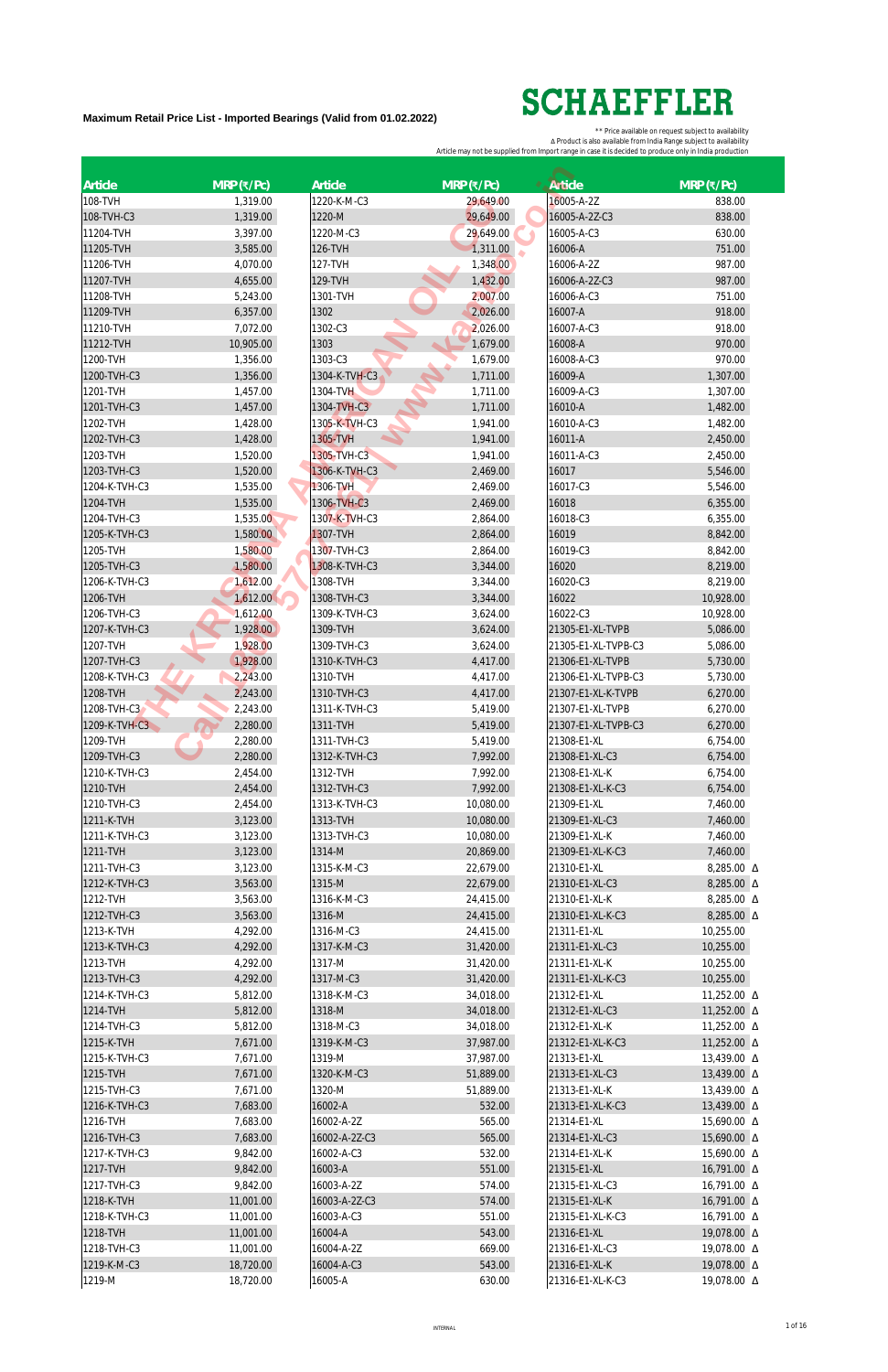| Article                           | $MRP$ (₹/Pc)             | <b>Article</b>                    | $MRP$ (₹/Pc)                    | Article                         | $MRP$ (₹/Pc)                  |
|-----------------------------------|--------------------------|-----------------------------------|---------------------------------|---------------------------------|-------------------------------|
| 21317-E1-XL                       | 21,076.00 Δ              | 2212-TVH                          | 4,664.00                        | 22216-E1-XL                     | 11,130.00 $\Delta$            |
| 21317-E1-XL-C3                    | 21,076.00 Δ              | 2212-TVH-C3                       | 4,664.00                        | 22216-E1-XL-C3                  | 11,130.00 Δ                   |
| 21317-E1-XL-K                     | 21,076.00 Δ              | 2213-2RS-TVH                      | 9,570.00                        | 22216-E1-XL-K                   | 11,130.00 Δ                   |
| 21317-E1-XL-K-C3                  | 21,076.00 Δ              | 2213-K-2RS-TVH-C3                 | 9,570.00                        | 22216-E1-XL-K-C3                | 11,130.00 Δ                   |
| 21318-E1-XL                       | 23,907.00 A              | 2213-K-TVH-C3                     | 5,958.00                        | 22217-E1-XL                     | 13,414.00 $\Delta$            |
| 21318-E1-XL-C3                    | 23,907.00 Δ              | 2213-TVH                          | 5,958.00                        | 22217-E1-XL-C3                  | 13,414.00 △                   |
| 21318-E1-XL-K<br>21318-E1-XL-K-C3 | 23,907.00 A              | 2213-TVH-C3                       | 5,958.00                        | 22217-E1-XL-K                   | 13,414.00 $\Delta$            |
| 21319-E1-XL-K-TVPB                | 23,907.00 △<br>32,874.00 | 2214-2RS-TVH<br>2214-M            | 11,884.00<br>15,194.00          | 22217-E1-XL-K-C3<br>22218-E1-XL | 13,414.00 △<br>15,533.00 Δ    |
| 21319-E1-XL-K-TVPB-C3             | 32,874.00                | 2215-K-TVH                        | 9,802.00                        | 22218-E1-XL-C3                  | 15,533.00 △                   |
| 21319-E1-XL-TVPB                  | 32,874.00                | 2215-K-TVH-C3                     | 9,802.00                        | 22218-E1-XL-K                   | 15,533.00 △                   |
| 21319-E1-XL-TVPB-C3               | 32,874.00                | 2215-TVH                          | 9,802.00                        | 22218-E1-XL-K-C3                | 15,533.00 △                   |
| 21320-E1-XL-K-TVPB                | 38,687.00                | 2215-TVH-C3                       | 9,802.00                        | 22219-E1-XL                     | 18,553.00 $\Delta$            |
| 21320-E1-XL-K-TVPB-C3             | 38,687.00                | 2216-K-TVH                        | 10,771.00                       | 22219-E1-XL-C3                  | 18,553.00 △                   |
| 21320-E1-XL-TVPB                  | 38,687.00                | 2216-K-TVH-C3                     | 10,771.00                       | 22219-E1-XL-K                   | 18,553.00 A                   |
| 21320-E1-XL-TVPB-C3               | 38,687.00                | 2216-TVH                          | 10,771.00                       | 22219-E1-XL-K-C3                | 18,553.00 △                   |
| 2200-2RS-TVH                      | 1,888.00                 | 2216-TVH-C3                       | 10,771.00                       | 22220-E1-XL                     | 19,768.00 Δ                   |
| 2200-TVH                          | 1,511.00                 | 2217-K-M-C3                       | 18,840.00                       | 22220-E1-XL-C3                  | 19,768.00 Δ                   |
| 2200-TVH-C3                       | 1,511.00                 | 2217-M                            | 18,840.00                       | 22220-E1-XL-K                   | 19,768.00 Δ                   |
| 2201-2RS-TVH                      | 2,013.00                 | 2217-M-C3                         | 18,840.00                       | 22220-E1-XL-K-C3                | 19,768.00 Δ                   |
| 2201-TVH                          | 1,808.00                 | 2218-K-TVH-C3                     | 15,896.00                       | 22222-E1-XL                     | 24,882.00 $\Delta$            |
| 2201-TVH-C3                       | 1,808.00                 | 2218-TVH                          | 15,896.00                       | 22222-E1-XL-C3                  | 24,882.00 △                   |
| 2202-2RS-TVH                      | 2,265.00                 | 2218-TVH-C3                       | 15,896.00                       | 22222-E1-XL-K                   | 24,882.00 A                   |
| 2202-TVH<br>2202-TVH-C3           | 1,899.00<br>1,899.00     | 2219-K-M-C3<br>2219-M             | 34,635.00<br>34,635.00          | 22222-E1-XL-K-C3<br>22224-E1-XL | 24,882.00 △<br>32,309.00 △    |
| 2203-2RS-TVH                      | 2,362.00                 | 2219-M-C3                         | 34,635.00                       | 22224-E1-XL-C3                  | 32,309.00 △                   |
| 2203-TVH                          | 2,163.00                 | 22205-E1-XL                       | 5,035.00 $\Delta$               | 22224-E1-XL-K                   | 32,309.00 △                   |
| 2203-TVH-C3                       | 2,163.00                 | 22205-E1-XL-C3                    | 5,035.00 $\Delta$               | 22224-E1-XL-K-C3                | 32,309.00 A                   |
| 2204-2RS-TVH                      | 2,302.00                 | 22205-E1-XL-K                     | 5,035.00 $\Delta$               | 22226-E1-XL                     | 39,406.00 △                   |
| 2204-TVH                          | 2,172.00                 | 22205-E1-XL-K-C3                  | 5,035.00 △                      | 22226-E1-XL-C3                  | 39,406.00 △                   |
| 2204-TVH-C3                       | 2,172.00                 | 22206-E1-XL                       | 5,073.00 $\Delta$               | 22226-E1-XL-K                   | 39,406.00 A                   |
| 2205-2RS-TVH                      | 2,451.00                 | 22206-E1-XL-C3                    | 5,073.00 △                      | 22226-E1-XL-K-C3                | 39,406.00 △                   |
| 2205-2RS-TVH-C3                   | 2,451.00                 | 22206-E1-XL-K                     | 5,073.00 $\Delta$               | 22228-E1-XL                     | 45,167.00 △                   |
| 2205-K-2RS-TVH-C3                 | 2,451.00                 | 22206-E1-XL-K-C3                  | 5,073.00 $\Delta$               | 22228-E1-XL-C3                  | 45,167.00 Δ                   |
| 2205-K-TVH-C3                     | 2,078.00                 | 22207-E1-XL                       | 5,379.00 △                      | 22228-E1-XL-K                   | 45,167.00 Δ                   |
| 2205-TVH                          | 2,078.00                 | 22207-E1-XL-C3                    | 5,379.00 △                      | 22228-E1-XL-K-C3                | 45,167.00 Δ                   |
| 2205-TVH-C3                       | 2,078.00                 | 22207-E1-XL-K                     | 5,379.00 △                      | 22230-E1-XL                     | 60,843.00 $\Delta$            |
| 2206-2RS-TVH                      | 2,747.00                 | 22207-E1-XL-K-C3                  | 5,379.00 △                      | 22230-E1-XL-C3                  | 60,843.00 △                   |
| 2206-K-2RS-TVH-C3                 | 2,747.00                 | 22208-E1-XL                       | 5,899.00 △                      | 22230-E1-XL-K                   | 60,843.00 $\Delta$            |
| 2206-K-TVH-C3                     | 2,085.00                 | 22208-E1-XL-C3                    | 5,899.00 △                      | 22230-E1-XL-K-C3                | 60,843.00 △<br>$\star\,\star$ |
| 2206-TVH<br>2206-TVH-C3           | 2,085.00<br>2,085.00     | 22208-E1-XL-K<br>22208-E1-XL-K-C3 | 5,899.00 $\Delta$<br>5,899.00 △ | 22232-E1-XL<br>22232-E1-XL-C3   | Δ<br>$\star\,\star$           |
| 2207-2RS-TVH                      | 3,199.00                 | 22209-E1-XL                       | $6,247.00 \Delta$               | 22232-E1-XL-K                   | Δ<br>$\star\,\star$<br>Δ      |
| 2207-2RS-TVH-C3                   | 3,199.00                 | 22209-E1-XL-C3                    | $6,247.00 \Delta$               | 22232-E1-XL-K-C3                | $\star\,\star$<br>Δ           |
| 2207-K-2RS-TVH-C3                 | 3,199.00                 | 22209-E1-XL-K                     | 6,247.00 $\Delta$               | 22234-E1-XL                     | $\star\,\star$<br>Δ           |
| 2207-K-TVH-C3                     | 2,224.00                 | 22209-E1-XL-K-C3                  | $6,247.00 \Delta$               | 22234-E1-XL-C3                  | $\star\,\star$<br>Δ           |
| 2207-TVH                          | 2,224.00                 | 2220-K-M-C3                       | 39,909.00                       | 22234-E1-XL-K                   | $\star\,\star$<br>Δ           |
| 2207-TVH-C3                       | 2,224.00                 | 2220-M                            | 39,909.00                       | 22234-E1-XL-K-C3                | $\star\,\star$<br>Δ           |
| 2208-2RS-TVH                      | 4,028.00                 | 2220-M-C3                         | 39,909.00                       | 22236-K-MB                      | $\star\star$<br>Δ             |
| 2208-K-2RS-TVH-C3                 | 4,028.00                 | 22210-E1-XL                       | $6,621.00 \Delta$               | 22236-K-MB-C3                   | $\star\,\star$<br>Δ           |
| 2208-K-TVH-C3                     | 2,600.00                 | 22210-E1-XL-C3                    | $6,621.00 \Delta$               | 22236-MB                        | $\star\,\star$<br>Δ           |
| 2208-TVH                          | 2,600.00                 | 22210-E1-XL-K                     | $6,621.00 \Delta$               | 22236-MB-C3                     | $\star\star$<br>Δ             |
| 2208-TVH-C3                       | 2,600.00                 | 22210-E1-XL-K-C3                  | $6,621.00 \Delta$               | 22308-E1-XL                     | 7,352.00 △                    |
| 2209-2RS-TVH                      | 4,655.00                 | 22211-E1-XL                       | 7,085.00 △                      | 22308-E1-XL-C3                  | 7,352.00 △                    |
| 2209-K-2RS-TVH-C3                 | 4,655.00                 | 22211-E1-XL-C3                    | 7,085.00 △                      | 22308-E1-XL-K                   | 7,352.00 △                    |
| 2209-K-TVH-C3                     | 3,027.00                 | 22211-E1-XL-K                     | 7,085.00 △                      | 22308-E1-XL-K-C3                | 7,382.00 △                    |
| 2209-TVH<br>2209-TVH-C3           | 3,027.00<br>3,027.00     | 22211-E1-XL-K-C3<br>22212-E1-XL   | 7,085.00 Δ<br>7,895.00 △        | 22309-E1-XL<br>22309-E1-XL-C3   | 8,750.00 △<br>8,750.00 △      |
| 2210-2RS-TVH                      | 5,086.00                 | 22212-E1-XL-C3                    | 7,895.00 △                      | 22309-E1-XL-K                   | 8,750.00 △                    |
| 2210-2RS-TVH-C3                   | 5,086.00                 | 22212-E1-XL-K                     | 7,895.00 △                      | 22309-E1-XL-K-C3                | 8,750.00 △                    |
| 2210-K-2RS-TVH-C3                 | 5,086.00                 | 22212-E1-XL-K-C3                  | 7,895.00 A                      | 22310-E1-XL                     | 9,839.00 $\Delta$             |
| 2210-K-TVH-C3                     | 3,182.00                 | 22213-E1-XL                       | 8,163.00 △                      | 22310-E1-XL-C3                  | 9,839.00 △                    |
| 2210-TVH                          | 3,182.00                 | 22213-E1-XL-C3                    | 8,163.00 △                      | 22310-E1-XL-K                   | 9,839.00 △                    |
| 2210-TVH-C3                       | 3,182.00                 | 22213-E1-XL-K                     | 8,163.00 △                      | 22310-E1-XL-K-C3                | 9,839.00 △                    |
| 2211-2RS-TVH                      | 6,213.00                 | 22213-E1-XL-K-C3                  | 8,163.00 △                      | 22311-E1-XL                     | 11,688.00                     |
| 2211-K-2RS-TVH-C3                 | 6,213.00                 | 22214-E1-XL                       | 9,239.00 △                      | 22311-E1-XL-C3                  | 11,688.00                     |
| 2211-K-TVH-C3                     | 3,997.00                 | 22214-E1-XL-C3                    | 9,239.00 △                      | 22311-E1-XL-K                   | 11,688.00                     |
| 2211-TVH                          | 3,997.00                 | 22214-E1-XL-K                     | 9,239.00 △                      | 22311-E1-XL-K-C3                | 11,688.00                     |
| 2211-TVH-C3                       | 3,997.00                 | 22214-E1-XL-K-C3                  | 9,239.00 △                      | 22312-E1-XL                     | 13,855.00 $\Delta$            |
| 2212-2RS-TVH                      | 7,512.00                 | 22215-E1-XL                       | 9,732.00 △                      | 22312-E1-XL-C3                  | 13,855.00 △                   |
| 2212-2RS-TVH-C3                   | 7,512.00                 | 22215-E1-XL-C3                    | 9,732.00 △                      | 22312-E1-XL-K                   | 13,855.00 △                   |
| 2212-K-2RS-TVH-C3                 | 7,512.00                 | 22215-E1-XL-K                     | 9,732.00 △                      | 22312-E1-XL-K-C3                | 13,855.00 △                   |
| 2212-K-TVH-C3                     | 4,664.00                 | 22215-E1-XL-K-C3                  | 9,732.00 △                      | 22313-E1-XL                     | 14,607.00 $\Delta$            |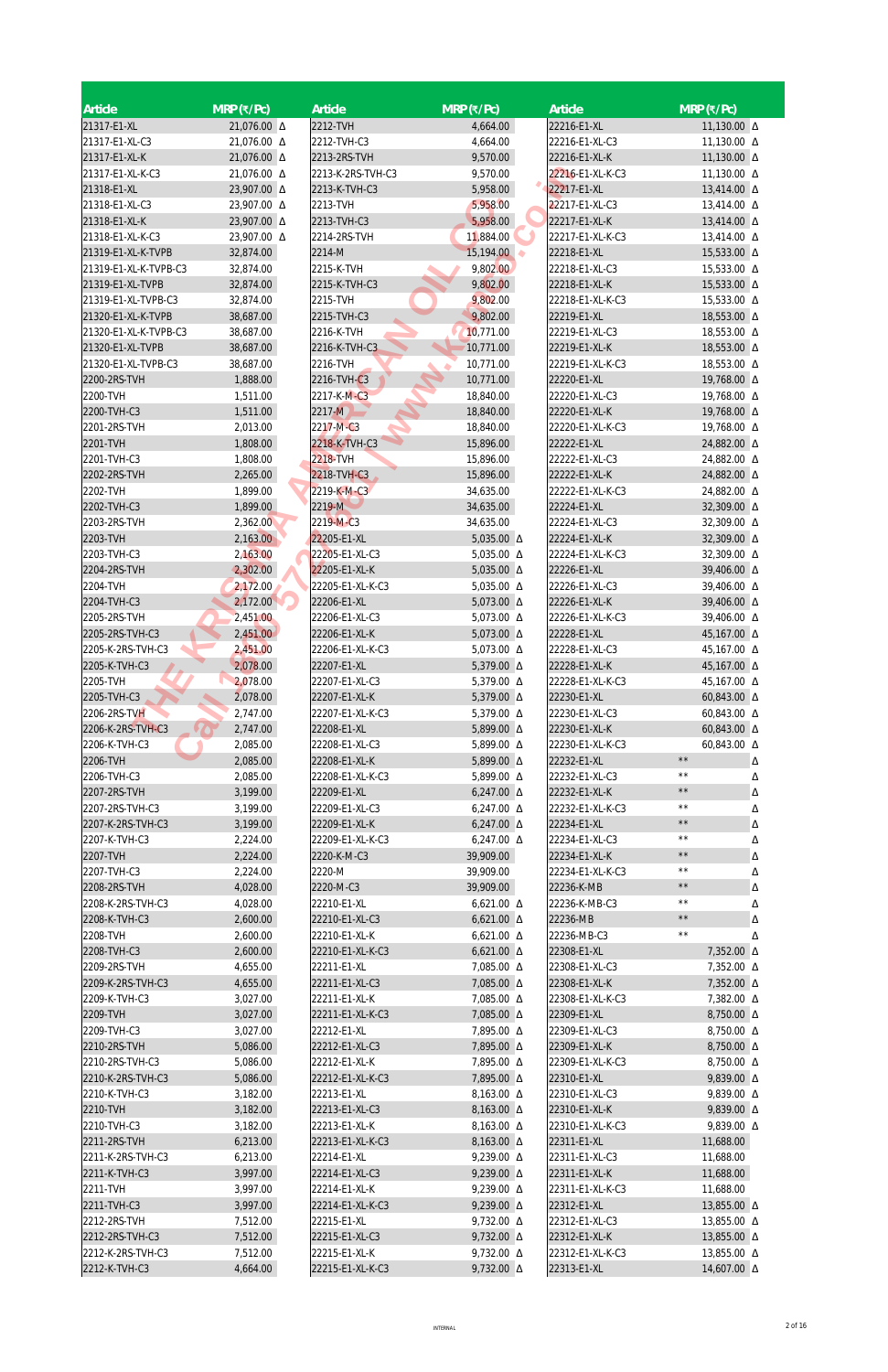| Article                              | $MRP$ (₹/Pc)                   |   | <b>Article</b>                          |                                | $MRP$ (₹/Pc)               |        | Article                               |                                  | $MRP$ (₹/Pc)           |   |
|--------------------------------------|--------------------------------|---|-----------------------------------------|--------------------------------|----------------------------|--------|---------------------------------------|----------------------------------|------------------------|---|
| 22313-E1-XL-C3                       | 14,607.00 Δ                    |   | 23024-E1A-XL-K-M                        |                                | 24,586.00 △                |        | 2310-K-TVH-C3                         |                                  | 7,645.00               |   |
| 22313-E1-XL-K                        | 14,607.00 Δ                    |   | 23024-E1A-XL-K-M-C3                     |                                | 24,586.00 A                |        | 2310-TVH                              |                                  | 7,645.00               |   |
| 22313-E1-XL-K-C3                     | 14,607.00 Δ                    |   | 23024-E1A-XL-M                          |                                | 24,586.00 △                |        | 2310-TVH-C3                           |                                  | 7,645.00               |   |
| 22314-E1-XL                          | 16,175.00 △                    |   | 23024-E1A-XL-M-C3                       |                                | 24,586.00 △                |        | 2311-2RS-TVH                          |                                  | 12,111.00              |   |
| 22314-E1-XL-C3                       | 16,175.00 △                    |   | 23026-E1A-XL-K-M                        |                                | 34,824.00 A                |        | 2311-2RS-TVH-C3                       |                                  | 12,111.00              |   |
| 22314-E1-XL-K                        | 16,175.00 Δ                    |   | 23026-E1A-XL-K-M-C3                     |                                | 34,824.00 △                |        | 2311-K-TVH-C3                         |                                  | 9,551.00               |   |
| 22314-E1-XL-K-C3                     | 16,175.00 △                    |   | 23026-E1A-XL-M                          |                                | 34,824.00 A                |        | 2311-TVH                              |                                  | 9,551.00               |   |
| 22315-E1-XL                          | 20,202.00 A                    |   | 23026-E1A-XL-M-C3                       |                                | $34,824.00$ $\Delta$       |        | 2311-TVH-C3                           |                                  | 9,551.00               |   |
| 22315-E1-XL-C3                       | 20,202.00 △                    |   | 23028-E1A-XL-K-M                        |                                | 38,459.00 A                |        | 23120-E1A-XL-K-M                      |                                  | 22,915.00 △            |   |
| 22315-E1-XL-K                        | 20,202.00 △                    |   | 23028-E1A-XL-K-M-C3                     |                                | 38,459.00 A                |        | 23120-E1A-XL-K-M-C3                   |                                  | 22,915.00 △            |   |
| 22315-E1-XL-K-C3                     | 20,202.00 △                    |   | 23028-E1A-XL-M                          |                                | 38,459.00 △                |        | 23120-E1A-XL-M                        |                                  | 22,915.00 △            |   |
| 22316-E1-XL                          | 22,914.00 △                    |   | 23028-E1A-XL-M-C3                       |                                | 38,459.00 △                |        | 23120-E1A-XL-M-C3                     |                                  | 22,915.00 △            |   |
| 22316-E1-XL-C3                       | 22,914.00 △                    |   | 2302-TVH                                |                                | 3,142.00                   |        | 23122-E1A-XL-K-M                      |                                  | 30,065.00 △            |   |
| 22316-E1-XL-K                        | 22,914.00 A                    |   | 2302-TVH-C3                             |                                | 3,142.00                   |        | 23122-E1A-XL-K-M-C3                   |                                  | 30,065.00 $\Delta$     |   |
| 22316-E1-XL-K-C3                     | 22,914.00 △                    |   | 2303                                    |                                | 2,911.00                   |        | 23122-E1A-XL-M                        |                                  | 30,065.00 △            |   |
| 22317-E1-XL                          | 28,172.00 △                    |   | 23030-E1A-XL-K-M                        |                                | 44,067.00 △                |        | 23122-E1A-XL-M-C3                     |                                  | 30,065.00 △            |   |
| 22317-E1-XL-C3                       | 28,172.00 △                    |   | 23030-E1A-XL-K-M-C3                     |                                | 44,067.00 △                |        | 23124-E1A-XL-K-M                      |                                  | 34,790.00              |   |
| 22317-E1-XL-K                        | 28,172.00 △                    |   | 23030-E1A-XL-M                          |                                | 44,067.00 △                |        | 23124-E1A-XL-K-M-C3                   |                                  | 34,790.00              |   |
| 22317-E1-XL-K-C3                     | 28,172.00 △<br>$\star\,\star$  |   | 23030-E1A-XL-M-C3                       |                                | 44,067.00 $\Delta$         |        | 23124-E1A-XL-M                        |                                  | 34,790.00              |   |
| 22317-E1-XL-T41A<br>22318-E1-XL      | 28,504.00 △                    | Δ | 23032-E1A-XL-K-M<br>23032-E1A-XL-K-M-C3 |                                | 49,671.00 △<br>49,671.00 △ |        | 23124-E1A-XL-M-C3<br>23126-E1A-XL-K-M |                                  | 34,790.00<br>42,818.00 |   |
| 22318-E1-XL-C3                       | 28,504.00 Δ                    |   | 23032-E1A-XL-M                          |                                | 49,671.00 △                |        | 23126-E1A-XL-K-M-C3                   |                                  | 42,818.00              |   |
| 22318-E1-XL-K                        | 28,504.00 △                    |   | 23032-E1A-XL-M-C3                       |                                | 49,671.00 △                |        | 23126-E1A-XL-M                        |                                  | 42,818.00              |   |
| 22318-E1-XL-K-C3                     | 28,504.00 △                    |   | 23034-E1A-XL-K-M                        |                                | 59,729.00 Δ                |        | 23126-E1A-XL-M-C3                     |                                  | 42,818.00              |   |
| 22318-E1-XL-T41A                     | $\star\star$                   | Δ | 23034-E1A-XL-K-M-C3                     |                                | 59,729.00 △                |        | 23128-E1A-XL-K-M                      |                                  | 50,409.00 △            |   |
| 22319-E1-XL                          | 36,242.00 A                    |   | 23034-E1A-XL-M                          |                                | 59,729.00 Δ                |        | 23128-E1A-XL-K-M-C3                   |                                  | 50,409.00 $\Delta$     |   |
| 22319-E1-XL-C3                       | 36,242.00 A                    |   | 23034-E1A-XL-M-C3                       |                                | 59,729.00 △                |        | 23128-E1A-XL-M                        |                                  | 50,409.00 Δ            |   |
| 22319-E1-XL-K                        | 36,242.00 △                    |   | 23036-E1A-XL-K-M                        |                                | 66,859.00 Δ                |        | 23128-E1A-XL-M-C3                     |                                  | 50,409.00 $\Delta$     |   |
| 22319-E1-XL-K-C3                     | 36,242.00 Δ                    |   | 23036-E1A-XL-K-M-C3                     |                                | 66,859.00 Δ                |        | 2312-K-TVH-C3                         |                                  | 11,671.00              |   |
| 22320-E1-XL                          | 41,936.00 $\triangle$          |   | 23036-E1A-XL-M                          |                                | 66,859.00 Δ                |        | 2312-TVH                              |                                  | 11,671.00              |   |
| 22320-E1-XL-C3                       | $41,936.00 \Delta$             |   | 23036-E1A-XL-M-C3                       |                                | 66,859.00 Δ                |        | 2312-TVH-C3                           |                                  | 11,671.00              |   |
| 22320-E1-XL-K                        | 41,936.00 Δ                    |   | 2303-C3                                 |                                | 2,911.00                   |        | 23130-E1A-XL-K-M                      |                                  | 61,472.00 $\Delta$     |   |
| 22320-E1-XL-K-C3                     | 41,936.00 A                    |   | 2304                                    |                                | 2,833.00                   |        | 23130-E1A-XL-K-M-C3                   |                                  | 61,472.00 $\Delta$     |   |
| 22320-E1-XL-T41A                     | $\star\star$                   | Δ | 23040-BS-K-MB                           | $\star\,\star$                 |                            | Δ      | 23130-E1A-XL-M                        |                                  | 61,472.00 $\Delta$     |   |
| 22322-E1-XL                          | 54,594.00 A                    |   | 23040-BS-K-MB-C3                        | $\star\,\star$                 |                            | Δ      | 23130-E1A-XL-M-C3                     |                                  | 61,472.00 △            |   |
| 22322-E1-XL-C3                       | 54,594.00 Δ                    |   | 23040-BS-MB                             | $\star\star$                   |                            | Δ      | 23132-E1A-XL-K-M                      |                                  | 75,549.00 △            |   |
| 22322-E1-XL-K                        | 54,594.00 △                    |   | 23040-BS-MB-C3                          | $\star\star$                   |                            | Δ      | 23132-E1A-XL-K-M-C3                   |                                  | 75,549.00 △            |   |
| 22322-E1-XL-K-C3                     | 54,594.00 A                    |   | 2304-2RS-TVH                            |                                | 3,374.00                   |        | 23132-E1A-XL-M                        |                                  | 75,549.00 Δ            |   |
| 22322-E1-XL-T41A                     | $**$                           | Δ | 23044-BE-XL                             | $\star\,\star$                 |                            | Δ      | 23132-E1A-XL-M-C3                     |                                  | 75,549.00 A            |   |
| 22324-E1-XL                          | 66,179.00 Δ                    |   | 23044-BE-XL-C3                          | $\star\,\star$                 |                            | Δ      | 23134-E1A-XL-K-M                      | $\star\,\star$                   |                        | Δ |
| 22324-E1-XL-C3                       | 66,179.00 Δ                    |   | 23044-BE-XL-K                           | $\star\star$<br>$\star\,\star$ |                            | Δ      | 23134-E1A-XL-K-M-C3                   | $\star\,\star$<br>$\star\,\star$ |                        | Δ |
| 22324-E1-XL-K                        | 66,179.00 Δ                    |   | 23044-BE-XL-K-C3                        | $\star\,\star$                 |                            | Δ      | 23134-E1A-XL-M                        | $\star\,\star$                   |                        | Δ |
| 22324-E1-XL-K-C3<br>22324-E1-XL-T41A | 66,179.00 Δ<br>$\star\,\star$  |   | 23048-BE-XL<br>23048-BE-XL-C3           | $\star\,\star$                 |                            | Δ      | 23134-E1A-XL-M-C3<br>2313-K-TVH-C3    |                                  |                        | Δ |
| 22326-E1-XL                          | 75,639.00 △                    | Δ | 23048-BE-XL-K                           | $\star\,\star$                 |                            | Δ<br>Δ | 2313-TVH                              |                                  | 13,877.00<br>13,877.00 |   |
| 22326-E1-XL-C3                       | 75,639.00 △                    |   | 23048-BE-XL-K-C3                        | $\star\,\star$                 |                            | Δ      | 2313-TVH-C3                           |                                  | 13,877.00              |   |
| 22326-E1-XL-K                        | 75,639.00 △                    |   | 2304-C3                                 |                                | 2,833.00                   |        | 23140-BE-XL                           | $\star\star$                     |                        | Δ |
| 22326-E1-XL-K-C3                     | 75,639.00 Δ                    |   | 2305-2RS-TVH                            |                                | 3,723.00                   |        | 23140-BE-XL-C3                        | $\star\,\star$                   |                        | Δ |
| 22326-E1-XL-T41A                     | $\star\,\star$                 | Δ | 23056-BE-XL                             | $\star\,\star$                 |                            | Δ      | 23140-BE-XL-K                         | $\star\,\star$                   |                        | Δ |
| 22326-S-K-MB                         | $\star\,\star$                 | Δ | 23056-BE-XL-C3                          | $\star \star$                  |                            | Δ      | 23140-BE-XL-K-C3                      | $\star\,\star$                   |                        | Δ |
| 22326-S-K-MB-C3                      | $\star\,\star$                 | Δ | 23056-BE-XL-K                           | $\star\,\star$                 |                            | Δ      | 23144-BE-XL                           | $\star\,\star$                   |                        | Δ |
| 22326-S-MB                           | $\star\,\star$                 | Δ | 23056-BE-XL-K-C3                        | $\star\,\star$                 |                            | Δ      | 23144-BE-XL-C3                        | $\star\,\star$                   |                        | Δ |
| 22326-S-MB-C3                        | $\star\,\star$                 | Δ | 2305-K-TVH-C3                           |                                | 3,118.00                   |        | 23144-BE-XL-K                         | $\star\,\star$                   |                        | Δ |
| 22328-E1-XL                          | 96,775.00 Δ                    |   | 2305-TVH                                |                                | 3,118.00                   |        | 23144-BE-XL-K-C3                      | $\star\,\star$                   |                        | Δ |
| 22328-E1-XL-C3                       | 96,775.00 Δ                    |   | 2305-TVH-C3                             |                                | 3,118.00                   |        | 23148-BE-XL                           | $\star\,\star$                   |                        | Δ |
| 22328-E1-XL-K                        | 96,775.00 Δ                    |   | 2306-2RS-TVH                            |                                | 5,027.00                   |        | 23148-BE-XL-C3                        | $\star\,\star$                   |                        | Δ |
| 22328-E1-XL-K-C3                     | 96,775.00 Δ                    |   | 2306-K-TVH-C3                           |                                | 3,633.00                   |        | 23148-BE-XL-K                         | $\star\,\star$                   |                        | Δ |
| 22328-S-K-MB                         | $\star\,\star$                 | Δ | 2306-TVH                                |                                | 3,633.00                   |        | 23148-BE-XL-K-C3                      | $\star\,\star$                   |                        | Δ |
| 22328-S-K-MB-C3                      | $\star\,\star$                 | Δ | 2306-TVH-C3                             |                                | 3,633.00                   |        | 2314-M                                |                                  | 48,059.00              |   |
| 22328-S-MB                           | $\star\,\star$                 | Δ | 2307-2RS-TVH                            |                                | 5,588.00                   |        | 2314-M-C3                             |                                  | 48,059.00              |   |
| 22328-S-MB-C3                        | $\star\,\star$<br>$\star\star$ | Δ | 2307-K-TVH-C3                           |                                | 3,986.00                   |        | 2315-K-M-C3                           |                                  | 50,311.00              |   |
| 22330-B-K-MB                         | $\star\star$                   | Δ | 2307-TVH                                |                                | 3,986.00                   |        | 2315-M                                |                                  | 50,311.00              |   |
| 22330-B-K-MB-C3                      | $\star\,\star$                 | Δ | 2307-TVH-C3                             |                                | 3,986.00                   |        | 2315-M-C3                             |                                  | 50,311.00              |   |
| 22330-B-MB                           | $\star\,\star$                 | Δ | 2308-2RS-TVH                            |                                | 6,679.00                   |        | 2316-K-M-C3                           |                                  | 50,702.00              |   |
| 22330-B-MB-C3<br>22330-E1-XL         | 124,487.00 △                   | Δ | 2308-K-TVH-C3<br>2308-TVH               |                                | 4,760.00<br>4,760.00       |        | 2316-M<br>2316-M-C3                   |                                  | 50,702.00<br>50,702.00 |   |
| 22330-E1-XL-C3                       | 124,487.00 △                   |   | 2308-TVH-C3                             |                                | 4,760.00                   |        | 2317-K-M-C3                           |                                  | 51,202.00              |   |
| 22330-E1-XL-K                        | 124,487.00 △                   |   | 2309-2RS-TVH                            |                                | 8,110.00                   |        | 2317-M                                |                                  | 53,852.00              |   |
| 22330-E1-XL-K-C3                     | 124,487.00 △                   |   | 2309-K-TVH-C3                           |                                | 5,787.00                   |        | 2317-M-C3                             |                                  | 53,852.00              |   |
| 23022-E1A-XL-K-M                     | 23,098.00 $\Delta$             |   | 2309-TVH                                |                                | 5,787.00                   |        | 2318-K-M-C3                           |                                  | 64,600.00              |   |
| 23022-E1A-XL-K-M-C3                  | 23,098.00 A                    |   | 2309-TVH-C3                             |                                | 5,787.00                   |        | 2318-M                                |                                  | 64,600.00              |   |
| 23022-E1A-XL-M                       | 23,098.00 $\Delta$             |   | 2310-2RS-TVH                            |                                | 10,748.00                  |        | 2318-M-C3                             |                                  | 64,600.00              |   |
| 23022-E1A-XL-M-C3                    | 23,098.00 △                    |   | 2310-2RS-TVH-C3                         |                                | 10,748.00                  |        | 2319-K-M-C3                           |                                  | 77,507.00              |   |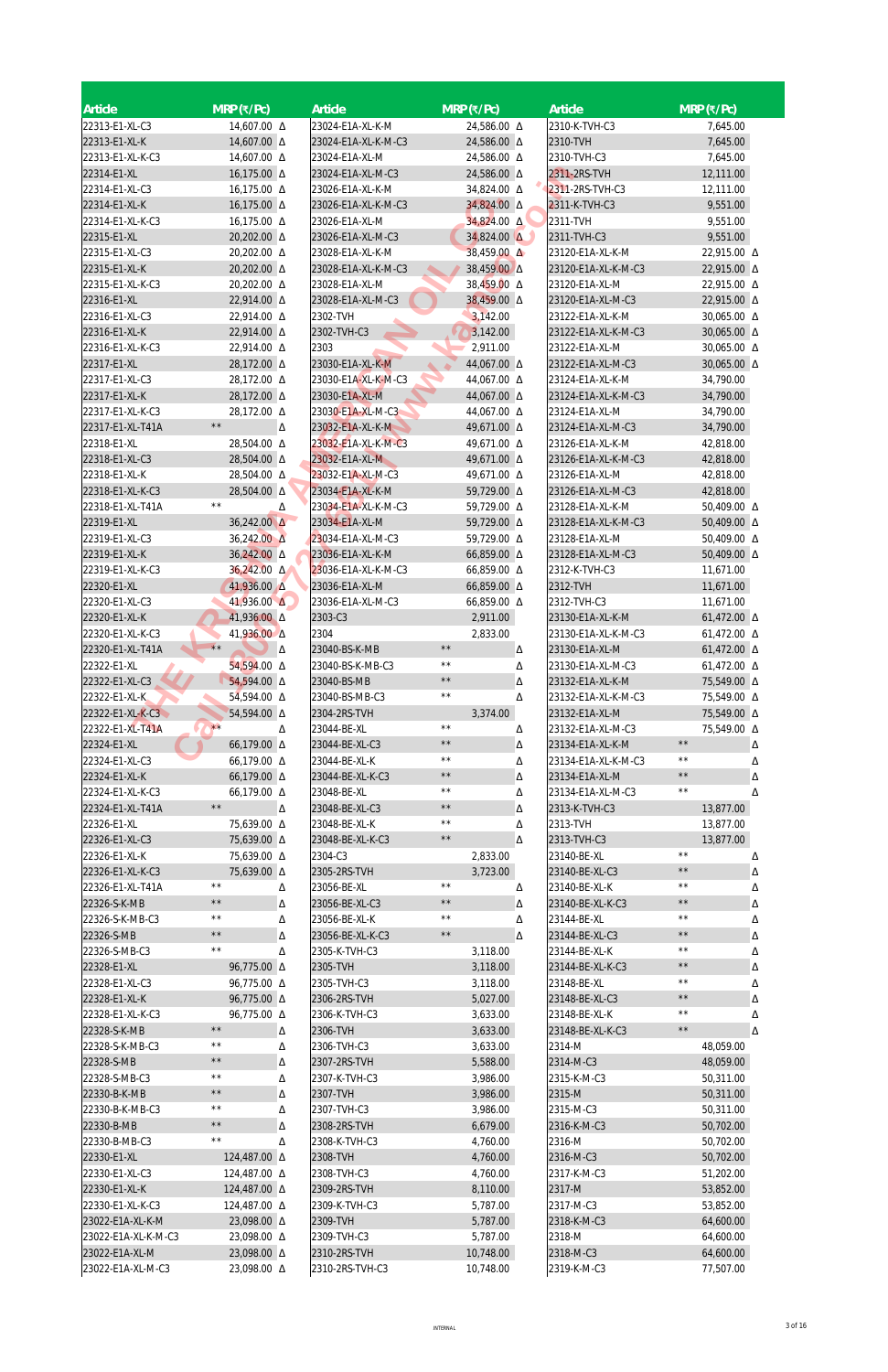| Article                               | $MRP$ (₹/Pc)               |   | Article                               |                | $MRP$ (₹/Pc)           |   | <b>Article</b>             | $MRP$ (₹/Pc)               |        |
|---------------------------------------|----------------------------|---|---------------------------------------|----------------|------------------------|---|----------------------------|----------------------------|--------|
| 2319-M                                | 77,507.00                  |   | 24026-BE-XL-K30                       |                | 51,769.00              |   | 29414-E1-XL                | 46,773.00                  |        |
| 2319-M-C3                             | 77,507.00                  |   | 24026-BE-XL-K30-C3                    |                | 51,769.00              |   | 29415-E1-XL                | 51,574.00                  |        |
| 2320-K-M-C3                           | 103,820.00                 |   | 24028-BE-XL                           |                | 59,823.00 A            |   | 29416-E1-XL                | 52,626.00                  |        |
| 2320-M                                | 103,820.00                 |   | 24028-BE-XL-C3                        |                | 59,823.00 △            |   | 29417-E1-XL                | 55,978.00                  |        |
| 2320-M-C3                             | 103,820.00                 |   | 24028-BE-XL-K30                       |                | 59,825.00 △            |   | 29418-E1-XL                | 59,902.00                  |        |
| 23218-E1A-XL-K-M                      | 23,849.00 △                |   | 24028-BE-XL-K30-C3                    |                | 59,825.00 △            |   | 29420-E1-XL                | 74,517.00                  |        |
| 23218-E1A-XL-K-M-C3                   | 23,849.00 $\Delta$         |   | 24030-BE-XL                           |                | $66,627.00 \Delta$     |   | 29422-E1-XL                | 88,393.00                  |        |
| 23218-E1A-XL-M                        | 23,849.00 △                |   | 24030-BE-XL-C3                        |                | $66,627.00$ $\Delta$   |   | 29424-E1-XL                | 103,006.00                 |        |
| 23218-E1A-XL-M-C3                     | 23,849.00 $\Delta$         |   | 24030-BE-XL-K30                       |                | $66,627.00 \Delta$     |   | 29426-E1-XL                | 119,488.00                 |        |
| 23220-E1A-XL-K-M                      | 29,114.00 △                |   | 24030-BE-XL-K30-C3                    |                | 66,627.00 $\Delta$     |   | 29428-E1-XL                | 139,269.00                 |        |
| 23220-E1A-XL-K-M-C3                   | 29,114.00 △                |   | 24032-BE-XL                           |                | 70,362.00              |   | 29430-E1-XL                | 165,916.00                 |        |
| 23220-E1A-XL-M                        | 29,114.00 △                |   | 24032-BE-XL-C3                        |                | 70,362.00              |   | 29432-E1-XL                | 194,124.00                 |        |
| 23220-E1A-XL-M-C3<br>23222-E1A-XL-K-M | 29,114.00 △<br>37,000.00 Δ |   | 24032-BE-XL-K30<br>24032-BE-XL-K30-C3 |                | 70,361.00<br>70,361.00 |   | 29434-E1-XL<br>29436-E1-XL | 226,016.00                 |        |
| 23222-E1A-XL-K-M-C3                   | 37,000.00 Δ                |   | 24034-BE-XL                           |                | 84,205.00              |   | 29438-E1-XL                | 280,796.00<br>324,375.00   |        |
| 23222-E1A-XL-M                        | 37,000.00 △                |   | 24034-BE-XL-C3                        |                | 84,205.00              |   | 29440-E1-XL                | 373,554.00                 |        |
| 23222-E1A-XL-M-C3                     | 37,000.00 Δ                |   | 24034-BE-XL-K30                       |                | 84,205.00              |   | 30202-A                    | 2,266.00                   |        |
| 23224-E1A-XL-K-M                      | 45,232.00 △                |   | 24034-BE-XL-K30-C3                    |                | 84,205.00              |   | 30203-DY                   | 954.00                     |        |
| 23224-E1A-XL-K-M-C3                   | 45,232.00 △                |   | 24036-BE-XL                           |                | 102,412.00             |   | 30204-A                    |                            | 910.00 |
| 23224-E1A-XL-M                        | 45,232.00 △                |   | 24036-BE-XL-C3                        |                | 102,412.00             |   | 30205-XL                   | 1,098.00                   |        |
| 23224-E1A-XL-M-C3                     | 45,232.00 △                |   | 24036-BE-XL-K30                       |                | 102,412.00             |   | 30206-A                    | 1,252.00                   |        |
| 23226-E1A-XL-K-M                      | 52,712.00 Δ                |   | 24036-BE-XL-K30-C3                    |                | 102,412.00             |   | 30207-XL                   | 1,718.00                   |        |
| 23226-E1A-XL-K-M-C3                   | 52,712.00 △                |   | 24038-BE-XL                           |                | 119,163.00             |   | 30208-XL                   | 1,925.00                   |        |
| 23226-E1A-XL-M                        | 52,712.00 Δ                |   | 24038-BE-XL-C3                        |                | 119,163.00             |   | 30209-DY                   | 2,129.00                   |        |
| 23226-E1A-XL-M-C3                     | 52,712.00 Δ                |   | 24038-BE-XL-K30                       |                | 119,163.00             |   | 30210-A                    | 2,314.00                   |        |
| 23228-E1A-XL-K-M                      | $66,422.00 \Delta$         |   | 24038-BE-XL-K30-C3                    |                | 119,163.00             |   | 30210-XL                   | 2,314.00                   |        |
| 23228-E1A-XL-K-M-C3                   | 66,422.00 A                |   | 24040-BE-XL                           |                | 144,361.00             |   | 30211-DY                   | 3,535.00                   |        |
| 23228-E1A-XL-M                        | 66,422.00 Δ                |   | 24040-BE-XL-C3                        |                | 144,361.00             |   | 30212-XL                   | 3,630.00                   |        |
| 23228-E1A-XL-M-C3                     | $66,422.00$ $\Delta$       |   | 24040-BE-XL-K30                       |                | 144,361.00             |   | 30213-A                    | $\star\star$               | Δ      |
| 23230-E1A-XL-K-M                      | 86,336.00 $\Delta$         |   | 24040-BE-XL-K30-C3                    |                | 144,361.00             |   | 30214-XL                   | 4,962.00                   |        |
| 23230-E1A-XL-K-M-C3                   | 86,336.00 A                |   | 24040-BS-K30-MB                       | $\star\,\star$ |                        | Δ | 30215-A                    | 5,061.00                   |        |
| 23230-E1A-XL-M                        | 86,336.00 △                |   | 24040-BS-K30-MB-C3                    | $\star\star$   |                        | Δ | 30216-A                    | 5,806.00                   |        |
| 23230-E1A-XL-M-C3                     | 86,336.00 A                |   | 24040-BS-MB                           | $\star\,\star$ |                        | Δ | 30217-A                    | 6,334.00                   |        |
| 23232-BS-K-MB                         | $\star\star$               | Δ | 24040-BS-MB-C3                        | $\star\,\star$ |                        | Δ | 30218-A                    | $\star\star$               | Δ      |
| 23232-BS-K-MB-C3                      | $\star\,\star$             | Δ | 24122-BE-XL                           |                | 45,433.00              |   | 30219-A                    | $\star\star$               | Δ      |
| 23232-BS-MB                           | $\star\star$               | Δ | 24122-BE-XL-C3                        |                | 45,433.00              |   | 30220-A                    | 11,807.00                  |        |
| 23232-BS-MB-C3                        | $\star\star$               | Δ | 24122-BE-XL-K30                       |                | 45,435.00              |   | 30221-A                    | 18,674.00                  |        |
| 23232-E1A-XL-K-M                      | 109,862.00 △               |   | 24122-BE-XL-K30-C3                    |                | 45,435.00              |   | 30222-XL                   | 32,435.00 △                |        |
| 23232-E1A-XL-K-M-C3                   | 109,862.00 Δ               |   | 24124-BE-XL                           |                | 55,230.00              |   | 30224-XL                   | 33,455.00                  |        |
| 23232-E1A-XL-M                        | 109,862.00 Δ               |   | 24124-BE-XL-C3                        |                | 55,230.00              |   | 30226-XL                   | 46,668.00                  |        |
| 23232-E1A-XL-M-C3                     | 109,862.00 Δ               |   | 24124-BE-XL-K30                       |                | 55,233.00              |   | 30230-XL                   | $\star\,\star$             | Δ      |
| 23234-BS-K-MB                         | $\star\star$               | Δ | 24124-BE-XL-K30-C3                    |                | 55,233.00              |   | 30234-A                    | $\star\,\star$             | Δ      |
| 23234-BS-K-MB-C3                      | $\star\,\star$             | Δ | 24126-BE-XL                           |                | 70,493.00              |   | 30236-A                    | $\star\,\star$             | Δ      |
| 23234-BS-MB                           | $\star\,\star$             | Δ | 24126-BE-XL-C3                        |                | 70,493.00              |   | 30302-A                    | 1,046.00                   |        |
| 23234-BS-MB-C3                        | $\star\,\star$             | Δ | 24126-BE-XL-K30                       |                | 70,492.00              |   | 30303-A                    | 1,195.00                   |        |
| 23234-E1A-XL-K-M                      | 136,980.00                 |   | 24126-BE-XL-K30-C3                    |                | 70,492.00              |   | 30304-A                    | 1,204.00                   |        |
| 23234-E1A-XL-K-M-C3                   | 136,980.00                 |   | 24128-BE-XL                           |                | 81,961.00              |   | 30305-A                    | 1,678.00                   |        |
| 23234-E1A-XL-M                        | 136,980.00                 |   | 24128-BE-XL-C3                        |                | 81,961.00              |   | 30306-DY                   | 1,671.00                   |        |
| 23234-E1A-XL-M-C3                     | 136,980.00                 |   | 24128-BE-XL-K30                       |                | 81,961.00              |   | 30306-DY                   | 1,671.00                   |        |
| 23236-E1A-XL-K-M                      | 149,597.00                 |   | 24128-BE-XL-K30-C3                    |                | 81,961.00              |   | 30307-A                    | 2,140.00                   |        |
| 23236-E1A-XL-K-M-C3<br>23236-E1A-XL-M | 149,597.00                 |   | 24130-BE-XL<br>24130-BE-XL-C3         |                | 91,282.00<br>91,282.00 |   | 30308-A<br>30309-A         | 2,735.00<br>$\star\,\star$ | Δ      |
| 23236-E1A-XL-M-C3                     | 149,597.00<br>149,597.00   |   | 24130-BE-XL-K30                       |                | 91,282.00              |   | 30310-A                    | 3,925.00                   |        |
| 23238-BE-XL                           | 168,111.00                 |   | 24130-BE-XL-K30-C3                    |                | 91,282.00              |   | 30310-XL                   | 3,925.00                   |        |
| 23238-BE-XL-C3                        | 168,111.00                 |   | 24132-BE-XL                           |                | 110,043.00             |   | 30311-XL                   | 4,548.00                   |        |
| 23238-BE-XL-K                         | 168,111.00                 |   | 24132-BE-XL-C3                        |                | 110,043.00             |   | 30312-A                    | 5,861.00                   |        |
| 23238-BE-XL-K-C3                      | 168,111.00                 |   | 24132-BE-XL-K30                       |                | 110,043.00             |   | 30313-A                    | $\star\,\star$             | Δ      |
| 23240-BE-XL                           | 198,603.00                 |   | 24132-BE-XL-K30-C3                    |                | 110,043.00             |   | 30314-A                    | 8,347.00                   |        |
| 23240-BE-XL-C3                        | 198,603.00                 |   | 29317-E1-XL                           |                | 49,768.00              |   | 30315-A                    | 10,617.00                  |        |
| 23240-BE-XL-K                         | 198,603.00                 |   | 29318-E1-XL                           |                | 50,323.00              |   | 30316-A                    | 14,807.00                  |        |
| 23240-BE-XL-K-C3                      | 198,603.00                 |   | 29320-E1-XL                           |                | 53,836.00              |   | 30317-A                    | 27,050.00                  |        |
| 23244-BE-XL                           |                            | Δ | 29322-E1-XL                           |                | 61,858.00              |   | 30318-A                    | 28,626.00                  |        |
| 23244-BE-XL-C3                        | $\star\,\star$             | Δ | 29324-E1-XL                           |                | 64,495.00              |   | 30319-A                    | 41,438.00                  |        |
| 23244-BE-XL-K                         | $\star\star$               | Δ | 29326-E1-XL                           |                | 76,547.00              |   | 30320-A                    | 45,588.00                  |        |
| 23244-BE-XL-K-C3                      | $\star\,\star$             | Δ | 29328-E1-XL                           |                | 87,096.00              |   | 30322-XL                   | 50,135.00                  |        |
| 24024-BE-XL                           | 44,281.00                  |   | 29330-E1-XL                           |                | 92,613.00              |   | 30324-A                    | $\star\,\star$             | Δ      |
| 24024-BE-XL-C3                        | 44,281.00                  |   | 29332-E1-XL                           |                | 111,725.00             |   | 31305-A                    | 1,872.00                   |        |
| 24024-BE-XL-K30                       | 44,281.00                  |   | 29334-E1-XL                           |                | 125,884.00             |   | 31306-A                    | 2,253.00                   |        |
| 24024-BE-XL-K30-C3                    | 44,281.00                  |   | 29336-E1-XL                           |                | 145,655.00             |   | 31307-A                    | $\star\,\star$             | Δ      |
| 24024-S-MB                            | $\star\star$               | Δ | 29338-E1-XL                           |                | 166,417.00             |   | 31308-XL                   | 3,199.00                   |        |
| 24024-S-MB-C3                         | $\star\,\star$             | Δ | 29340-E1-XL                           |                | 182,904.00             |   | 31309-XL                   | 3,936.00                   |        |
| 24026-BE-XL                           | 50,752.00                  |   | 29412-E1-XL                           |                | 37,998.00              |   | 31310-A                    | $\star\,\star$             | Δ      |
| 24026-BE-XL-C3                        | 50,752.00                  |   | 29413-E1-XL                           |                | 43,732.00              |   | 31311-A                    | 5,696.00                   |        |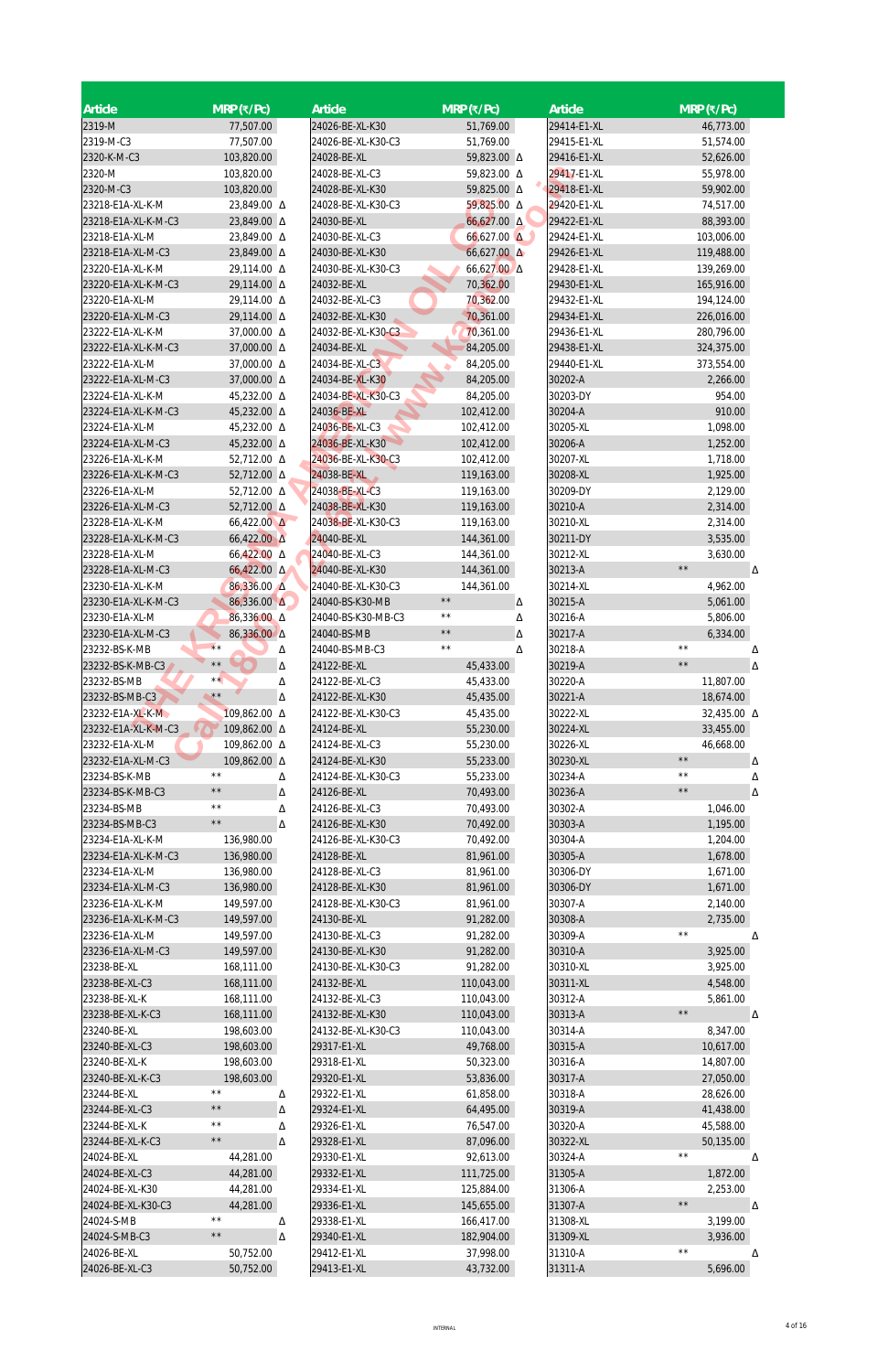| Article                                       | $MRP$ (₹/Pc)         | <b>Article</b>                                | $MRP$ (₹/Pc)         | <b>Article</b>                          | $MRP$ (₹/Pc)           |
|-----------------------------------------------|----------------------|-----------------------------------------------|----------------------|-----------------------------------------|------------------------|
| 31312-XL                                      | 7,844.00             | 3204-BD-XL-C3                                 | 3,311.00             | 3210-BD-XL-2Z-TVH-C3                    | 6,914.00               |
| 31313-XL                                      | 8,485.00             | 3204-BD-XL-TVH-L285                           | 2,266.00             | 3210-BD-XL-C3                           | 7,009.00               |
| 31314-XL                                      | 10,303.00            | 3204-BD-XL-TVH-L285-C3                        | 2,266.00             | 3210-BD-XL-TVH-L285                     | 5,545.00               |
| 31315-XL                                      | 13,687.00            | 32052-X                                       | $\star\,\star$<br>Δ  | 3210-BD-XL-TVH-L285-C3                  | 5,545.00               |
| 31316-XL                                      | 16,699.00            | 32056-X                                       | $\star\star$<br>Δ    | 3211-BD-XL                              | 8,225.00               |
| 31318                                         | 28,323.00            | 3205-BD-XL                                    | 3,440.00             | 3211-BD-XL-2HRS                         | 9,553.00               |
| 31319-XL                                      | 51,055.00            | 3205-BD-XL-2HRS                               | 3,825.00             | 3211-BD-XL-2HRS-C3                      | 9,553.00               |
| 31320-X-XL                                    | 51,011.00            | 3205-BD-XL-2HRS-C3                            | 3,825.00             | 3211-BD-XL-2HRS-TVH                     | 7,621.00               |
| 31324-X                                       | $\star\star$<br>Δ    | 3205-BD-XL-2HRS-TVH                           | 3,194.00<br>۰        | 3211-BD-XL-2HRS-TVH-C3                  | 7,621.00               |
| 32004-X-XL<br>32005-X-XL                      | 1,144.00<br>1,145.00 | 3205-BD-XL-2HRS-TVH-C3<br>3205-BD-XL-2Z       | 3,194.00<br>3,697.00 | 3211-BD-XL-2Z<br>3211-BD-XL-2Z-C3       | 9,171.00<br>9,171.00   |
| 32006-X-XL                                    | 1,360.00             | 3205-BD-XL-2Z-C3                              | 3,697.00             | 3211-BD-XL-2Z-TVH                       | 8,201.00               |
| 32007-XDY                                     | 1,662.00             | 3205-BD-XL-2Z-TVH                             | 2,996.00             | 3211-BD-XL-2Z-TVH-C3                    | 8,201.00               |
| 32007-XDY-XL                                  | 1,662.00             | 3205-BD-XL-2Z-TVH-C3                          | 2,996.00             | 3211-BD-XL-C3                           | 8,225.00               |
| 32008-X-XL                                    | 1,677.00             | 3205-BD-XL-C3                                 | 3,440.00             | 3211-BD-XL-TVH-L285                     | 7,300.00               |
| 32009-X-XL                                    | 1,677.00             | 3205-BD-XL-TVH-L285                           | 2,310.00             | 3211-BD-XL-TVH-L285-C3                  | 7,300.00               |
| 3200-BB-2RSR-TVH                              | 2,497.00             | 3205-BD-XL-TVH-L285-C3                        | 2,310.00             | 3212-BD-XL                              | 11,204.00              |
| 3200-BB-2Z-TVH                                | 2,398.00             | 3206-BD-XL                                    | 4,154.00             | 3212-BD-XL-2HRS                         | 12,326.00              |
| 3200-BB-TVH                                   | 2,359.00             | 3206-BD-XL-2HRS                               | 4,411.00             | 3212-BD-XL-2HRS-C3                      | 12,326.00              |
| 3200-BB-TVH-C3                                | 2,359.00             | 3206-BD-XL-2HRS-C3                            | 4,411.00             | 3212-BD-XL-2HRS-TVH                     | 9,772.00               |
| 32010-X-XL                                    | 1,799.00             | 3206-BD-XL-2HRS-TVH                           | 3,464.00             | 3212-BD-XL-2HRS-TVH-C3                  | 9,772.00               |
| 32011-X-XL<br>32012-X-XL                      | 2,318.00<br>3,211.00 | 3206-BD-XL-2HRS-TVH-C3<br>3206-BD-XL-2Z       | 3,464.00<br>4,154.00 | 3212-BD-XL-2Z<br>3212-BD-XL-2Z-C3       | 12,260.00<br>12,260.00 |
| 32013-X-XL                                    | 3,251.00             | 3206-BD-XL-2Z-C3                              | 4,154.00             | 3212-BD-XL-2Z-TVH                       | 11,657.00              |
| 32014-X-XL                                    | 4,098.00             | 3206-BD-XL-2Z-TVH                             | 3,313.00             | 3212-BD-XL-2Z-TVH-C3                    | 11,657.00              |
| 32015-X-XL                                    | 4,551.00             | 3206-BD-XL-2Z-TVH-C3                          | 3,313.00             | 3212-BD-XL-C3                           | 11,204.00              |
| 32016-X-XL                                    | 5,313.00             | 3206-BD-XL-C3                                 | 4,154.00             | 3212-BD-XL-TVH-L285                     | 9,125.00               |
| 32017-X-XL                                    | 5,704.00             | 3206-BD-XL-TVH-L285                           | 2,679.00             | 3212-BD-XL-TVH-L285-C3                  | 9,125.00               |
| 32018-X-XL                                    | 6,573.00             | 3206-BD-XL-TVH-L285-C3                        | 2,679.00             | 3213-BD-XL                              | 10,887.00              |
| 32019-X-XL                                    | 7,355.00             | 3207-BD-XL                                    | 4,244.00             | 3213-BD-XL-2HRS                         | 15,696.00              |
| 3201-BB-2Z-TVH                                | 2,416.00             | 3207-BD-XL-2HRS                               | 5,095.00             | 3213-BD-XL-2HRS-C3                      | 15,696.00              |
| 3201-BB-TVH                                   | 2,116.00             | 3207-BD-XL-2HRS-C3                            | 5,095.00             | 3213-BD-XL-2HRS-TVH                     | 13,693.00              |
| 3201-BB-TVH-C3<br>32020-X-XL                  | 2,116.00<br>8,044.00 | 3207-BD-XL-2HRS-TVH<br>3207-BD-XL-2HRS-TVH-C3 | 4,483.00<br>4,483.00 | 3213-BD-XL-2HRS-TVH-C3<br>3213-BD-XL-2Z | 13,693.00<br>14,397.00 |
| 3202-BD-XL                                    | 2,933.00             | 3207-BD-XL-2Z                                 | 4,839.00             | 3213-BD-XL-2Z-C3                        | 14,397.00              |
| 3202-BD-XL-2HRS                               | 3,441.00             | 3207-BD-XL-2Z-C3                              | 4,839.00             | 3213-BD-XL-2Z-TVH                       | 12,477.00              |
| 3202-BD-XL-2HRS-C3                            | 3,441.00             | 3207-BD-XL-2Z-TVH                             | 4,345.00             | 3213-BD-XL-2Z-TVH-C3                    | 12,477.00              |
| 3202-BD-XL-2HRS-TVH                           | 2,704.00             | 3207-BD-XL-2Z-TVH-C3                          | 4,345.00             | 3213-BD-XL-C3                           | 10,887.00              |
| 3202-BD-XL-2HRS-TVH-C3                        | 2,704.00             | 3207-BD-XL-C3                                 | 4,244.00             | 3213-BD-XL-TVH-L285                     | 11,000.00              |
| 3202-BD-XL-2Z                                 | 3,243.00             | 3207-BD-XL-TVH-L285                           | 3,389.00             | 3213-BD-XL-TVH-L285-C3                  | 11,000.00              |
| 3202-BD-XL-2Z-C3                              | 3,243.00             | 3207-BD-XL-TVH-L285-C3                        | 3,389.00             | 3214-B-2RSR-TVH                         | 15,684.00              |
| 3202-BD-XL-2Z-TVH                             | 2,608.00             | 3208-BD-XL                                    | 5,155.00             | 3214-B-TVH                              | 12,991.00              |
| 3202-BD-XL-2Z-TVH-C3                          | 2,608.00             | 3208-BD-XL-2HRS                               | 6,230.00             | 3214-B-TVH-C3                           | 12,991.00              |
| 3202-BD-XL-C3<br>3202-BD-XL-TVH-L285          | 2,933.00<br>2,166.00 | 3208-BD-XL-2HRS-C3<br>3208-BD-XL-2HRS-TVH     | 6,230.00<br>5,751.00 | 3215-B-TVH<br>3215-B-TVH-C3             | 14,149.00<br>14,149.00 |
| 3202-BD-XL-TVH-L285-C3                        | 2,166.00             | 3208-BD-XL-2HRS-TVH-C3                        | 5,751.00             | 3216-B-2Z-TVH                           | 18,828.00              |
| 32034-X-XL                                    | $\star\,\star$<br>Δ  | 3208-BD-XL-2Z                                 | 6,099.00             | 3216-B-TVH                              | 16,866.00              |
| 32036-X-XL                                    | $\star\,\star$<br>Δ  | 3208-BD-XL-2Z-C3                              | 6,099.00             | 3216-B-TVH-C3                           | 16,866.00              |
| 32038-X-XL                                    | $\star\,\star$<br>Δ  | 3208-BD-XL-2Z-TVH                             | 5,292.00             | 3217                                    | 19,735.00              |
| 3203-BD-XL                                    | 3,060.00             | 3208-BD-XL-2Z-TVH-C3                          | 5,292.00             | 3217-C3                                 | 19,735.00              |
| 3203-BD-XL-2HRS                               | 3,570.00             | 3208-BD-XL-C3                                 | 5,155.00             | 3218                                    | 23,072.00              |
| 3203-BD-XL-2HRS-C3                            | 3,570.00             | 3208-BD-XL-TVH-L285                           | 4,200.00             | 3218-C3                                 | 23,072.00              |
| 3203-BD-XL-2HRS-TVH                           | 2,891.00             | 3208-BD-XL-TVH-L285-C3                        | 4,200.00             | 3219-M                                  | 32,860.00              |
| 3203-BD-XL-2HRS-TVH-C3                        | 2,891.00             | 3209-BD-XL                                    | 7,154.00             | 3219-M-C3                               | 32,860.00              |
| 3203-BD-XL-2Z                                 | 3,312.00             | 3209-BD-XL-2HRS<br>3209-BD-XL-2HRS-C3         | 7,652.00             | 3220                                    | 33,195.00              |
| 3203-BD-XL-2Z-C3<br>3203-BD-XL-2Z-TVH         | 3,312.00<br>2,694.00 | 3209-BD-XL-2HRS-TVH                           | 7,652.00<br>6,327.00 | 32205-A<br>32205-XL                     | 1,605.00<br>1,605.00   |
| 3203-BD-XL-2Z-TVH-C3                          | 2,694.00             | 3209-BD-XL-2HRS-TVH-C3                        | 6,327.00             | 32206-XL                                | 1,607.00               |
| 3203-BD-XL-C3                                 | 3,060.00             | 3209-BD-XL-2Z                                 | 6,746.00             | 32207-XL                                | 1,647.00               |
| 3203-BD-XL-TVH-L285                           | 2,257.00             | 3209-BD-XL-2Z-C3                              | 6,746.00             | 32208-XL                                | 1,666.00               |
| 3203-BD-XL-TVH-L285-C3                        | 2,257.00             | 3209-BD-XL-2Z-TVH                             | 5,985.00             | 32209-A                                 | 2,018.00               |
| 32040-X-XL                                    | $\star\,\star$<br>Λ  | 3209-BD-XL-2Z-TVH-C3                          | 5,985.00             | 3220-C3                                 | 33,195.00              |
| 32044-X-XL                                    | $\star\,\star$<br>Δ  | 3209-BD-XL-C3                                 | 7,154.00             | 32211-A                                 | 3,292.00               |
| 32048-X                                       | $\star\,\star$<br>Δ  | 3209-BD-XL-TVH-L285                           | 4,744.00             | 32212-A                                 | 3,558.00               |
| 3204-BD-XL                                    | 3,311.00             | 3209-BD-XL-TVH-L285-C3                        | 4,744.00             | 32213-A                                 | 5,047.00               |
| 3204-BD-XL-2HRS                               | 3,631.00             | 3210-BD-XL                                    | 7,009.00             | 32214-A                                 | 5,084.00               |
| 3204-BD-XL-2HRS-C3                            | 3,631.00             | 3210-BD-XL-2HRS                               | 8,043.00             | 32215-A                                 | 5,324.00               |
| 3204-BD-XL-2HRS-TVH<br>3204-BD-XL-2HRS-TVH-C3 | 3,055.00<br>3,055.00 | 3210-BD-XL-2HRS-C3<br>3210-BD-XL-2HRS-TVH     | 8,043.00<br>7,303.00 | 32216-XL<br>32217-XL                    | 6,368.00<br>8,213.00   |
| 3204-BD-XL-2Z                                 | 3,374.00             | 3210-BD-XL-2HRS-TVH-C3                        | 7,303.00             | 32218-XL                                | 9,825.00               |
| 3204-BD-XL-2Z-C3                              | 3,374.00             | 3210-BD-XL-2Z                                 | 7,915.00             | 32219-XL                                | 11,576.00              |
| 3204-BD-XL-2Z-TVH                             | 2,877.00             | 3210-BD-XL-2Z-C3                              | 7,915.00             | 32220-XL                                | 13,957.00 △            |
| 3204-BD-XL-2Z-TVH-C3                          | 2,877.00             | 3210-BD-XL-2Z-TVH                             | 6,914.00             | 32222-XL                                | 24,385.00              |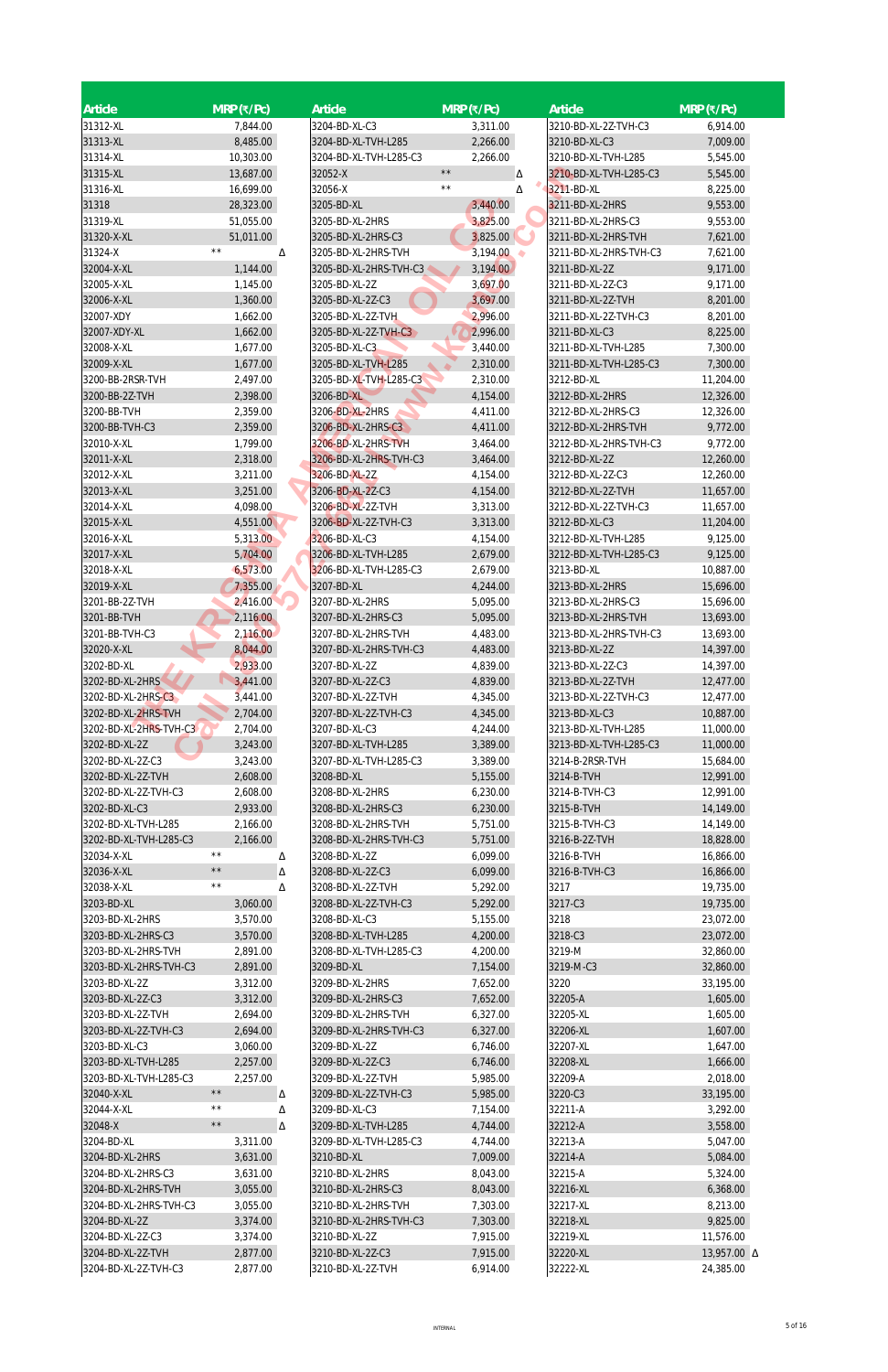| Article                                       | $MRP$ (₹/Pc)                   |        | Article                               | $MRP$ (₹/Pc)         | Article                 | $MRP$ (₹/Pc)             |
|-----------------------------------------------|--------------------------------|--------|---------------------------------------|----------------------|-------------------------|--------------------------|
| 32224-XL                                      | $\star\,\star$                 | Δ      | 3305-BD-XL-2HRS                       | 5,511.00             | 33110                   | 3,495.00                 |
| 3222-M                                        | 56,006.00                      |        | 3305-BD-XL-2HRS-C3                    | 5,511.00             | 33111                   | 4,026.00                 |
| 3222-M-C3                                     | 56,006.00                      |        | 3305-BD-XL-2HRS-TVH                   | 4,382.00             | 33112                   | 5,152.00                 |
| 32230-XL                                      | $**$                           | Δ      | 3305-BD-XL-2HRS-TVH-C3                | 4,382.00             | 33113                   | 4,697.00                 |
| 32232-XL                                      | $\star\star$<br>$\star\,\star$ | Δ      | 3305-BD-XL-2Z                         | 5,329.00             | 33114                   | 6,217.00<br>$\star\star$ |
| 32234-A<br>32236-XL                           | $\star\star$                   | Δ      | 3305-BD-XL-2Z-C3<br>3305-BD-XL-2Z-TVH | 5,329.00             | 33115<br>33116          | Δ                        |
| 32252                                         | $\star\,\star$                 | Δ<br>Δ | 3305-BD-XL-2Z-TVH-C3                  | 4,071.00<br>4,071.00 | 33117                   | 7,421.00<br>8,719.00     |
| 32304-A                                       | 1,799.00                       |        | 3305-BD-XL-C3                         | 4,504.00             | 33118                   | 9,320.00                 |
| 32305-A                                       | 1,958.00                       |        | 3305-BD-XL-TVH-L285                   | 3,305.00             | 3311-BD-XL              | 12,572.00                |
| 32306-DY                                      | 2,354.00                       |        | 3305-BD-XL-TVH-L285-C3                | 3,305.00             | 3311-BD-XL-2HRS         | 17,400.00                |
| 32307-A                                       | 2,918.00                       |        | 3306-BD-XL                            | 5,393.00             | 3311-BD-XL-2HRS-C3      | 17,400.00                |
| 32308-A                                       | 3,221.00                       |        | 3306-BD-XL-2HRS                       | 6,570.00             | 3311-BD-XL-2HRS-TVH     | 16,981.00                |
| 32309-A                                       | 4,095.00                       |        | 3306-BD-XL-2HRS-C3                    | 6,570.00             | 3311-BD-XL-2HRS-TVH-C3  | 16,981.00                |
| 32310-A                                       | 4,148.00                       |        | 3306-BD-XL-2HRS-TVH                   | 5,719.00             | 3311-BD-XL-2Z           | 16,879.00                |
| 32311-A                                       | $\star\star$                   | Δ      | 3306-BD-XL-2HRS-TVH-C3                | 5,719.00             | 3311-BD-XL-2Z-C3        | 16,879.00                |
| 32312-A                                       | 7,907.00                       |        | 3306-BD-XL-2Z                         | 6,265.00             | 3311-BD-XL-2Z-TVH       | 16,063.00                |
| 32313-A                                       | 9,271.00                       |        | 3306-BD-XL-2Z-C3                      | 6,265.00             | 3311-BD-XL-2Z-TVH-C3    | 16,063.00                |
| 32314-A                                       | 10,099.00                      |        | 3306-BD-XL-2Z-TVH                     | 5,494.00             | 3311-BD-XL-C3           | 12,572.00                |
| 32315-A                                       | 15,195.00                      |        | 3306-BD-XL-2Z-TVH-C3                  | 5,494.00             | 3311-BD-XL-TVH-L285     | 12,391.00                |
| 32316-A                                       | 18,073.00                      |        | 3306-BD-XL-C3                         | 5,393.00             | 3311-BD-XL-TVH-L285-C3  | 12,391.00                |
| 32317-XL                                      | 23,151.00 △                    |        | 3306-BD-XL-TVH-L285                   | 4,131.00             | 3312                    | 16,866.00                |
| 32318-A                                       | 29,605.00 Δ                    |        | 3306-BD-XL-TVH-L285-C3<br>3307-BD-XL  | 4,131.00             | 33122                   | 36,404.00                |
| 32319-A<br>32320-A                            | 42,349.00 △<br>53,222.00 Δ     |        | 3307-BD-XL-2HRS                       | 6,069.00<br>7,410.00 | 3312-2RS<br>3312-2RS-C3 | 21,672.00<br>21,672.00   |
| 32321-A                                       | 76,013.00                      |        | 3307-BD-XL-2HRS-C3                    | 7,410.00             | 3312-2Z                 | 22,206.00                |
| 32322-A                                       | 84,352.00                      |        | 3307-BD-XL-2HRS-TVH                   | 6,566.00             | 3312-2Z-C3              | 22,206.00                |
| 32324                                         | $\star\star$                   | Δ      | 3307-BD-XL-2HRS-TVH-C3                | 6,566.00             | 3312-B-2RSR-TVH         | 21,672.00                |
| 32326                                         | $\star\,\star$                 | Δ      | 3307-BD-XL-2Z                         | 6,990.00             | 3312-B-TVH              | 15,437.00                |
| 32330-A                                       | $***$                          | Δ      | 3307-BD-XL-2Z-C3                      | 6,990.00             | 3312-B-TVH-C3           | 15,437.00                |
| 32940-A                                       | $\star\star$                   | Δ.     | 3307-BD-XL-2Z-TVH                     | 6,134.00             | 3313-2RS                | 25,712.00                |
| 32944                                         | $\star\star$                   | Δ      | 3307-BD-XL-2Z-TVH-C3                  | 6,134.00             | 3313-2RS-C3             | 25,712.00                |
| 32948                                         | $\star\star$                   | Δ      | 3307-BD-XL-C3                         | 6,069.00             | 3313-2Z                 | 24,003.00                |
| 32960                                         | $\star\star$                   | Δ      | 3307-BD-XL-TVH-L285                   | 4,924.00             | 3313-2Z-C3              | 24,003.00                |
| 33010                                         | 3,329.00                       |        | 3307-BD-XL-TVH-L285-C3                | 4,924.00             | 3313-BD-XL              | 19,714.00                |
| 33010-XL                                      | 3,329.00                       |        | 3308-BD-XL                            | 7,916.00             | 3313-BD-XL-C3           | 19,714.00                |
| 33011-XL                                      | 4,097.00                       |        | 3308-BD-XL-2HRS                       | 9,440.00             | 3313-B-TVH              | 18,513.00                |
| 33012-XL                                      | 5,318.00                       |        | 3308-BD-XL-2HRS-C3                    | 9,440.00             | 3313-B-TVH-C3           | 18,513.00                |
| 33013-XL                                      | 5,391.00<br>$**$               |        | 3308-BD-XL-2HRS-TVH                   | 8,444.00             | 3314                    | 22,051.00                |
| 33014                                         |                                | Δ      | 3308-BD-XL-2HRS-TVH-C3                | 8,444.00             | 3314-C3                 | 22,051.00                |
| 33015<br>33016                                | 6,795.00<br>7,586.00           |        | 3308-BD-XL-2Z<br>3308-BD-XL-2Z-C3     | 8,937.00<br>8,937.00 | 3315<br>3315-C3         | 31,727.00                |
| 33017                                         | 7,633.00                       |        | 3308-BD-XL-2Z-TVH                     | 8,193.00             | 3316                    | 31,727.00<br>33,513.00   |
| 33018                                         | 9,283.00                       |        | 3308-BD-XL-2Z-TVH-C3                  | 8,193.00             | 3316-BD-XL-2HRS-TVH     | 42,124.00                |
| 33019                                         | 9,328.00                       |        | 3308-BD-XL-C3                         | 7,916.00             | 3316-BD-XL-TVH-C3       | 35,761.00                |
| 33020                                         | 9,367.00                       |        | 3308-BD-XL-TVH-L285                   | 6,305.00             | 3316-C3                 | 33,513.00                |
| 33021                                         | 10,541.00                      |        | 3308-BD-XL-TVH-L285-C3                | 6,305.00             | 3317-M                  | 44,047.00                |
| 33022                                         | 13,564.00                      |        | 3309-BD-XL                            | 9,231.00             | 3317-M-C3               | 44,047.00                |
| 33024                                         | 17,224.00                      |        | 3309-BD-XL-2HRS                       | 11,336.00            | 3318                    | 51,605.00                |
| 3302-BD-XL-2HRS-TVH                           | 3,818.00                       |        | 3309-BD-XL-2HRS-C3                    | 11,336.00            | 3318-C3                 | 51,605.00                |
| 3302-BD-XL-2HRS-TVH-C3                        | 3,818.00                       |        | 3309-BD-XL-2HRS-TVH                   | 9,094.00             | 3318-M                  | 56,529.00                |
| 3302-BD-XL-2Z-TVH                             | 3,378.00                       |        | 3309-BD-XL-2HRS-TVH-C3                | 9,094.00             | 3318-M-C3               | 56,529.00                |
| 3302-BD-XL-TVH-L285                           | 2,968.00                       |        | 3309-BD-XL-2Z                         | 10,695.00            | 3319-M                  | 111,988.00               |
| 3302-BD-XL-TVH-L285-C3                        | 2,968.00                       |        | 3309-BD-XL-2Z-C3                      | 10,695.00            | 3319-M-C3               | 111,988.00               |
| 3303-BD-XL-2HRS-TVH                           | 3,870.00                       |        | 3309-BD-XL-2Z-TVH                     | 9,953.00             | 33205                   | 1,619.00                 |
| 3303-BD-XL-2HRS-TVH-C3                        | 3,870.00                       |        | 3309-BD-XL-2Z-TVH-C3                  | 9,953.00             | 33206-XL                | 2,132.00                 |
| 3303-BD-XL-2Z-TVH                             | 3,524.00                       |        | 3309-BD-XL-C3                         | 9,231.00             | 33207-XL                | 2,968.00                 |
| 3303-BD-XL-2Z-TVH-C3                          | 3,524.00                       |        | 3309-BD-XL-TVH-L285                   | 8,962.00             | 33208                   | 3,119.00                 |
| 3303-BD-XL-TVH-L285<br>3303-BD-XL-TVH-L285-C3 | 3,084.00<br>3,084.00           |        | 3309-BD-XL-TVH-L285-C3<br>33108       | 8,962.00<br>2,880.00 | 33209<br>3320-M         | 3,515.00<br>115,670.00   |
| 3304-BD-XL                                    | 4,207.00                       |        | 33109                                 | $\star\,\star$<br>Δ  | 3320-M-C3               | 115,670.00               |
| 3304-BD-XL-2HRS                               | 4,908.00                       |        | 3310-BD-XL                            | 10,925.00            | 33211-XL                | 4,767.00                 |
| 3304-BD-XL-2HRS-C3                            | 4,908.00                       |        | 3310-BD-XL-2HRS                       | 14,198.00            | 33212                   | 5,378.00                 |
| 3304-BD-XL-2HRS-TVH                           | 4,186.00                       |        | 3310-BD-XL-2HRS-C3                    | 14,198.00            | 33213                   | 5,720.00                 |
| 3304-BD-XL-2HRS-TVH-C3                        | 4,186.00                       |        | 3310-BD-XL-2HRS-TVH                   | 12,898.00            | 33214                   | 6,206.00                 |
| 3304-BD-XL-2Z                                 | 4,569.00                       |        | 3310-BD-XL-2HRS-TVH-C3                | 12,898.00            | 33215-XL                | 9,824.00                 |
| 3304-BD-XL-2Z-C3                              | 4,569.00                       |        | 3310-BD-XL-2Z                         | 13,498.00            | 33216                   | 11,869.00                |
| 3304-BD-XL-2Z-TVH                             | 3,872.00                       |        | 3310-BD-XL-2Z-C3                      | 13,498.00            | 33217                   | 12,852.00                |
| 3304-BD-XL-2Z-TVH-C3                          | 3,872.00                       |        | 3310-BD-XL-2Z-TVH                     | 12,117.00            | 33220                   | 37,204.00                |
| 3304-BD-XL-C3                                 | 4,207.00                       |        | 3310-BD-XL-2Z-TVH-C3                  | 12,117.00            | 3322-M                  | 122,141.00               |
| 3304-BD-XL-TVH-L285                           | 3,105.00                       |        | 3310-BD-XL-C3                         | 10,925.00            | 3322-M-C3               | 122,141.00               |
| 3304-BD-XL-TVH-L285-C3                        | 3,105.00                       |        | 3310-BD-XL-TVH-L285                   | 10,479.00            | 4200-BB-TVH             | 1,559.00                 |
| 3305-BD-XL                                    | 4,504.00                       |        | 3310-BD-XL-TVH-L285-C3                | 10,479.00            | 4201-BB-TVH             | 1,565.00                 |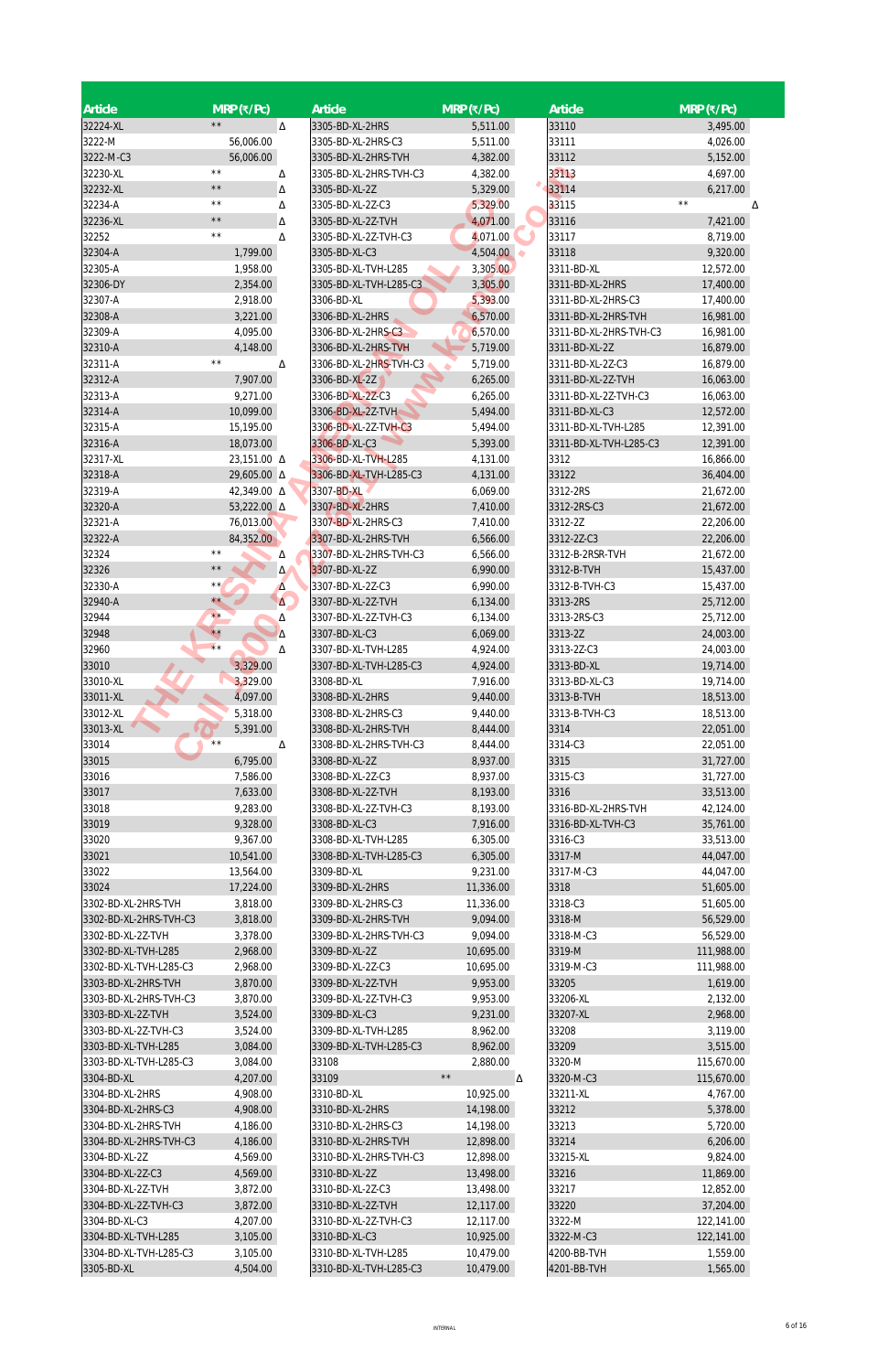| <b>Article</b> | $MRP$ (₹/Pc)   | Article           | $MRP$ (₹/Pc)   |        | <b>Article</b>    | $MRP$ (₹/Pc)   |        |
|----------------|----------------|-------------------|----------------|--------|-------------------|----------------|--------|
| 4202-BB-TVH    | 1,621.00       | 51226             | 25,357.00      |        | 6005-Z            | $\star\star$   | Δ      |
| 4203-BB-TVH    | 1,745.00       | 51228             | 43,061.00      |        | 6005-Z-C3         | $\star\,\star$ | Δ      |
| 4204-BB-TVH    | 1,792.00       | 51305             | 1,965.00       |        | 6006              | $\star\star$   | Δ      |
| 4205-BB-TVH    | 1,892.00       | 51306             | 2,245.00       |        | 6006-2RSR         | $\star\star$   | Δ      |
| 4206-BB-TVH    | 2,382.00       | 51307             | 2,733.00       |        | 6006-2RSR-C3      | $\star\star$   | Δ      |
| 4207-BB-TVH    | 2,896.00       | 51308             | 3,288.00       |        | 6006-2RSR-L207    | $\star\,\star$ | Δ      |
| 4208-BB-TVH    | 3,511.00       | 51309             | 3,939.00       |        | 6006-2RSR-L207-C3 | $\star\star$   | Δ      |
| 4209-BB-TVH    | 4,341.00       | 51310             | 5,235.00       |        | 6006-2Z           | $\star\,\star$ | Δ      |
| 4210-BB-TVH    | 4,265.00       | 51311             | 6,918.00       | ۰      | 6006-2Z-C3        | $\star\star$   | Δ      |
| 4211-B-TVH     | 7,130.00       | 51312             | 9,364.00       |        | 6006-2Z-L207      | $\star\,\star$ | Δ      |
| 4212-B-TVH     | 8,404.00       | 51313             | 9,740.00       |        | 6006-2Z-L207-C3   | $\star\star$   | Δ      |
| 4213-B-TVH     | 11,334.00      | 51314             | 11,840.00      |        | 6006-C3           | $\star\,\star$ | Δ      |
| 4214-B-TVH     | 12,433.00      | 51315             | 16,994.00      |        | 6006-Z            | $\star\star$   | Δ      |
| 4215-B-TVH     | 14,392.00      | 51316             | 18,063.00      |        | 6006-Z-C3         | $\star\,\star$ | Δ      |
| 4302-BB-TVH    | 2,320.00       | 51317             | 21,829.00      |        | 6007              | $\star\star$   | Δ      |
| 4303-BB-TVH    | $\star\,\star$ | 51318             | 21,947.00      |        | 6007-2RSR         | $\star\,\star$ | Δ      |
| 4304-BB-TVH    | 2,733.00       | 51320             | 27,993.00      |        | 6007-2RSR-C3      | $\star\star$   | Δ      |
| 4305-BB-TVH    | 3,395.00       | 6000              | $\star\,\star$ | Δ      | 6007-2RSR-L207    | $\star\,\star$ | Δ      |
| 4306-BB-TVH    | 3,938.00       | 6000-2RSR-L294-C3 | $\star\,\star$ | Δ      | 6007-2RSR-L207-C3 | $\star\star$   | Δ      |
| 4307-BB-TVH    | 4,687.00       | 6000-2Z-H305A     | $\star\,\star$ | Δ      | 6007-2Z           | $\star\,\star$ | Δ      |
| 4308-BB-TVH    | 5,120.00       | 6000-2Z-H305A-C3  | $\star\,\star$ | Δ      | 6007-2Z-C3        | $\star\star$   | Δ      |
| 4309-B-TVH     | 10,972.00      | 6001-C            | $\star\,\star$ | Δ      | 6007-2Z-L207      | $\star\,\star$ | Δ      |
| 4310-B-TVH     | 11,833.00      | 6001-C-2HRS       | $\star\,\star$ | Δ      | 6007-2Z-L207-C3   | $\star\star$   | Δ      |
| 4311-B-TVH     | 14,169.00      | 6001-C-2HRS-C3    | $\star\,\star$ | Δ      | 6007-C3           | $\star\,\star$ | Δ      |
| 4312-B-TVH     | 17,649.00      | 6001-C-2Z         | $\star\,\star$ | Δ      | 6007-RSR          | $\star\star$   | Δ      |
| 4313-B-TVH     | 21,574.00      | 6001-C-2Z-C3      | $\star\,\star$ |        | 6007-RSR-C3       | $\star\,\star$ | Δ      |
|                |                |                   | $\star\,\star$ | Δ      | 6007-Z            | $\star\star$   |        |
| 4314-B-TVH     | 22,520.00      | 6001-C-C3         | $\star\,\star$ | Δ      |                   | $\star\,\star$ | Δ      |
| 51100          | 754.00         | 6001-C-HRS        | $\star\,\star$ | Δ      | 6007-Z-C3         | $\star\star$   | Δ      |
| 51101          | 760.00         | 6001-C-HRS-C3     | $\star\,\star$ | Δ      | 6008              | $\star\,\star$ | Δ      |
| 51102          | 764.00         | 6001-C-Z          | $\star\,\star$ | Δ      | 6008-2RSR         | $\star\star$   | Λ      |
| 51103          | 775.00         | 6001-C-Z-C3       | $\star\,\star$ | Δ      | 6008-2RSR-C3      | $\star\,\star$ | Δ      |
| 51104          | 786.00         | 6002              |                | Δ      | 6008-2RSR-L207    |                | Δ      |
| 51105          | 865.00         | 6002-2RSR         | $\star\,\star$ | Δ      | 6008-2RSR-L207-C3 | $\star\star$   | Δ      |
| 51106          | 924.00         | 6002-2RSR-C3      | $\star\,\star$ | Δ      | 6008-2Z           | $\star\,\star$ | Δ      |
| 51107          | 984.00         | 6002-2RSR-L207    | $\star\,\star$ | Δ      | 6008-2Z-C3        | $\star\,\star$ | Δ      |
| 51108          | 1,187.00       | 6002-2RSR-L207-C3 | $\star\,\star$ | Δ      | 6008-2Z-L207      | $\star\,\star$ | Δ      |
| 51109          | 1,355.00       | 6002-2Z           | $\star\,\star$ | Δ      | 6008-2Z-L207-C3   | $\star\star$   | Δ      |
| 51110          | 1,490.00       | 6002-2Z-C3        | $\star\,\star$ | Δ      | 6008-C3           | $\star\,\star$ | Δ      |
| 51111          | 1,969.00       | 6002-2Z-L207-C3   | $\star\,\star$ | Δ      | 6008-Z            | $\star\,\star$ | Δ      |
| 51112          | 2,192.00       | 6002-C3           | $\star\,\star$ | Δ      | 6009              | $\star\,\star$ | Δ      |
| 51113          | 2,373.00       | 6002-Z            | $\star\,\star$ | Δ      | 6009-2RSR         | $\star\,\star$ | Δ      |
| 51114          | 2,592.00       | 6002-Z-C3         | $\star\,\star$ | Δ      | 6009-2RSR-C3      | $\star\,\star$ | Δ      |
| 51115          | 3,426.00       | 6003              | $\star\,\star$ | Δ      | 6009-2RSR-L207    | $\star\star$   | Δ      |
| 51116          | 3,875.00       | 6003-2RSR         | $\star\,\star$ | Δ      | 6009-2RSR-L207-C3 | $\star\,\star$ | Δ      |
| 51117          | 4,221.00       | 6003-2RSR-C3      | $\star\,\star$ | Δ      | 6009-2Z           | $\star\star$   | Δ      |
| 51118          | 5,198.00       | 6003-2RSR-L207    | $\star\,\star$ | Δ      | 6009-2Z-C3        | $\star\,\star$ | Δ      |
| 51120          | 8,088.00       | 6003-2RSR-L207-C3 | $\star\,\star$ | Δ      | 6009-2Z-L207      | $\star\,\star$ | Δ      |
| 51122          | 8,975.00       | 6003-2Z           | $\star\,\star$ | Δ      | 6009-2Z-L207-C3   | $\star\,\star$ | Δ      |
| 51124          | 10,553.00      | 6003-2Z-C3        | $\star\,\star$ | Δ      | 6009-C3           | $\star\star$   | Δ      |
| 51126          | 13,711.00      | 6003-2Z-L207      | $\star\,\star$ | Δ      | 6009-RSR          | $\star\,\star$ | Δ      |
| 51128          | 17,342.00      | 6003-2Z-L207-C3   | $\star\,\star$ | Δ      | 6009-Z            | $\star\,\star$ | Δ      |
| 51200          | 1,046.00       | 6003-C3           | $\star\,\star$ | Δ      | 6009-Z-C3         | $\star\,\star$ | Δ      |
| 51201          | 1,053.00       | 6003-Z            | $\star\,\star$ | Δ      | 6010              | $\star\,\star$ | Δ      |
| 51202          | 1,088.00       | 6003-Z-C3         | $\star\,\star$ | Δ      | 6010-2RSR         | $\star\,\star$ | Δ      |
| 51203          | 1,101.00       | 6004-C            | $\star\,\star$ | Δ      | 6010-2RSR-C3      | $\star\,\star$ | Δ      |
| 51204          | 1,126.00       | 6004-C-2HRS       | $\star\,\star$ | Δ      | 6010-2RSR-L207    | $\star\,\star$ | Δ      |
| 51205          | 1,218.00       | 6004-C-2HRS-C3    | $\star\,\star$ | Δ      | 6010-2Z           | $\star\,\star$ | Δ      |
| 51206          | 1,373.00       | 6004-C-2Z         | $\star\,\star$ | Δ      | 6010-2Z-C3        | $\star\,\star$ | Δ      |
| 51207          | 1,692.00       | 6004-C-2Z-C3      | $\star\,\star$ | Δ      | 6010-2Z-L207      | $\star\star$   | Δ      |
| 51208          | 2,218.00       | 6004-C-C3         | $\star\,\star$ | Δ      | 6010-2Z-L207-C3   | $\star\,\star$ | Δ      |
| 51209          | 2,557.00       | 6004-C-Z          | $\star\,\star$ | Δ      | 6010-C3           | $\star\,\star$ | Δ      |
| 51210          | 2,842.00       | 6004-RSR          | $\star\,\star$ | Δ      | 6010-Z            | $\star\,\star$ | Δ      |
| 51211          | 5,137.00       | 6004-RSR-C3       | $\star\,\star$ | Δ      | 6011              | $\star\star$   | Δ      |
| 51212          | 5,937.00       | 6005              | $\star\,\star$ | Δ      | 6011-2RSR-L140    | $\star\,\star$ | Δ      |
| 51213          | 6,201.00       | 6005-2RSR         | $\star\,\star$ | Δ      | 6011-2RSR-L140-C3 | $\star\star$   | Δ      |
| 51214          | 7,075.00       | 6005-2RSR-C3      | $\star\,\star$ | Δ      | 6011-2Z-L140      | $\star\,\star$ | Δ      |
| 51215          | 8,663.00       | 6005-2RSR-L207    | $\star\,\star$ | Δ      | 6011-2Z-L140-C3   | $\star\star$   | Δ      |
| 51216          | 9,144.00       | 6005-2Z           | $\star\,\star$ | Δ      | 6011-C3           | $\star\,\star$ | Δ      |
| 51217          | 10,990.00      | 6005-2Z-C3        | $\star\,\star$ |        | 6011-Z            | $\star\star$   |        |
| 51218          | 13,829.00      | 6005-2Z-L207      | $\star\,\star$ | Δ      | 6012              | $\star\,\star$ | Δ<br>Δ |
| 51220          | 13,792.00      | 6005-2Z-L207-C3   | $\star\,\star$ | Δ<br>Δ | 6012-2RSR-L140    | $\star\star$   |        |
| 51222          | 17,100.00      | 6005-C3           | $\star\,\star$ | Δ      | 6012-2RSR-L140-C3 | $\star\,\star$ | Δ      |
|                |                |                   | $\star\,\star$ |        |                   | $\star\star$   | Δ      |
| 51224          | 19,472.00      | 6005-RSR          |                | Δ      | 6012-2Z-L140      |                | Δ      |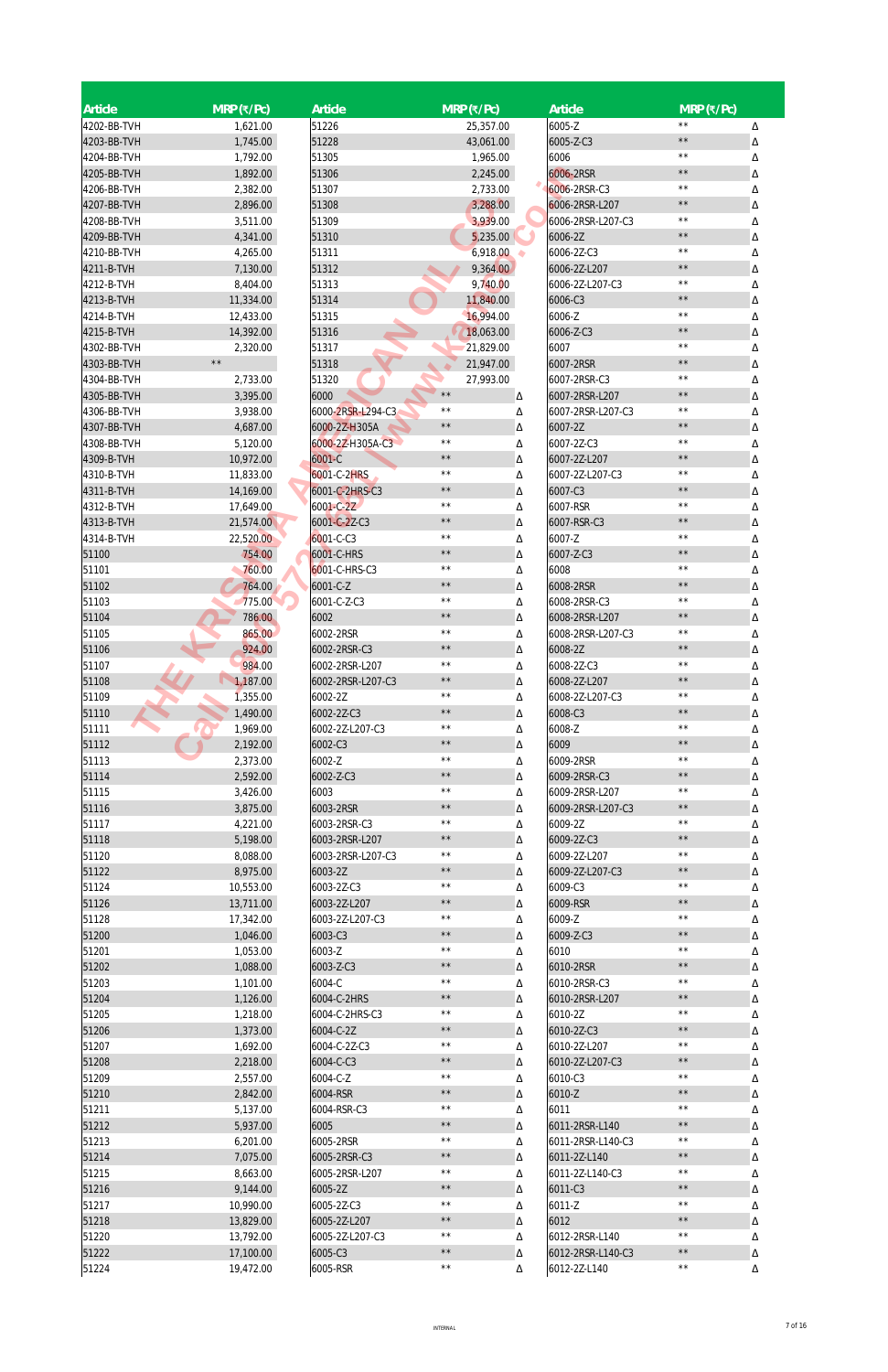| <b>Article</b>    | $MRP$ (₹/Pc)   |                     | Article         | $MRP$ (₹/Pc) | Article           | $MRP$ (₹/Pc)        |
|-------------------|----------------|---------------------|-----------------|--------------|-------------------|---------------------|
| 6012-2Z-L140-C3   | $\star\,\star$ | Δ                   | 61805-2RSR-HLC  | 1,027.00     | 61903-HLC         | 682.00              |
| 6012-C3           | $\star\star$   | Δ                   | 61805-2Z-HLC    | 1,027.00     | 61903-HLC-C3      | 682.00              |
| 6013              | $\star\,\star$ | Δ                   | 61805-HLC       | 829.00       | 61904-2RSR-HLC    | 820.00              |
| 6013-2RSR-L140    | $\star\star$   | Δ                   | 61806-2RSR-HLC  | 1,480.00     | 61904-2Z-HLC      | 775.00              |
| 6013-2RSR-L140-C3 | $\star\,\star$ | Δ                   | 61806-2Z-HLC    | 1,480.00     | 61904-HLC         | 681.00              |
| 6013-2Z-L140      | $\star\,\star$ |                     | 61806-HLC       | 1,254.00     | 61905-2RSR-HLC    | 975.00              |
|                   | $\star\,\star$ | Δ                   | 61807-2RSR-HLC  |              |                   |                     |
| 6013-C3           | $\star\,\star$ | Δ                   |                 | 1,571.00     | 61905-2Z-HLC      | 914.00              |
| 6014              | $\star\,\star$ | Δ                   | 61807-2Z-HLC    | 1,534.00     | 61905-HLC         | 864.00              |
| 6014-2RSR         |                | Δ                   | 61807-HLC       | 1,477.00     | 61905-HLC-C3      | 864.00              |
| 6014-2RSR-C3      | $\star\star$   | Δ                   | 61808-2RSR-HLC  | 1,858.00     | 61906-2RSR-HLC    | 1,131.00            |
| 6014-2Z           | $\star\,\star$ | Δ                   | 61808-2Z-HLC    | 1,858.00     | 61906-2Z-HLC      | 1,297.00            |
| 6014-2Z-C3        | $\star\star$   | Δ                   | 61808-2Z-HLC-C3 | 1,858.00     | 61906-2Z-HLC-C3   | 1,297.00            |
| 6014-C3           | $\star\,\star$ | Δ                   | 61809-Y         | 1,894.00     | 61906-HLC         | 1,088.00            |
| 6015              |                | 3,165.00 △          | 61809-Y-C3      | 1,894.00     | 61906-HLC-C3      | 1,234.00            |
| 6015-2RSR         |                | 3,515.00 △          | 61810-2RSR-Y    | 2,506.00     | 61907-2RSR-HLC    | 2,074.00            |
| 6015-2RSR-C3      |                | 3,515.00 △          | 61810-2RZ-Y     | 2,780.00     | 61907-2Z-HLC      | 2,018.00            |
| 6015-2Z           |                | $3,436.00 \Delta$   | 61810-Y         | 2,149.00     | 61907-HLC         | 1,762.00            |
| 6015-2Z-C3        |                | 3,436.00 △          | 61810-Y-C3      | 2,149.00     | 61908             | 2,772.00            |
| 6015-C3           |                | 3,165.00 $\Delta$   | 61811-2RSR-Y    | 3,045.00     | 61908-2RSR        | 3,230.00            |
|                   |                |                     |                 |              |                   |                     |
| 6016              |                | 3,517.00 △          | 61811-2RZ-Y     | 3,383.00     | 61908-2RZ         | 3,407.00            |
| 6016-2RSR         |                | 4,270.00 △          | 61811-2RZ-Y-C3  | 3,383.00     | 61908-C3          | 2,772.00            |
| 6016-2RSR-C3      |                | 4,507.00 △          | 61811-Y         | 2,949.00     | 61909             | 3,223.00            |
| 6016-2Z           |                | 4,316.00 $\Delta$   | 61811-Y-C3      | 2,949.00     | 61909-2RZ         | 4,141.00            |
| 6016-2Z-C3        |                | 4,316.00 △          | 61812-2RSR-Y    | 4,189.00     | 61909-C3          | 3,230.00            |
| 6016-C3           |                | 3,715.00 △          | 61812-2RZ-Y     | 4,608.00     | 61910-2RSR        | 4,294.00            |
| 6017              |                | $3,802.00 \Delta$   | 61812-Y         | 3,555.00     | 61911-2RSR        | 5,717.00            |
| 6017-2RSR         |                | 5,279.00 $\Delta$   | 61812-Y-C3      | 3,555.00     | 61912-2RSR        | 5,627.00            |
| 6017-2RSR-C3      |                | $5,279.00 \Delta$   | 61813-2RSR-Y    | 4,775.00     | 61912-C3          | 4,114.00            |
| 6017-2Z           |                | $4,577.00 \Delta$   | 61813-2RZ-Y     | 5,825.00     | 61913             | 4,427.00            |
| 6017-2Z-C3        | $***$          | Δ                   | 61813-Y         | 3,987.00     | 61914-2RZ         | 7,908.00            |
| 6017-C3           |                | $3,802.00$ $\Delta$ | 61813-Y-C3      | 3,987.00     | 61915             | 8,600.00            |
|                   |                |                     |                 |              |                   |                     |
| 6018              |                | 4,279.00 Δ          | 61814-2RSR-Y    | 5,103.00     | 61915-C3          | 8,600.00            |
| 6018-2RSR         | 6,267.00       |                     | 61814-2RZ-Y     | 5,889.00     | 61916             | 10,749.00           |
| 6018-2RSR-C3      | 6,267.00       |                     | 61814-Y-C3      | 4,288.00     | 61917             | 11,543.00           |
| 6018-2Z           |                | $5,207.00 \Delta$   | 61815-2RSR-Y    | 5,840.00     | 61917-C3          | 11,543.00           |
| 6018-2Z-C3        |                | 5,207.00 $\Delta$   | 61815-2RSR-Y-C3 | 5,840.00     | 61918             | 14,184.00           |
| 6018-C3           |                | 4,279.00 △          | 61815-2RZ-Y     | 5,959.00     | 6200              | $\star\,\star$<br>Δ |
| 6019              | 5,630.00       |                     | 61815-Y-C3      | 5,026.00     | 6200-2RSR         | $\star\,\star$<br>Δ |
| 6019-2RSR         | 7,454.00       |                     | 61816-2RSR-Y    | 6,437.00     | 6200-2RSR-C3      | $\star\,\star$<br>Δ |
| 6019-2Z           | 6,245.00       |                     | 61816-2RZ-Y     | 6,589.00     | 6200-2RSR-L207    | $\star\,\star$<br>Δ |
| 6019-2Z-C3        | 6,245.00       |                     | 61816-Y-C3      | 5,394.00     | 6200-2Z           | $\star\star$<br>Δ   |
| 6019-C3           | 5,630.00       |                     | 61817-2RSR-Y    | 7,933.00     | 6200-2Z-C3        | $\star\,\star$<br>Δ |
|                   |                |                     |                 |              |                   | $\star\star$        |
| 6020              | 5,827.00       |                     | 61817-2RZ-Y     | 8,699.00     | 6200-2Z-L207      | Δ<br>$\star\,\star$ |
| 6020-2RSR         | 7,920.00       |                     | 61817-Y-C3      | 6,729.00     | 6200-C3           | Δ                   |
| 6020-2RSR-C3      | 7,920.00       |                     | 61818-2RSR-Y    | 9,112.00     | 6200-RSR          | $\star\,\star$<br>Δ |
| 6020-2Z           | 6,320.00       |                     | 61818-Y-C3      | 7,411.00     | 6200-Z            | $\star\,\star$<br>Δ |
| 6020-2Z-C3        | 6,320.00       |                     | 61819-2RSR-Y    | 9,511.00     | 6200-Z-C3         | $\star\,\star$<br>Δ |
| 6020-C3           | 5,827.00       |                     | 61819-2RSR-Y-C3 | 9,510.00     | 6201-C            | $\star\star$<br>Δ   |
| 607-2Z-HLC-C3     |                | 243.00 A            | 61819-2RZ-Y     | 9,765.00     | 6201-C-2HRS       | $\star\,\star$<br>Δ |
| 608-2RSR-HLC      |                | 242.00              | 61819-2RZ-Y-C3  | 9,765.00     | 6201-C-2HRS-C3    | $\star\,\star$<br>Δ |
| 608-2Z-HLN        | $\star\,\star$ | Δ                   | 61819-Y         | 7,980.00     | 6201-C-2Z         | $\star\,\star$<br>Δ |
| 609-2RS-HLC       |                | 267.00              | 61819-Y-C3      | 7,980.00     | 6201-C-2Z-C3      | $\star\,\star$<br>Δ |
| 609-2RS-HLC-C3    |                | 267.00              | 61820-2RSR-Y    | 10,169.00    | 6201-C-C3         | $\star\,\star$<br>Δ |
| 609-2Z-HLC        |                | 237.00 A            | 61820-2RZ-Y     | 10,629.00    | 6201-C-HRS        | $\star\,\star$<br>Δ |
|                   |                |                     |                 |              |                   | $\star\,\star$      |
| 609-2Z-HLC-C3     |                | 237.00 A            | 61820-2RZ-Y-C3  | 10,629.00    | 6201-C-HRS-C3     | Δ<br>$\star\,\star$ |
| 61800-2RSR-HLC    |                | 708.00              | 61820-RSR-Y     | 9,787.00     | 6201-C-Z          | Δ                   |
| 61800-2Z-HLC      |                | 658.00              | 61820-Y         | 8,427.00     | 6201-C-Z-C3       | $\star\,\star$<br>Δ |
| 61800-2Z-HLC-C3   |                | 658.00              | 61820-Y-C3      | 8,427.00     | 6202              | $\star\,\star$<br>Δ |
| 61800-HLC         |                | 607.00              | 61900-2RSR-HLC  | 676.00       | 6202-2RSR         | $\star\,\star$<br>Δ |
| 61801-2RSR-HLC    |                | 673.00              | 61900-2Z-HLC    | 643.00       | 6202-2RSR-C3      | $\star\,\star$<br>Δ |
| 61801-2RZ-HLC     |                | 673.00              | 61900-2Z-HLC-C3 | 643.00       | 6202-2RSR-L207    | $\star\,\star$<br>Δ |
| 61801-2Z-HLC      |                | 673.00              | 61900-HLC       | 525.00       | 6202-2RSR-L207-C3 | $\star\,\star$<br>Δ |
| 61801-HLC         |                | 595.00              | 61900-HLC-C3    | 525.00       | 6202-2Z           | $\star\,\star$<br>Δ |
| 61802-2RSR-HLC    |                | 701.00              | 61901-2RSR-HLC  | 643.00       | 6202-2Z-C3        | $\star\,\star$<br>Δ |
| 61802-2Z-HLC      |                | 701.00              | 61901-2Z-HLC    | 608.00       | 6202-2Z-L207      | $\star\,\star$<br>Δ |
| 61803-2RSR-HLC    |                | 789.00              | 61901-HLC       | 601.00       | 6202-2Z-L207-C3   | $\star\,\star$      |
|                   |                |                     |                 |              |                   | Δ<br>$\star\,\star$ |
| 61803-2Z-HLC      |                | 789.00              | 61902-2RSR-HLC  | 745.00       | 6202-C3           | Δ                   |
| 61803-HLC         |                | 638.00              | 61902-2Z-HLC    | 745.00       | 6202-RSR          | $\star\,\star$<br>Δ |
| 61804-2RSR-HLC    |                | 900.00              | 61902-2Z-HLC-C3 | 745.00       | 6202-Z            | $\star\,\star$<br>Δ |
| 61804-2Z-HLC      |                | 900.00              | 61902-HLC       | 657.00 △     | 6202-Z-C3         | $\star\,\star$<br>Δ |
| 61804-2Z-HLC-C3   |                | 900.00              | 61903-2RSR-HLC  | 761.00       | 6203-C            | $\star\,\star$<br>Δ |
| 61804-C3-HLC      |                | 721.00              | 61903-2Z-HLC    | 761.00       | 6203-C-2HRS       | $\star\,\star$<br>Δ |
| 61804-HLC         |                | 721.00              | 61903-2Z-HLC-C3 | 761.00       | 6203-C-2HRS-C3    | $\star\,\star$<br>Δ |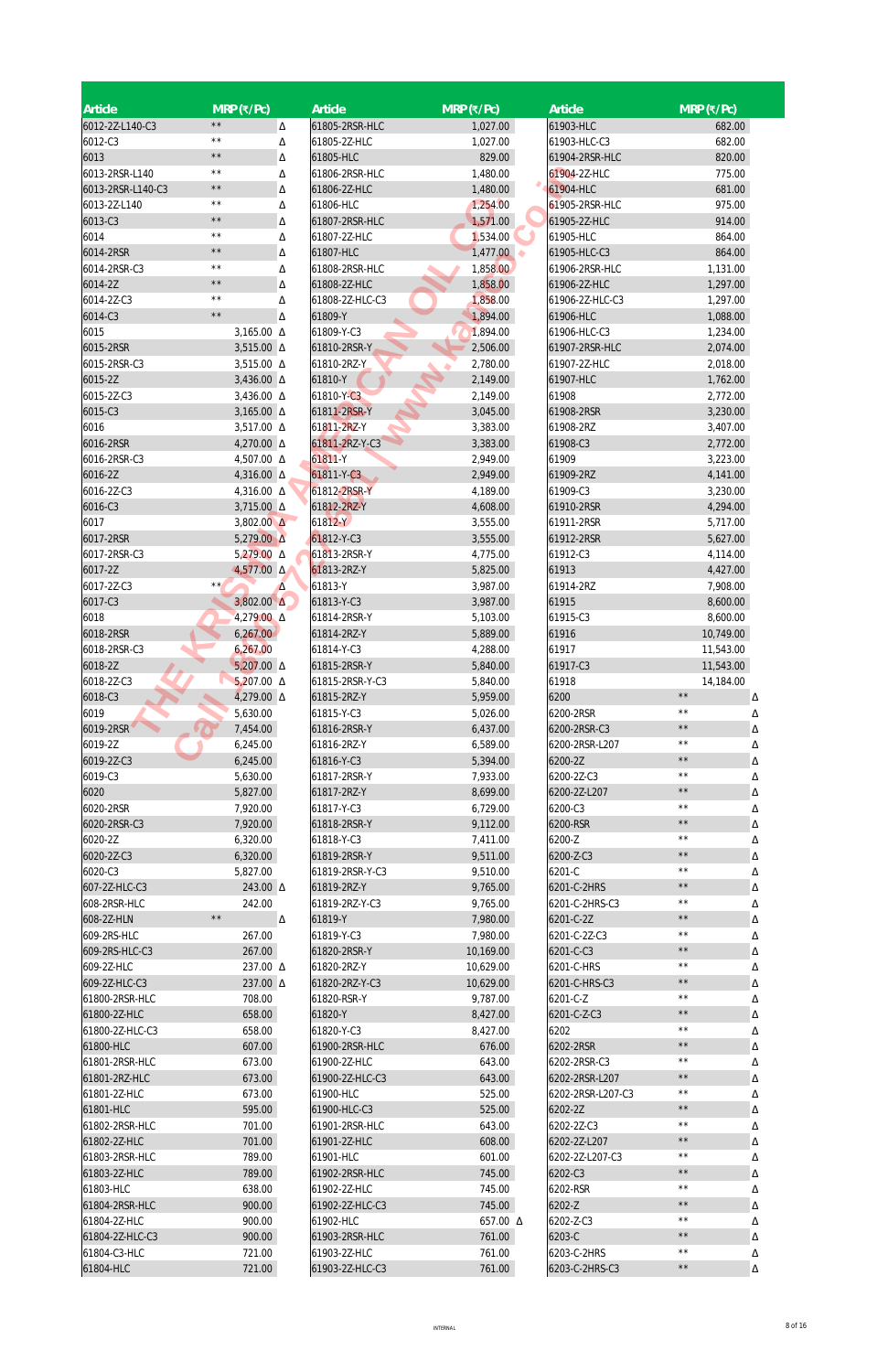| <b>Article</b>    | $MRP$ (₹/Pc)   |            | Article           | $MRP$ (₹/Pc)   |                   | Article         | $MRP$ (₹/Pc)        |
|-------------------|----------------|------------|-------------------|----------------|-------------------|-----------------|---------------------|
| 6203-C-2Z         | $\star\star$   | Δ          | 6208-Z            | $\star\star$   | Δ                 | 6217            | 5,505.00 $\Delta$   |
| 6203-C-2Z-C3      | $\star\star$   | Δ          | 6208-Z-C3         | $\star\star$   | Δ                 | 6217-2RSR       | 7,287.00            |
| 6203-C-C3         | $\star\star$   | Δ          | 6209              | $\star\,\star$ | Δ                 | 6217-2RSR-C3    | 7,287.00            |
| 6203-C-HRS        | $\star\star$   | Δ          | 6209-2RSR         | $\star\star$   | Δ                 | 6217-2Z         | 5,902.00            |
| 6203-C-HRS-C3     | $\star\star$   | Δ          | 6209-2RSR-C3      | $\star\star$   | Δ                 | 6217-2Z-C3      | 5,902.00            |
| 6203-C-Z          | $\star\star$   | Δ          | 6209-2RSR-L207    | $\star\star$   | Δ                 | 6217-C3         | 5,505.00 $\Delta$   |
| 6203-C-Z-C3       | $* *$          | Δ          | 6209-2RSR-L207-C3 | $\star\star$   | Δ                 | 6218            | 6,179.00            |
| 6204              | $\star\,\star$ | Δ          | 6209-2Z           | $\star\star$   | $\Delta$          | 6218-2RSR       | 9,083.00            |
| 6204-2RSR         | $* *$          | Δ          | 6209-2Z-C3        | $\star\star$   | $\Delta$          | 6218-2RSR-C3    | 9,083.00            |
| 6204-2RSR-C3      | $\star\star$   | Δ          | 6209-2Z-L207      | $\star\star$   | Δ                 | 6218-2Z         | 7,229.00            |
| 6204-2RSR-L207    | $\star\star$   | Δ          | 6209-2Z-L207-C3   | $\star\star$   | Δ                 | 6218-2Z-C3      | 7,229.00            |
|                   | $\star\star$   |            |                   | $\star\,\star$ |                   |                 |                     |
| 6204-2RSR-L207-C3 | $\star\star$   | Δ          | 6209-C3           | $\star\star$   | Δ                 | 6218-C3         | 6,179.00            |
| 6204-2Z           |                | Δ          | 6209-K            |                | Δ                 | 6219            | 7,918.00            |
| 6204-2Z-C3        | $\star\star$   | Δ          | 6209-Z            | $\star\star$   | Δ                 | 6219-2RSR       | 10,866.00           |
| 6204-2Z-L207      | $\star\star$   | Δ          | 6209-Z-C3         | $\star\star$   | Δ                 | 6219-2RSR-C3    | 10,866.00           |
| 6204-2Z-L207-C3   | $\star\star$   | Δ          | 6210              | $\star \star$  | Δ                 | 6219-2Z         | 8,561.00            |
| 6204-C3           | $\star\star$   | Δ          | 6210-2RSR         | $**$           | Δ                 | 6219-2Z-C3      | 8,561.00            |
| 6204-N            | $\star\star$   | Δ          | 6210-2RSR-C3      | $\star\star$   | Δ                 | 6219-C3         | 7,918.00            |
| 6204-N-C3         | $\star\star$   | Δ          | 6210-2RSR-L207    | $\star\,\star$ | Δ                 | 6220            | 9,035.00            |
| 6204-RSR          | $\star\star$   | Δ          | 6210-2RSR-L207-C3 | $\star\star$   | Δ                 | 62200-A-2RSR    | 808.00              |
| 6204-RSR-C3       | $* *$          | Δ          | 6210-22           | $\star\star$   | Δ                 | 62200-A-2RSR-C3 | 808.00              |
| 6204-Z            | $\star\star$   | Δ          | 6210-2Z-C3        | $\star\,\star$ | Δ                 | 62201-A-2RSR    | 914.00              |
| 6204-Z-C3         | $\star\star$   |            |                   | $\star\star$   |                   |                 |                     |
|                   |                | Δ          | 6210-2Z-L207      | $\star\star$   | Δ                 | 62201-A-2RSR-C3 | 914.00              |
| 6205-C            | $\star\star$   | Δ          | 6210-2Z-L207-C3   |                | Δ                 | 62202-A-2RSR    | 999.00              |
| 6205-C-2HRS       | $\star\star$   | Δ          | 6210-C3           | $\star\star$   | Δ                 | 62202-A-2RSR-C3 | 999.00              |
| 6205-C-2HRS-C3    | $\star\star$   | Δ          | 6210-NR           | $\star\star$   | Δ                 | 6220-2RSR       | 13,134.00           |
| 6205-C-2Z         | $* *$          | Δ          | 6210-Z            | $\star\star$   | Δ                 | 6220-2RSR-C3    | 13,134.00           |
| 6205-C-2Z-C3      | $\star\,\star$ | Δ          | 6210-Z-C3         | $\star\,\star$ | Δ                 | 6220-2Z         | 10,860.00           |
| 6205-C3           | $\star\star$   | Δ          | 6211              | $\star\star$   | Δ                 | 6220-2Z-C3      | 10,860.00           |
| 6205-C-C3         | $\star\star$   | Δ          | 6211-2RSR-L140    | $\star\star$   | Δ                 | 62203-A-2RSR    | 999.00              |
| 6205-C-HRS        | $\star\star$   | $\Delta$ . | 6211-2RSR-L140-C3 | $\star\star$   | Δ                 | 62203-A-2RSR-C3 | 999.00              |
| 6205-C-HRS-C3     | $\star\star$   | Δ          | 6211-2Z-L140      | $\star\star$   | Δ                 | 62204-A-2RSR    | 1,136.00            |
|                   | $\star\star$   |            |                   | $\star\,\star$ |                   |                 |                     |
| 6205-C-Z          | $\star\star$   | Δ          | 6211-2Z-L140-C3   | $\star\,\star$ | Δ                 | 62204-A-2RSR-C3 | 1,136.00            |
| 6205-C-Z-C3       |                | Δ          | 6211-C3           |                | Δ                 | 62205-A-2RSR    | 1,157.00            |
| 6205-RSR-C3       | $\star\,\star$ | Δ          | 6211-K            | $\star\,\star$ | Δ                 | 62205-A-2RSR-C3 | 1,157.00            |
| 6206              | $\star\star$   | Δ          | 6211-RSR          | $\star\,\star$ | Δ                 | 62206-A-2RSR    | 1,528.00            |
| 6206-2RSR         | $\star\star$   | Δ          | 6211-Z            | $\star\star$   | Δ                 | 62206-A-2RSR-C3 | 1,528.00            |
| 6206-2RSR-C3      | $***$          | Δ          | 6211-Z-C3         | $\star\,\star$ | Δ                 | 62207-A-2RSR    | 1,979.00            |
| 6206-2RSR-C4      | $\star\star$   | Δ          | 6212              | $\star\,\star$ | Δ                 | 62207-A-2RSR-C3 | 1,979.00            |
| 6206-2RSR-L207    | $\star\,\star$ | Δ          | 6212-2RSR-L140    | $\star\,\star$ | Δ                 | 62208-A-2RSR    | 2,383.00            |
| 6206-2RSR-L207-C3 | $\star\,\star$ | Δ          | 6212-2RSR-L140-C3 | $\star\,\star$ | Δ                 | 62208-A-2RSR-C3 | 2,383.00            |
| 6206-2Z           | $\star\,\star$ | Δ          | 6212-2Z-L140      | $\star\,\star$ | Δ                 | 62209-A-2RSR    | 3,053.00            |
| 6206-2Z-C3        | $\star\,\star$ | Δ          | 6212-2Z-L140-C3   | $\star\,\star$ | Δ                 | 6220-C3         | 9,035.00            |
| 6206-2Z-L207      | $\star\,\star$ |            | 6212-C3           | $\star\,\star$ |                   | 62210-A-2RSR    | 3,757.00            |
|                   | $\star\,\star$ | Δ          |                   | $\star\,\star$ | Δ                 |                 |                     |
| 6206-2Z-L207-C3   | $\star\,\star$ | Δ          | 6212-K            |                | Δ                 | 62211-2RSR      | 5,344.00            |
| 6206-C3           |                | Δ          | 6212-RSR          | $\star\,\star$ | Δ                 | 62212-2RSR      | 5,843.00            |
| 6206-RSR          | $\star\,\star$ | Δ          | 6212-Z            | $\star\,\star$ | Δ                 | 62300-A-2RSR    | 945.00              |
| 6206-Z            | $\star\star$   | Δ          | 6212-Z-C3         | $\star\star$   | Δ                 | 62301-A-2RSR    | 965.00              |
| 6206-Z-C3         | $\star\star$   | Δ          | 6213              | $\star\,\star$ | Δ                 | 62302-A-2RSR    | 1,229.00            |
| 6207              | $\star\,\star$ | Δ          | 6213-2RSR-L140    | $\star\,\star$ | Δ                 | 62302-A-2RSR-C3 | 1,229.00            |
| 6207-2RSR         | $\star\,\star$ | Δ          | 6213-2Z-L140      | $\star\,\star$ | Δ                 | 62303-A-2RSR    | 1,346.00            |
| 6207-2RSR-C3      | $\star\star$   | Δ          | 6213-2Z-L140-C3   | $\star\,\star$ | Δ                 | 62303-A-2RSR-C3 | 1,346.00            |
| 6207-2RSR-L207    | $\star\,\star$ | Δ          | 6213-C3           | $\star\,\star$ | Δ                 | 62304-A-2RSR    | 1,543.00            |
| 6207-2RSR-L207-C3 | $\star\star$   | Δ          | 6213-Z            | $\star\,\star$ | Δ                 | 62304-A-2RSR-C3 | 1,543.00            |
|                   | $\star\,\star$ |            |                   | $\star\,\star$ |                   |                 |                     |
| 6207-2RSR-W61B-C3 |                | Δ          | 6213-Z-C3         |                | Δ                 | 62305-A-2RSR    | 2,007.00            |
| 6207-2Z           | $\star\,\star$ | Δ          | 6214              |                | 4,047.00 $\Delta$ | 62305-A-2RSR-C3 | 2,007.00            |
| 6207-2Z-C3        | $\star\,\star$ | Δ          | 6214-2RSR         |                | 4,604.00 △        | 62306-A-2RSR    | 2,767.00            |
| 6207-2Z-L207      | $\star\,\star$ | Δ          | 6214-2RSR-C3      |                | 4,696.00 $\Delta$ | 62306-A-2RSR-C3 | 2,767.00            |
| 6207-2Z-L207-C3   | $\star\star$   | Δ          | 6214-2Z           |                | 4,403.00 $\Delta$ | 62307-A-2RSR    | 3,895.00            |
| 6207-C3           | $\star\,\star$ | Δ          | 6214-2Z-C3        |                | 4,403.00 △        | 62308-A-2RSR    | 4,532.00            |
| 6207-RSR          | $\star\,\star$ | Δ          | 6214-C3           |                | 4,128.00 △        | 62308-A-2RSR-C3 | 4,532.00            |
| 6207-Z            | $\star\,\star$ | Δ          | 6215              |                | 4,254.00 $\Delta$ | 62309-2RSR      | 6,237.00            |
| 6207-Z-C3         | $\star\star$   | Δ          | 6215-2RSR         |                | 5,291.00 △        | 625-2Z          | 224.00 △            |
| 6208              | $\star\,\star$ |            | 6215-2RSR-C3      |                | 5,291.00 $\Delta$ | 625-2Z-C3       | 224.00 A            |
|                   | $\star\,\star$ | Δ          |                   |                |                   |                 |                     |
| 6208-2RSR         |                | Δ          | 6215-2Z           |                | 4,702.00 $\Delta$ | 626-2RS         | 290.00              |
| 6208-2RSR-C3      | $\star\,\star$ | Δ          | 6215-2Z-C3        |                | 4,702.00 △        | 626-2RS-C3      | 290.00              |
| 6208-2RSR-L207    | $\star\,\star$ | Δ          | 6215-C3           |                | 4,254.00 △        | 626-2Z          | 191.00 Δ            |
| 6208-2RSR-L207-C3 | $\star\,\star$ | Δ          | 6216              |                | 4,284.00 $\Delta$ | 626-2Z-C3       | 191.00 Δ            |
| 6208-2Z           | $\star\,\star$ | Δ          | 6216-2RSR         |                | 5,571.00 $\Delta$ | 627-2RS         | 287.00              |
| 6208-2Z-C3        | $\star\,\star$ | Δ          | 6216-2RSR-C3      |                | 5,682.00 $\Delta$ | 627-2Z          | 196.00 Δ            |
| 6208-2Z-L207      | $\star\,\star$ | Δ          | 6216-2Z           |                | 4,502.00 △        | 627-2Z-C3       | 196.00              |
| 6208-2Z-L207-C3   | $\star\,\star$ |            | 6216-2Z-C3        |                | 4,502.00 $\Delta$ | 628             | $\star\,\star$<br>Δ |
|                   |                | Δ          |                   |                |                   |                 | $\star\star$        |
| 6208-C3           | $\star\,\star$ | Δ          | 6216-C3           |                | 4,284.00 △        | 628-2Z-HLN      |                     |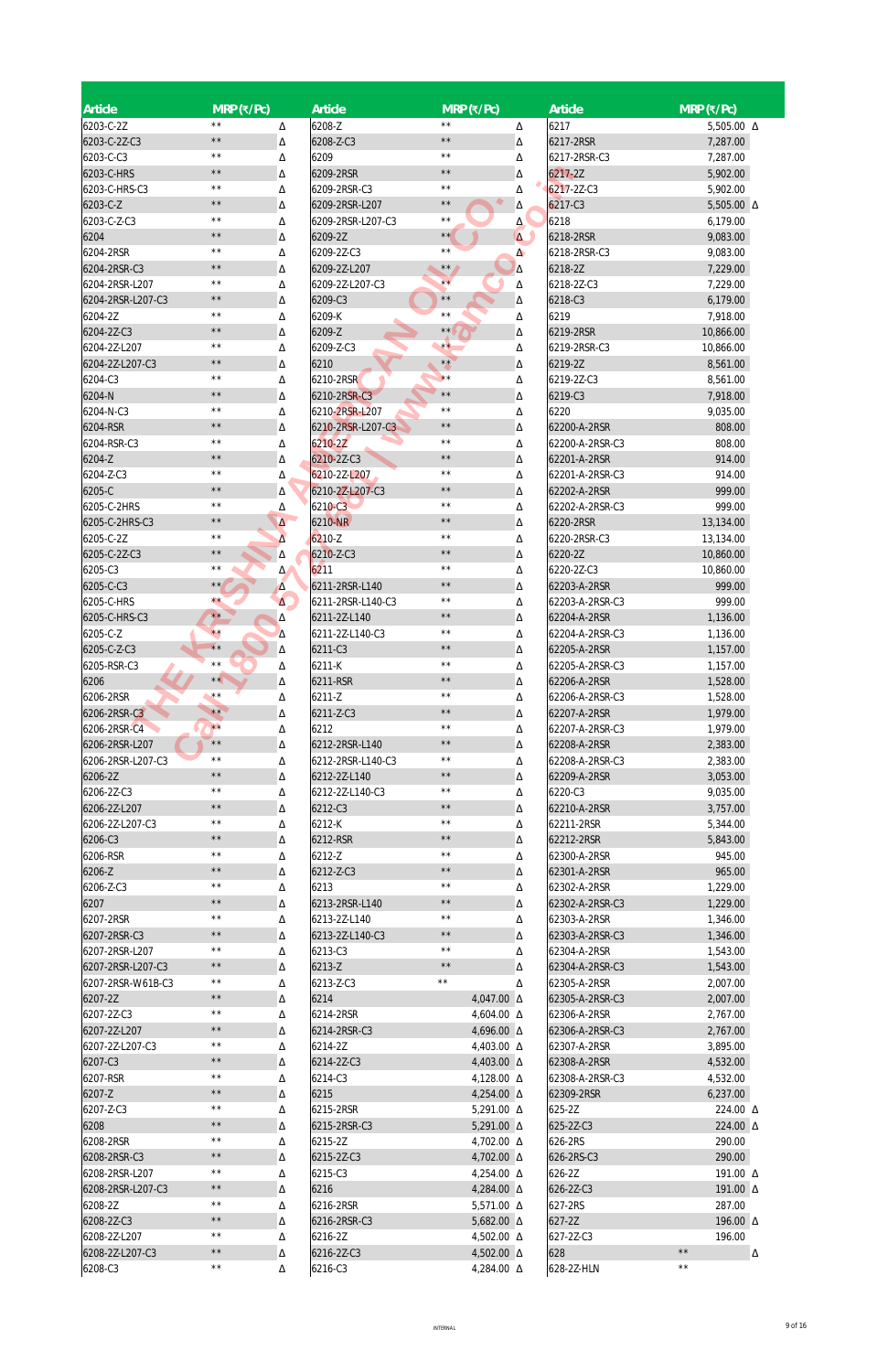| Article                      | $MRP$ (₹/Pc)   |          | Article                        | $MRP$ (₹/Pc)   |          | <b>Article</b>                    | $MRP$ (₹/Pc)       |        |
|------------------------------|----------------|----------|--------------------------------|----------------|----------|-----------------------------------|--------------------|--------|
| 629-C                        | 246.00         |          | 6305-2RSR-C3                   | $\star\star$   | Δ        | 6310-C3                           | $\star\star$       | Δ      |
| 629-C-2HRS                   | 314.00 △       |          | 6305-2RSR-L207                 | $\star\star$   | Δ        | 6310-N                            | $\star\star$       | Δ      |
| 629-C-2HRS-C3                | 314.00         |          | 6305-2Z                        | $\star\star$   |          | 6310-Z                            | $\star\,\star$     |        |
| 629-C-2Z                     | 304.00 A       |          | 6305-2Z-C3                     | $\star\star$   | Δ<br>Δ   | 6310-Z-C3                         | $\star\star$       | Δ<br>Δ |
| 629-C-2Z-C3                  | 304.00         |          | 6305-2Z-L207                   | $\star\star$   | Δ        | 6311                              | $\star\star$       | Δ      |
| 6300                         | $\star\star$   | Δ        | 6305-2Z-L207-C3                | $\star\star$   | Δ        | 6311-2RSR-L140                    | $\star\star$       | Δ      |
| 63000-A-2RSR                 | 940.00         |          | 6305-C3                        | $\star\,\star$ | Δ        | 6311-2RSR-L140-C3                 | $\star\star$       | Δ      |
| 63001-A-2RSR                 | 948.00         |          | 6305-N                         | $\star\star$   | $\Delta$ | 6311-2Z-L140                      | $\star\star$       | Δ      |
| 63001-A-2RSR-C3              | 948.00         |          | 6305-RSR                       | $\star\,\star$ | Δ        | 6311-2Z-L140-C3                   | $\star\,\star$     | Δ      |
| 63002-A-2RSR                 | 1,076.00       |          | 6305-RSR-C3                    | $\star\star$   |          | 6311-C3                           | $\star\star$       | Δ      |
| 6300-2Z                      | $\star\,\star$ | Δ        | 6305-Z                         | $\star\star$   | Δ<br>Δ   | 6311-Z                            | $\star\,\star$     |        |
| 6300-2Z-C3                   | $\star\star$   | Δ        | 6305-Z-C3                      | $\star\star$   | Δ        | 6311-Z-C3                         | $\star\star$       | Δ<br>Δ |
| 63003-A-2RSR                 | 1,097.00       |          | 6306                           | $\star\,\star$ | Δ        | 6312                              | $\star\,\star$     |        |
| 63004-A-2RSR                 | 1,250.00       |          | 6306-2RSR                      | $\star\star$   |          | 6312-2RSR-L140                    | $\star\,\star$     | Δ      |
|                              |                |          |                                | $\star \star$  | Δ        |                                   | $\star\star$       | Δ      |
| 63004-A-2RSR-C3              | 1,250.00       |          | 6306-2RSR-C3<br>6306-2RSR-L207 | $**$           | Δ        | 6312-2RSR-L140-C3<br>6312-2Z-L140 | $\star\star$       | Δ      |
| 63005-A-2RSR<br>63006-A-2RSR | 1,362.00       |          |                                | $\star\star$   | Δ        | 6312-2Z-L140-C3                   | $\star\,\star$     | Δ      |
|                              | 1,600.00       |          | 6306-2RSR-L207-C3              | $\star\,\star$ | Δ        |                                   | $\star\star$       | Δ      |
| 63006-A-2RSR-C3              | 1,600.00       |          | 6306-2Z                        | $\star\star$   | Δ        | 6312-C3                           | $\star\star$       | Δ      |
| 63007-A-2RSR                 | 1,695.00       |          | 6306-22-C3                     | $\star\star$   | Δ        | 6312-Z                            | $\star\,\star$     | Δ      |
| 63007-A-2RSR-C3              | 1,695.00       |          | 6306-2Z-L207                   | $\star\,\star$ | Δ        | 6312-Z-C3                         | $\star\star$       | Δ      |
| 63008-2RSR                   | 2,157.00       |          | 6306-2Z-L207-C3                | $\star\star$   | Δ        | 6313                              | $\star\star$       | Δ      |
| 63009-2RSR                   | 2,852.00       |          | 6306-C3                        | $\star\star$   | Δ        | 6313-2RSR-L140                    |                    | Δ      |
| 6300-RSR-C3                  | $\star\star$   | Δ        | 6306-RSR                       |                | Δ        | 6313-2RSR-L140-C3                 | $\star\star$       | Δ      |
| 6301-C                       | $\star\star$   | Δ        | 6306-RSR-C3                    | $\star\star$   | Δ        | 6313-2Z-L140                      | $\star\,\star$     | Δ      |
| 6301-C-2HRS                  | $\star\,\star$ | Δ        | 6306-Z                         | $\star \star$  | Δ        | 6313-2Z-L140-C3                   | $\star\,\star$     | Δ      |
| 6301-C-2Z                    | $\star\star$   | $\Delta$ | 6306-Z-C3                      | $\star\star$   | Δ        | 6313-C3                           | $\star\star$       | Δ      |
| 6301-C-2Z-C3                 | $\star\,\star$ | Δ        | 6307                           | $\star\star$   | Δ        | 6313-Z                            | $\star\star$       | Δ      |
| 6301-C-C3                    | $\star\star$   | Δ        | 6307-2RSR                      | $\star\star$   | Δ        | 6313-Z-C3                         | $\star\star$       | Δ      |
| 6301-C-HRS-L059/80-CN/2H     | $\star\star$   | Δ        | 6307-2RSR-C3                   | $\star\star$   | Δ        | 6314                              | $5,616.00 \Delta$  |        |
| 6301-C-Z                     | **             | Δ        | 6307-2RSR-L207                 | $\star\star$   | Δ        | 6314-2RSR                         | 7,424.00 △         |        |
| 6302                         | $\star\star$   | $\Delta$ | 6307-2RSR-L207-C3              | $\star\,\star$ | Δ        | 6314-2RSR-C3                      | 7,424.00 △         |        |
| 6302-2RSR                    | $\star\star$   | Δ        | 6307-2RSR-N-C3                 | $\star\,\star$ | Δ        | 6314-2Z                           | 7,135.00 △         |        |
| 6302-2RSR-C3                 | $\star\star$   | Δ        | 6307-2Z                        | $\star\,\star$ | Δ        | 6314-2Z-C3                        | 7,135.00 △         |        |
| 6302-2RSR-L207               | $\star\star$   | Δ        | 6307-2Z-C3                     | $\star\,\star$ | Δ        | 6314-C3                           | 5,616.00 $\Delta$  |        |
| 6302-2RSR-L207-C3            | $\star\star$   | Δ        | 6307-2Z-L207                   | $\star\,\star$ | Δ        | 6314-Z                            | $\star\,\star$     | Δ      |
| 6302-2Z                      | $\star\star$   | Δ        | 6307-C3                        | $\star\,\star$ | Δ        | 6314-Z-C3                         | $\star\,\star$     | Δ      |
| 6302-2Z-C3                   | $\star\star$   | Δ        | 6307-RSR                       | $\star\star$   | Δ        | 6315                              | 8,354.00 △         |        |
| 6302-2Z-L207                 | $***$          | Δ        | 6307-Z                         | $\star\,\star$ | Δ        | 6315-2RSR                         | 9,594.00 △         |        |
| 6302-2Z-L207-C3              | $**$           | Δ        | 6307-Z-C3                      | $\star \star$  | Δ        | 6315-2RSR-C3                      | 9,594.00 △         |        |
| 6302-C3                      | $\star\star$   | Δ        | 6308                           | $\star\star$   | Δ        | 6315-2Z                           | 8,691.00 △         |        |
| 6302-RSR                     | $\star\star$   | Δ        | 6308-2RSR                      | $\star\star$   | Δ        | 6315-2Z-C3                        | 8,521.00 △         |        |
| 6302-RSR-C3                  | $\star\,\star$ | Δ        | 6308-2RSR-C3                   | $\star\star$   | Δ        | 6315-C3                           | 8,354.00 △         |        |
| 6302-Z                       | $\star\,\star$ | Δ        | 6308-2RSR-L207                 | $\star \star$  | Δ        | 6316                              | 8,535.00 △         |        |
| 6302-Z-C3                    | $\star\,\star$ | Δ        | 6308-2RSR-L207-C3              | $\star\star$   | Δ        | 6316-2RSR                         | 11,971.00 Δ        |        |
| 6303                         | $\star\,\star$ | Δ        | 6308-2RSR-N-C3                 | $\star\,\star$ | Δ        | 6316-2RSR-C3                      | 11,971.00 $\Delta$ |        |
| 6303-2RSR                    | $\star\,\star$ | Δ        | 6308-2Z                        | $\star\,\star$ | Δ        | 6316-2Z                           | 10,042.00 △        |        |
| 6303-2RSR-C3                 | $\star\,\star$ | Δ        | 6308-2Z-C3                     | $\star\star$   | Δ        | 6316-2Z-C3                        | 10,042.00 $\Delta$ |        |
| 6303-2RSR-L207               | $\star\star$   | Δ        | 6308-2Z-L207                   | $\star\,\star$ | Δ        | 6316-C3                           | 8,535.00 △         |        |
| 6303-2RSR-L207-C3            | $\star\,\star$ | Δ        | 6308-2Z-L207-C3                | $\star\,\star$ | Δ        | 6317                              | 9,828.00           |        |
| 6303-2Z                      | $\star\,\star$ | Δ        | 6308-C3                        | $\star\,\star$ | Δ        | 6317-2RSR                         | 14,230.00          |        |
| 6303-2Z-C3                   | $\star\star$   | Δ        | 6308-N                         | $\star\,\star$ | Δ        | 6317-2RSR-C3                      | 14,230.00          |        |
| 6303-2Z-L207                 | $\star\,\star$ | Δ        | 6308-N-C3                      | $\star\,\star$ | Δ        | 6317-2Z                           | 11,026.00          |        |
| 6303-2Z-L207-C3              | $\star\,\star$ | Δ        | 6308-Z                         | $\star\star$   | Δ        | 6317-2Z-C3                        | 11,026.00          |        |
| 6303-C3                      | $\star\,\star$ | Δ        | 6308-Z-C3                      | $\star\,\star$ | Δ        | 6317-C3                           | 9,828.00           |        |
| 6303-Z                       | $\star\,\star$ | Δ        | 6309                           | $\star \star$  | Δ        | 6318                              | 11,454.00          |        |
| 6303-Z-C3                    | $\star\,\star$ | Δ        | 6309-2RSR                      | $\star\,\star$ | Δ        | 6318-2RSR                         | 17,981.00          |        |
| 6304                         | $\star\star$   | Δ        | 6309-2RSR-C3                   | $\star \star$  | Δ        | 6318-2RSR-C3                      | 17,981.00          |        |
| 6304-2RSR                    | $\star\star$   | Δ        | 6309-2RSR-L140                 | $\star\star$   | Δ        | 6318-2Z                           | 14,572.00          |        |
| 6304-2RSR-C3                 | $\star\,\star$ | Δ        | 6309-2RSR-L140-C3              | $\star\,\star$ | Δ        | 6318-2Z-C3                        | 14,572.00          |        |
| 6304-2RSR-L207               | $\star\,\star$ | Δ        | 6309-2Z                        | $\star\,\star$ | Δ        | 6318-C3                           | 11,454.00          |        |
| 6304-2RSR-L207-C3            | $\star\,\star$ | Δ        | 6309-2Z-C3                     | $\star \star$  | Δ        | 6319                              | 14,542.00          |        |
| 6304-2Z                      | $\star\star$   | Δ        | 6309-2Z-L140                   | $\star\,\star$ | Δ        | 6319-2RSR-C3                      | 24,841.00          |        |
| 6304-2Z-C3                   | $\star\,\star$ | Δ        | 6309-2Z-L140-C3                | $\star\,\star$ | Δ        | 6319-2Z                           | 18,210.00          |        |
| 6304-2Z-L207                 | $\star\star$   | Δ        | 6309-C3                        | $\star\,\star$ | Δ        | 6319-2Z-C3                        | 18,210.00          |        |
| 6304-2Z-L207-C3              | $\star\,\star$ | Δ        | 6309-N                         | $\star\,\star$ | Δ        | 6319-C3                           | 14,542.00          |        |
| 6304-C3                      | $\star\star$   | Δ        | 6309-RSR                       | $\star\,\star$ | Δ        | 6320                              | 16,802.00          |        |
| 6304-N                       | $\star\,\star$ | Δ        | 6309-Z                         | $\star\,\star$ | Δ        | 6320-2Z                           | 23,119.00          |        |
| 6304-N-C3                    | $\star\star$   | Δ        | 6309-Z-C3                      | $\star\star$   | Δ        | 6320-2Z-C3                        | 23,119.00          |        |
| 6304-W61B-R5-15              | $\star\,\star$ | Δ        | 6310                           | $\star\,\star$ | Δ        | 6320-C3                           | 16,802.00          |        |
| 6304-Z                       | $\star\,\star$ | Δ        | 6310-2RSR-L140                 | $\star\star$   | Δ        | 6403                              | 1,503.00           |        |
| 6304-Z-C3                    | $\star\star$   | Δ        | 6310-2RSR-L140-C3              | $\star\,\star$ | Δ        | 6403-C3                           | 1,503.00           |        |
| 6305                         | $\star\,\star$ | Δ        | 6310-2Z-L140                   | $\star\,\star$ | Δ        | 6404-A                            | 1,960.00           |        |
| 6305-2RSR                    | $\star\star$   | Δ        | 6310-2Z-L140-C3                | $\star\,\star$ | Δ        | 6404-A-C3                         | 1,960.00           |        |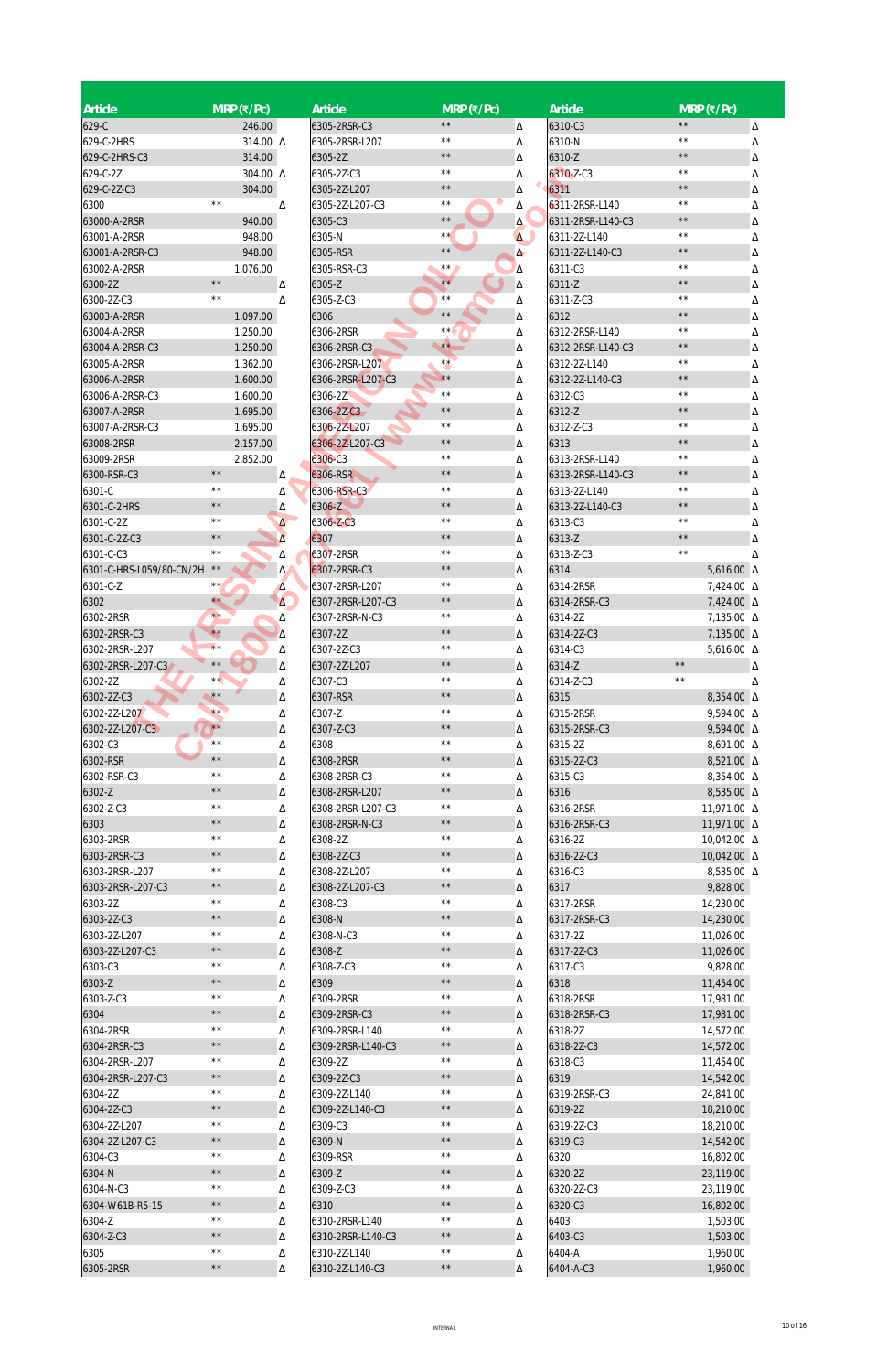| <b>Article</b>   | $MRP(\overline{\mathbf{x}}/PC)$ |            | Article          | $MRP$ (₹/Pc)  | <b>Article</b>   | $MRP$ (₹/Pc)        |
|------------------|---------------------------------|------------|------------------|---------------|------------------|---------------------|
| 6405-2Z          | $\star\star$                    | Δ          | 7209-B-XL-MP-UA  | 7,201.00      | 7222-B-XL-TVP    | 26,158.00           |
| 6405-A           | $2,303.00 \Delta$               |            | 7209-B-XL-TVP    | 3,005.00      | 7222-B-XL-TVP-UA | 28,427.00           |
| 6405-A-C3        | 2,303.00                        |            | 7209-B-XL-TVP-UA | 4,731.00      | 7301-B-XL-JP     | $\star\,\star$<br>Δ |
| 6406-A           | 2,881.00 $\Delta$               |            | 7210-B-XL-JP     | 3,951.00      | 7301-B-XL-JP-UA  | $\star\,\star$<br>Δ |
| 6406-A-C3        | 2,881.00 △                      |            | 7210-B-XL-JP-UA  | 6,016.00      | 7301-B-XL-TVP    | $\star\star$<br>Δ   |
| 6407             | 3,099.00                        |            | 7210-B-XL-MP     | 4,886.00      | 7301-B-XL-TVP-UA | $\star\,\star$<br>Δ |
| 6407-C3          | 3,099.00                        |            | 7210-B-XL-MP-UA  | 7,884.00      | 7302-B-XL-JP     | $\star\,\star$<br>Δ |
| 6408-C           | 4,158.00 $\Delta$               |            | 7210-B-XL-TVP    | 3,389.00      | 7302-B-XL-JP-UA  | $\star\,\star$<br>Δ |
| 6408-2Z          | $\star\star$                    | Δ          | 7210-B-XL-TVP-UA | 4,841.00<br>٠ | 7302-B-XL-TVP    | $\star\,\star$<br>Δ |
| 6408-C-C3        | 4,158.00 $\Delta$               |            | 7211-B-XL-JP     | 4,749.00      | 7302-B-XL-TVP-UA | $\star\,\star$<br>Δ |
| 6409-C           | 4,954.00                        |            | 7211-B-XL-JP-UA  | 7,391.00      | 7303-B-XL-JP     | $\star\star$<br>Δ   |
| 6409-C-C3        | 4,954.00                        |            | 7211-B-XL-MP     | 6,122.00      | 7303-B-XL-TVP    | $\star\,\star$<br>Δ |
| 6410-C           | 5,923.00 △                      |            | 7211-B-XL-MP-UA  | 8,873.00      | 7303-B-XL-TVP-UA | $\star\,\star$<br>Δ |
| 6410-2Z          | $\star\star$                    | Δ          | 7211-B-XL-TVP    | 4,078.00      | 7304-B-XL-JP     | $\star\,\star$<br>Δ |
| 6410-C-C3        | 5,923.00 △                      |            | 7211-B-XL-TVP-UA | 5,937.00      | 7304-B-XL-JP-UA  | $\star\,\star$<br>Δ |
| 6411-C           | 7,066.00                        |            | 7212-B-XL-JP     | 5,386.00      | 7304-B-XL-MP-UA  | $\star\,\star$<br>Δ |
| 6411-C-C3        | 7,066.00                        |            | 7212-B-XL-JP-UA  | 8,609.00      | 7304-B-XL-TVP    | $\star\star$<br>Δ   |
| 6412             | 8,969.00                        |            | 7212-B-XL-MP     | 7,166.00      | 7304-B-XL-TVP-UA | $\star\,\star$<br>Δ |
| 6412-C3          | 8,969.00                        |            | 7212-B-XL-MP-UA  | 11,469.00     | 7305-B-XL-JP     | 2,658.00            |
| 6413             | 11,453.00                       |            | 7212-B-XL-TVP    | 4,966.00      | 7305-B-XL-JP-UA  | 3,245.00            |
| 6413-C3          | 11,453.00                       |            | 7212-B-XL-TVP-UA | 6,872.00      | 7305-B-XL-MP     | 4,140.00            |
| 6414             | 16,798.00                       |            | 7213-B-XL-JP     | 6,187.00      | 7305-B-XL-MP-UA  | 5,802.00            |
| 6414-C3          | 16,798.00                       |            | 7213-B-XL-JP-UA  | 10,160.00     | 7305-B-XL-TVP    | 1,931.00            |
| 6415-M           | 29,062.00                       |            | 7213-B-XL-MP     | 9,221.00      | 7305-B-XL-TVP-UA | 3,211.00            |
| 6415-M-C3        | 29,062.00                       |            | 7213-B-XL-MP-UA  | 13,537.00     | 7306-B-XL-JP     | 2,798.00            |
| 6416-M           | 33,218.00                       |            | 7213-B-XL-TVP    | 5,977.00      | 7306-B-XL-JP-UA  | 3,708.00            |
| 6416-M-C3        | 33,218.00                       |            | 7213-B-XL-TVP-UA | 8,083.00      | 7306-B-XL-MP     | 4,796.00            |
| 7200-B-XL-TVP    | $\star\,\star$                  | Δ          | 7214-B-XL-JP     | 7,694.00      | 7306-B-XL-MP-UA  | 6,353.00            |
| 7200-B-XL-TVP-UA | $\star\,\star$                  | $\Delta$   | 7214-B-XL-JP-UA  | 13,376.00     | 7306-B-XL-TVP    | 2,217.00            |
| 7201-B-XL-JP     | $\star\star$                    | Δ          | 7214-B-XL-MP     | 11,511.00     | 7306-B-XL-TVP-UA | 3,604.00            |
| 7201-B-XL-JP-UA  | $\star\star$                    | $\Delta$ . | 7214-B-XL-MP-UA  | 13,377.00     | 7307-B-XL-JP     | 2,930.00            |
| 7201-B-XL-TVP    | $\star \star$                   | Δ          | 7214-B-XL-TVP    | 7,138.00      | 7307-B-XL-JP-UA  | 4,445.00            |
| 7201-B-XL-TVP-UA | $\star\star$                    | Δ          | 7214-B-XL-TVP-UA | 9,088.00      | 7307-B-XL-MP     | 5,391.00            |
| 7202-B-XL-JP     | $\star\star$                    | Δ          | 7215-B-XL-JP     | 8,382.00      | 7307-B-XL-MP-UA  | 7,068.00            |
| 7202-B-XL-JP-UA  | $\star\,\star$                  | Δ          | 7215-B-XL-JP-UA  | 14,050.00     | 7307-B-XL-TVP    | 2,668.00            |
| 7202-B-XL-TVP    | $\star \star$                   | Δ          | 7215-B-XL-MP     | 10,837.00     | 7307-B-XL-TVP-UA | 4,240.00            |
| 7202-B-XL-TVP-UA | $***$                           | Δ          | 7215-B-XL-MP-UA  | 15,227.00     | 7308-B-XL-JP     | 3,786.00            |
| 7203-B-XL-JP     | $***$                           | Δ          | 7215-B-XL-TVP    | 8,114.00      | 7308-B-XL-JP-UA  | 6,009.00            |
| 7203-B-XL-JP-UA  | $\star\star$                    | Δ          | 7215-B-XL-TVP-UA | 9,956.00      | 7308-B-XL-MP     | 5,163.00            |
| 7203-B-XL-MP     | $\star\,\star$                  | Δ          | 7216-B-XL-JP     | 9,367.00      | 7308-B-XL-MP-UA  | 8,032.00            |
| 7203-B-XL-MP-UA  | $\star\,\star$                  | Δ          | 7216-B-XL-JP-UA  | 16,336.00     | 7308-B-XL-TVP    | 3,410.00            |
| 7203-B-XL-TVP    | $\star\,\star$                  | Δ          | 7216-B-XL-MP     | 11,615.00     | 7308-B-XL-TVP-UA | 5,244.00            |
| 7203-B-XL-TVP-UA | $\star\,\star$                  | Δ          | 7216-B-XL-MP-UA  | 17,368.00     | 7309-B-XL-JP     | 4,584.00            |
| 7204-B-XL-JP     | $\star\,\star$                  | Δ          | 7216-B-XL-TVP    | 9,262.00      | 7309-B-XL-JP-UA  | 7,270.00            |
| 7204-B-XL-JP-UA  | $\star\,\star$                  | Δ          | 7216-B-XL-TVP-UA | 11,575.00     | 7309-B-XL-MP     | 6,573.00            |
| 7204-B-XL-TVP    | $\star\,\star$                  | Δ          | 7217-B-XL-JP     | 11,735.00     | 7309-B-XL-MP-UA  | 10,651.00           |
| 7204-B-XL-TVP-UA | $\star\,\star$                  | Δ          | 7217-B-XL-JP-UA  | 19,248.00     | 7309-B-XL-TVP    | 4,124.00            |
| 7205-B-XL-JP     | 2,294.00                        |            | 7217-B-XL-MP     | 15,674.00     | 7309-B-XL-TVP-UA | 6,465.00            |
| 7205-B-XL-JP-UA  | 3,478.00                        |            | 7217-B-XL-MP-UA  | 20,124.00     | 7310-B-XL-JP     | 5,685.00            |
| 7205-B-XL-MP     | 4,992.00                        |            | 7217-B-XL-TVP    | 11,457.00     | 7310-B-XL-JP-UA  | 9,267.00            |
| 7205-B-XL-TVP    | 1,839.00                        |            | 7217-B-XL-TVP-UA | 14,002.00     | 7310-B-XL-MP     | 7,629.00            |
| 7205-B-XL-TVP-UA | 3,083.00                        |            | 7218-B-XL-JP     | 13,972.00     | 7310-B-XL-MP-UA  | 11,673.00           |
| 7206-B-XL-JP     | 2,277.00                        |            | 7218-B-XL-JP-UA  | 21,620.00     | 7310-B-XL-TVP    | 5,069.00            |
| 7206-B-XL-JP-UA  | 3,349.00                        |            | 7218-B-XL-MP     | 17,765.00     | 7310-B-XL-TVP-UA | 7,554.00            |
| 7206-B-XL-MP     | 3,725.00                        |            | 7218-B-XL-MP-UA  | 24,450.00     | 7311-B-XL-JP     | 7,370.00            |
| 7206-B-XL-MP-UA  | 5,096.00                        |            | 7218-B-XL-TVP    | 13,724.00     | 7311-B-XL-JP-UA  | 10,117.00           |
| 7206-B-XL-TVP    | 1,874.00                        |            | 7218-B-XL-TVP-UA | 17,549.00     | 7311-B-XL-MP     | 11,125.00           |
| 7206-B-XL-TVP-UA | 3,147.00                        |            | 7219-B-XL-MP     | 23,904.00     | 7311-B-XL-MP-UA  | 14,428.00           |
| 7207-B-XL-JP     | 2,637.00                        |            | 7219-B-XL-MP-UA  | 28,525.00     | 7311-B-XL-TVP    | 6,372.00            |
| 7207-B-XL-JP-UA  | 3,951.00                        |            | 7219-B-XL-TVP    | 17,471.00     | 7311-B-XL-TVP-UA | 9,096.00            |
| 7207-B-XL-MP     | 4,568.00                        |            | 7219-B-XL-TVP-UA | 19,806.00     | 7312-B-XL-JP     | 9,015.00            |
| 7207-B-XL-MP-UA  | 5,771.00                        |            | 7220-B-XL-JP     | 19,741.00     | 7312-B-XL-JP-UA  | 13,047.00           |
| 7207-B-XL-TVP    | 2,332.00                        |            | 7220-B-XL-JP-UA  | 25,578.00     | 7312-B-XL-MP     | 16,142.00           |
| 7207-B-XL-TVP-UA | 3,545.00                        |            | 7220-B-XL-MP     | 25,709.00     | 7312-B-XL-MP-UA  | 18,090.00           |
| 7208-B-XL-JP     | 3,047.00                        |            | 7220-B-XL-MP-UA  | 29,023.00     | 7312-B-XL-TVP    | 7,672.00            |
| 7208-B-XL-JP-UA  | 4,965.00                        |            | 7220-B-XL-TVP    | 19,350.00     | 7312-B-XL-TVP-UA | 11,156.00           |
| 7208-B-XL-MP     | 4,397.00                        |            | 7220-B-XL-TVP-UA | 22,327.00     | 7313-B-XL-JP     | 11,680.00           |
| 7208-B-XL-MP-UA  | 6,212.00                        |            | 7221-B-XL-MP     | 31,810.00     | 7313-B-XL-JP-UA  | 16,427.00           |
| 7208-B-XL-TVP    | 2,699.00                        |            | 7221-B-XL-MP-UA  | 32,930.00     | 7313-B-XL-MP     | 13,862.00           |
| 7208-B-XL-TVP-UA | 3,991.00                        |            | 7222-B-XL-JP     | 26,385.00     | 7313-B-XL-MP-UA  | 19,679.00           |
| 7209-B-XL-JP     | 4,093.00                        |            | 7222-B-XL-JP-UA  | 34,320.00     | 7313-B-XL-TVP    | 9,967.00            |
| 7209-B-XL-JP-UA  | 5,760.00                        |            | 7222-B-XL-MP     | 40,605.00     | 7313-B-XL-TVP-UA | 13,691.00           |
| 7209-B-XL-MP     | 5,061.00                        |            | 7222-B-XL-MP-UA  | 39,290.00     | 7314-B-XL-JP     | 12,363.00           |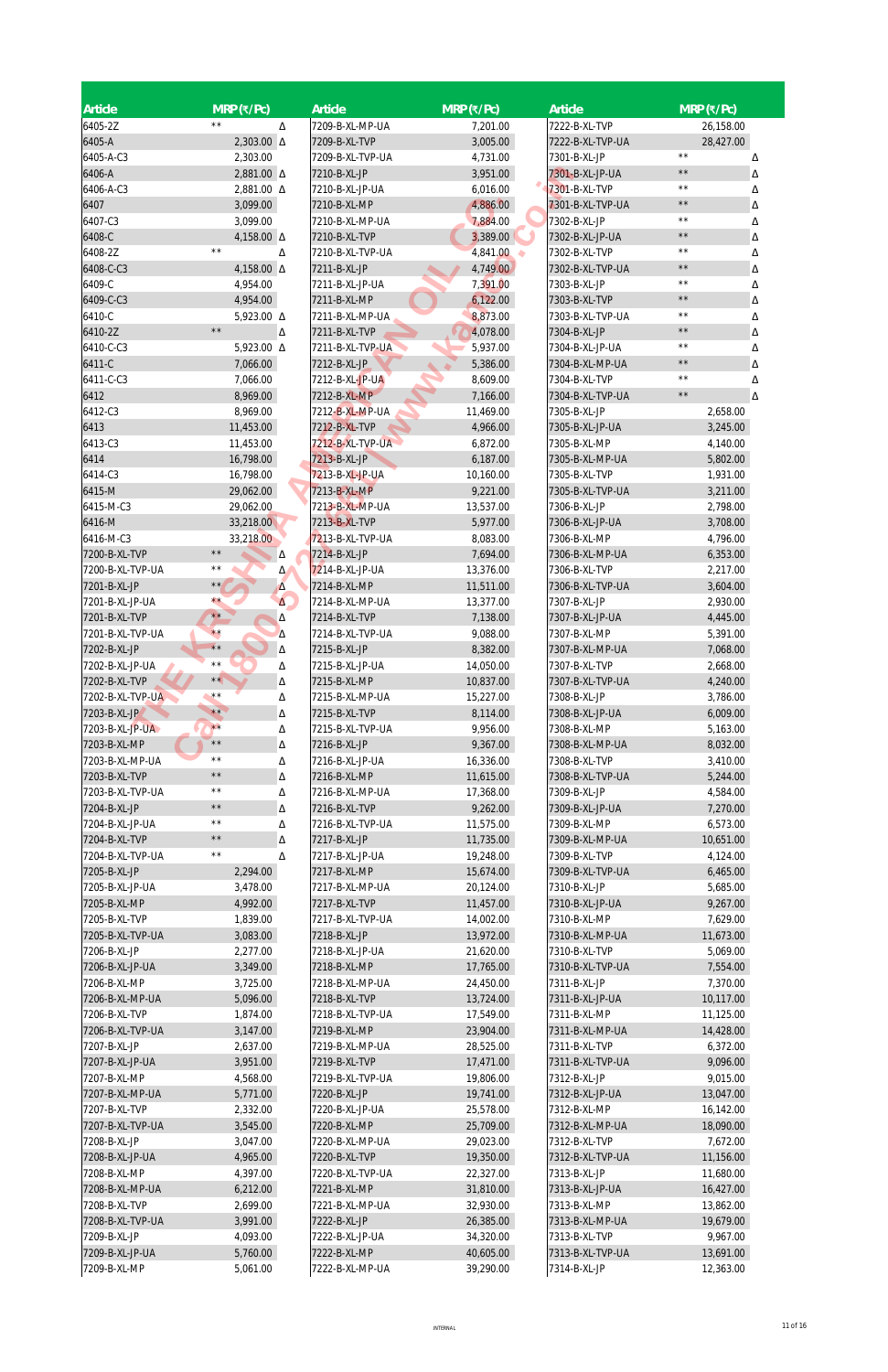| Article                           | $MRP$ (₹/Pc)           | Article                           | $MRP$ (₹/Pc)                    | <b>Article</b>                        | $MRP$ (₹/Pc)               |
|-----------------------------------|------------------------|-----------------------------------|---------------------------------|---------------------------------------|----------------------------|
| 7314-B-XL-JP-UA                   | 19,469.00              | N214-E-XL-M1                      | 18,456.00                       | NJ211-E-XL-M1                         | 9,779.00                   |
| 7314-B-XL-MP                      | 14,837.00              | N214-E-XL-M1-C3                   | 18,456.00                       | NJ211-E-XL-M1-C3                      | 9,779.00                   |
| 7314-B-XL-MP-UA                   | 23,398.00              | N214-E-XL-TVP2                    | 13,502.00                       | NJ211-E-XL-TVP2                       | 5,308.00                   |
| 7314-B-XL-TVP                     | 11,357.00              | N214-E-XL-TVP2-C3                 | 13,502.00                       | NJ211-E-XL-TVP2-C3                    | 5,308.00                   |
| 7314-B-XL-TVP-UA                  | 16,227.00              | N215-E-XL-M1                      | 21,902.00 A                     | NJ212-E-XL-M1                         | 9,883.00                   |
| 7315-B-XL-JP                      | 17,623.00              | N215-E-XL-M1-C3                   | 21,902.00 Δ                     | NJ212-E-XL-M1-C3                      | 9,883.00                   |
| 7315-B-XL-JP-UA                   | 25,614.00              | N215-E-XL-TVP2                    | 13,627.00 Δ                     | NJ212-E-XL-TVP2                       | 5,901.00                   |
| 7315-B-XL-MP<br>7315-B-XL-MP-UA   | 19,551.00<br>27,751.00 | N215-E-XL-TVP2-C3<br>N216-E-XL-M1 | $13,627.00 \Delta$<br>22,176.00 | NJ212-E-XL-TVP2-C3<br>NJ213-E-XL-M1   | 5,901.00<br>10,027.00      |
| 7315-B-XL-TVP                     | 16,363.00              | N216-E-XL-M1-C3                   | 22,176.00                       | NJ213-E-XL-M1-C3                      | 10,027.00                  |
| 7315-B-XL-TVP-UA                  | 20,489.00              | N216-E-XL-TVP2                    | 14,806.00                       | NJ213-E-XL-TVP2                       | 7,481.00                   |
| 7316-B-XL-JP                      | 20,694.00              | N216-E-XL-TVP2-C3                 | 14,806.00                       | NJ213-E-XL-TVP2-C3                    | 7,481.00                   |
| 7316-B-XL-JP-UA                   | 29,023.00              | N217-E-XL-M1                      | 28,245.00                       | NJ214-E-XL-M1                         | 10,754.00                  |
| 7316-B-XL-MP                      | 30,569.00              | N217-E-XL-M1-C3                   | 28,245.00                       | NJ214-E-XL-M1-C3                      | 10,754.00                  |
| 7316-B-XL-MP-UA                   | 32,035.00              | N217-E-XL-TVP2                    | 16,954.00                       | NJ214-E-XL-TVP2                       | 8,119.00                   |
| 7316-B-XL-TVP                     | 18,927.00              | N217-E-XL-TVP2-C3                 | 16,954.00                       | NJ214-E-XL-TVP2-C3                    | 8,119.00                   |
| 7316-B-XL-TVP-UA                  | 23,655.00              | N218-E-XL-M1                      | 28,688.00                       | NJ215-E-XL-M1                         | 11,945.00                  |
| 7317-B-XL-JP                      | 27,009.00              | N218-E-XL-M1-C3                   | 28,688.00                       | NJ215-E-XL-M1-C3                      | 11,945.00                  |
| 7317-B-XL-JP-UA                   | 34,294.00              | N218-E-XL-TVP2                    | 22,461.00                       | NJ215-E-XL-TVP2                       | 9,666.00                   |
| 7317-B-XL-MP                      | 36,185.00              | N218-E-XL-TVP2-C3                 | 22,461.00                       | NJ215-E-XL-TVP2-C3                    | 9,666.00                   |
| 7317-B-XL-MP-UA                   | 33,222.00              | N219-E-XL-M1                      | 34,480.00                       | NJ216-E-XL-M1                         | 13,864.00                  |
| 7317-B-XL-TVP<br>7317-B-XL-TVP-UA | 29,213.00              | N219-E-XL-M1-C3<br>N219-E-XL-TVP2 | 34,480.00                       | NJ216-E-XL-M1A-C3                     | 15,342.00                  |
| 7318-B-XL-JP                      | 41,612.00<br>30,551.00 | N219-E-XL-TVP2-C3                 | 23,771.00<br>23,771.00          | NJ216-E-XL-M1-C3<br>NJ216-E-XL-TVP2   | 13,864.00<br>10,144.00     |
| 7318-B-XL-JP-UA                   | 39,123.00              | N220-E-XL-M1                      | 37,758.00                       | NJ216-E-XL-TVP2-C3                    | 10,144.00                  |
| 7318-B-XL-MP                      | 35,535.00              | N220-E-XL-M1-C3                   | 37,758.00                       | NJ217-E-XL-M1                         | 21,457.00                  |
| 7318-B-XL-MP-UA                   | 39,936.00              | N220-E-XL-TVP2                    | 25,852.00                       | NJ217-E-XL-M1-C3                      | 21,457.00                  |
| 7318-B-XL-TVP                     | 29,310.00              | N220-E-XL-TVP2-C3                 | 25,852.00                       | NJ217-E-XL-TVP2                       | 12,623.00                  |
| 7318-B-XL-TVP-UA                  | 32,567.00              | N234-E-XL-M1                      | $\star\star$<br>Δ               | NJ217-E-XL-TVP2-C3                    | 12,623.00                  |
| 7319-B-XL-JP                      | 35,860.00              | N234-E-XL-M1-C3                   | $\star\,\star$<br>Δ             | NJ218-E-XL-M1                         | 22,639.00 △                |
| 7319-B-XL-JP-UA                   | 50,332.00              | N309-E-XL-M1                      | 12,929.00                       | NJ218-E-XL-M1-C3                      | 22,639.00 A                |
| 7319-B-XL-MP                      | 45,556.00              | N309-E-XL-M1-C3                   | 12,929.00                       | NJ218-E-XL-TVP2                       | 13,751.00                  |
| 7319-B-XL-MP-UA                   | 49,107.00              | N309-E-XL-TVP2                    | 7,271.00                        | NJ218-E-XL-TVP2-C3                    | 13,751.00                  |
| 7319-B-XL-TVP                     | 33,995.00              | N309-E-XL-TVP2-C3                 | 7,271.00                        | NJ219-E-XL-M1                         | 25,394.00 Δ                |
| 7319-B-XL-TVP-UA                  | 39,423.00              | N310-E-XL-M1                      | 14,844.00                       | NJ219-E-XL-M1-C3                      | 25,394.00 △                |
| 7320-B-XL-JP                      | 42,007.00              | N310-E-XL-M1-C3                   | 14,844.00                       | NJ219-E-XL-TVP2                       | 17,694.00                  |
| 7320-B-XL-JP-UA<br>7320-B-XL-MP   | 53,725.00              | N310-E-XL-TVP2                    | 9,781.00                        | NJ219-E-XL-TVP2-C3                    | 17,694.00                  |
| 7320-B-XL-MP-UA                   | 51,386.00<br>55,118.00 | N310-E-XL-TVP2-C3<br>N311-E-XL-M1 | 9,781.00<br>16,824.00           | NJ220-E-XL-M1<br>NJ220-E-XL-M1-C3     | 26,593.00 △<br>26,593.00 △ |
| 7320-B-XL-TVP                     | 41,629.00              | N311-E-XL-M1-C3                   | 16,824.00                       | NJ220-E-XL-TVP2                       | 17,896.00                  |
| 7320-B-XL-TVP-UA                  | 46,254.00              | N311-E-XL-TVP2                    | 10,958.00                       | NJ220-E-XL-TVP2-C3                    | 17,896.00                  |
| 7321-B-XL-MP                      | 47,818.00              | N311-E-XL-TVP2-C3                 | 10,958.00                       | NJ2211-E-XL-M1                        | 12,058.00                  |
| 7321-B-XL-MP-UA                   | 60,863.00              | N312-E-XL-M1                      | 30,706.00                       | NJ2211-E-XL-M1-C3                     | 12,058.00                  |
| 7322-B-XL-JP                      | 61,269.00              | N312-E-XL-M1-C3                   | 30,706.00                       | NJ2211-E-XL-TVP2                      | 7,966.00                   |
| 7322-B-XL-JP-UA                   | 73,179.00              | N312-E-XL-TVP2                    | 12,925.00                       | NJ2211-E-XL-TVP2-C3                   | 7,966.00                   |
| 7322-B-XL-MP                      | 83,933.00              | N312-E-XL-TVP2-C3                 | 12,925.00                       | NJ2212-E-XL-M1                        | 11,261.00                  |
| 7322-B-XL-MP-UA                   | 80,515.00              | N313-E-XL-M1                      | 33,302.00 △                     | NJ2212-E-XL-M1-C3                     | 11,261.00                  |
| 7322-B-XL-TVP                     | 57,854.00              | N313-E-XL-M1-C3                   | 33,302.00 A                     | NJ2212-E-XL-TVP2                      | 8,672.00                   |
| 7322-B-XL-TVP-UA                  | 65,243.00              | N313-E-XL-TVP2                    | 13,748.00                       | NJ2212-E-XL-TVP2-C3                   | 8,672.00                   |
| 7405-B-XL-MP                      | 16,665.00              | N313-E-XL-TVP2-C3                 | 13,748.00                       | NJ2213-E-XL-M1                        | 12,772.00                  |
| 7405-B-XL-MP-UA<br>7406-B-XL-MP   | 17,257.00<br>15,576.00 | N314-E-XL-M1<br>N314-E-XL-M1-C3   | 35,330.00 △<br>35,330.00 △      | NJ2213-E-XL-M1-C3<br>NJ2213-E-XL-TVP2 | 12,772.00<br>9,865.00      |
| 7406-B-XL-MP-UA                   | 17,495.00              | N314-E-XL-TVP2                    | 16,492.00                       | NJ2213-E-XL-TVP2-C3                   | 9,865.00                   |
| 7407-B-XL-MP                      | 15,685.00              | N314-E-XL-TVP2-C3                 | 16,492.00                       | NJ2214-E-XL-M1                        | 15,437.00                  |
| 7407-B-XL-MP-UA                   | 17,786.00              | N315-E-XL-M1                      | 38,544.00 △                     | NJ2214-E-XL-M1-C3                     | 15,437.00                  |
| 7408-B-XL-MP                      | 16,392.00              | N315-E-XL-M1-C3                   | 38,544.00 △                     | NJ2214-E-XL-TVP2                      | 10,445.00                  |
| 7408-B-XL-MP-UA                   | 17,824.00              | N315-E-XL-TVP2                    | 19,336.00                       | NJ2214-E-XL-TVP2-C3                   | 10,445.00                  |
| 7409-B-XL-MP                      | 26,191.00              | N315-E-XL-TVP2-C3                 | 19,336.00                       | NJ2215-E-XL-M1                        | 17,585.00                  |
| 7409-B-XL-MP-UA                   | 28,377.00              | N316-E-XL-M1                      | 52,267.00 △                     | NJ2215-E-XL-TVP2                      | 11,338.00                  |
| 7410-B-XL-MP                      | 23,669.00              | N316-E-XL-M1-C3                   | 52,267.00 △                     | NJ2215-E-XL-TVP2-C3                   | 11,338.00                  |
| 7410-B-XL-MP-UA                   | 25,151.00              | N316-E-XL-TVP2                    | 22,507.00                       | NJ2216-E-XL-M1                        | 17,901.00 Δ                |
| 7411-B-XL-MP                      | 26,394.00              | N316-E-XL-TVP2-C3                 | 22,507.00                       | NJ2216-E-XL-M1-C3                     | 17,901.00 Δ                |
| 7411-B-XL-MP-UA                   | 29,797.00              | N317-E-XL-M1                      | 55,193.00 Δ                     | NJ2216-E-XL-TVP2                      | 13,885.00                  |
| N211-E-XL-TVP2                    | 9,440.00               | N317-E-XL-M1-C3                   | 55,193.00 △                     | NJ2216-E-XL-TVP2-C3                   | 13,885.00                  |
| N211-E-XL-TVP2-C3<br>N212-E-XL-M1 | 9,440.00<br>16,831.00  | N318-E-XL-M1<br>N318-E-XL-M1-C3   | 58,296.00 △<br>58,296.00 △      | NJ2217-E-XL-M1<br>NJ2217-E-XL-M1-C3   | 29,817.00<br>29,817.00     |
| N212-E-XL-M1-C3                   | 16,831.00              | N319-E-XL-M1                      | 61,205.00 $\Delta$              | NJ2217-E-XL-TVP2                      | 16,030.00                  |
| N212-E-XL-TVP2                    | 11,073.00              | N319-E-XL-M1-C3                   | 61,205.00 $\Delta$              | NJ2217-E-XL-TVP2-C3                   | 16,030.00                  |
| N212-E-XL-TVP2-C3                 | 11,073.00              | N320-E-XL-M1                      | $\star\,\star$<br>Δ             | NJ2218-E-XL-M1                        | 45,552.00                  |
| N213-E-XL-M1                      | 18,651.00              | N320-E-XL-M1-C3                   | $\star\,\star$<br>Δ             | NJ2218-E-XL-M1-C3                     | 45,552.00                  |
| N213-E-XL-M1-C3                   | 18,651.00              | N322-E-XL-M1                      | 119,386.00                      | NJ2218-E-XL-TVP2                      | 19,337.00                  |
| N213-E-XL-TVP2                    | 13,678.00 △            | N322-E-XL-M1-C3                   | 119,386.00                      | NJ2218-E-XL-TVP2-C3                   | 19,337.00                  |
| N213-E-XL-TVP2-C3                 | 13,678.00 Δ            | N334-E-M1                         | $\star\,\star$<br>Δ             | NJ2219-E-XL-M1                        | 46,013.00                  |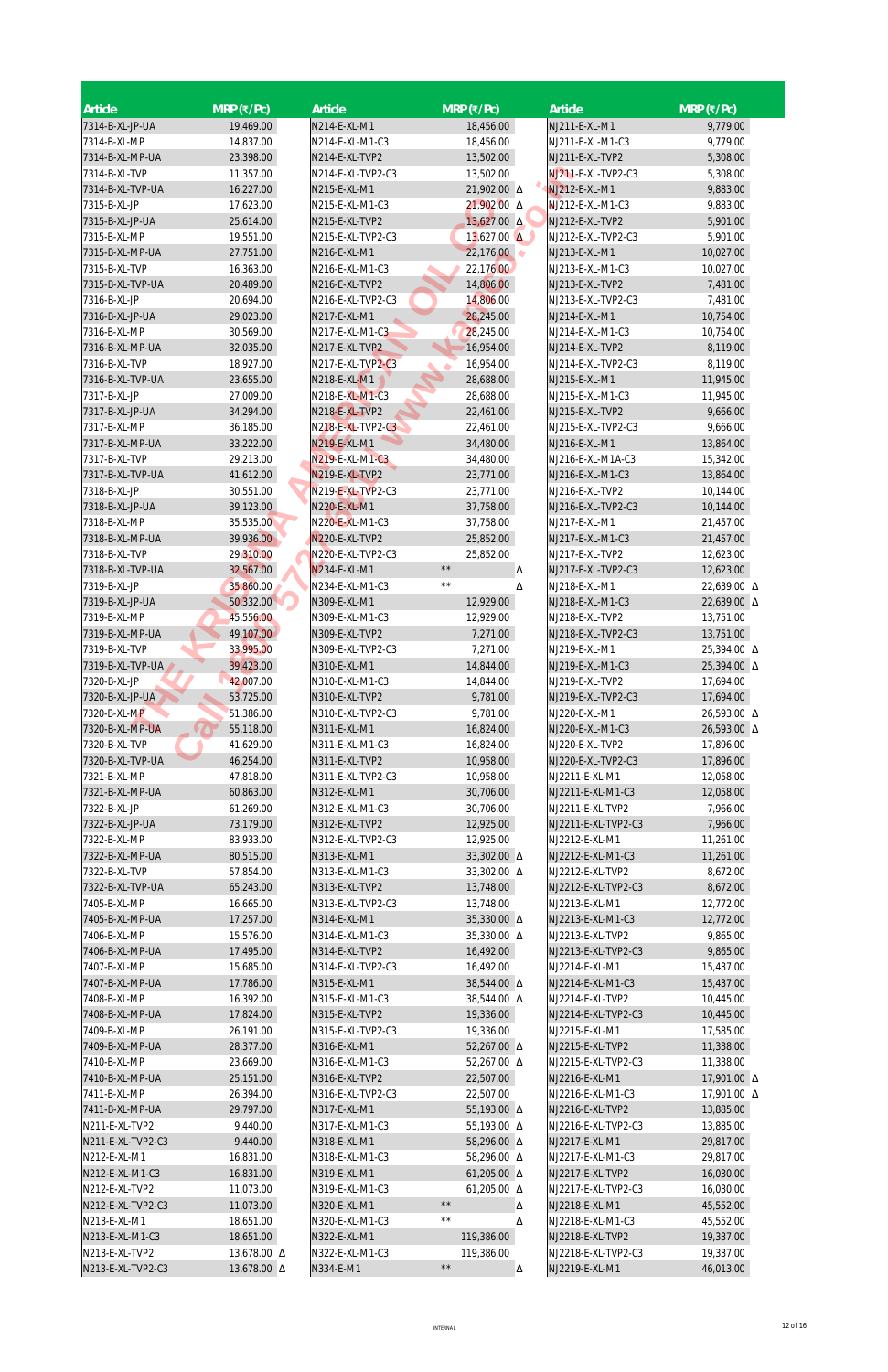| <b>Article</b>      | $MRP$ (₹/Pc)        | <b>Article</b>      | $MRP$ (₹/Pc)               | <b>Article</b>     | $MRP$ (₹/Pc)        |
|---------------------|---------------------|---------------------|----------------------------|--------------------|---------------------|
| NJ2219-E-XL-M1-C3   | 46,013.00           | NJ2318-E-XL-TVP2-C3 | 37,176.00                  | NJ320-E-XL-TVP2-C3 | 38,980.00           |
| NJ2219-E-XL-TVP2    | 25,348.00           | NJ2319-E-XL-M1      | $\star\,\star$<br>Δ        | <b>NJ407-XL</b>    | 11,790.00           |
| NJ2219-E-XL-TVP2-C3 | 25,348.00           | NJ2319-E-XL-M1-C3   | $\star\,\star$<br>Δ        | NJ407-XL-C3        | 11,790.00           |
| NJ2220-E-XL-M1      | 46,804.00           | NJ2320-E-XL-M1      | $\star\,\star$<br>Δ        | NJ408-XL-M1        | 16,125.00           |
| NJ2220-E-XL-M1-C3   | 46,804.00           | NJ2320-E-XL-M1-C3   | $\star\,\star$<br>Δ        | NJ408-XL-M1-C3     | 16,125.00           |
| NJ2220-E-XL-TVP2    | 28,135.00           | NJ2322-E-XL-M1      | $\star\,\star$<br>Δ        | NJ409-XL-M1        | 16,619.00 Δ         |
| NJ2220-E-XL-TVP2-C3 | 28,135.00           | NJ2322-E-XL-M1-C3   | $\star\,\star$<br>$\Delta$ | NJ409-XL-M1-C3     | 16,619.00 Δ         |
| NJ2222-E-XL-M1      | $\star\,\star$<br>Δ | NJ232-E-XL-M1       | $\star \star$<br>$\Delta$  | NJ410-XL-M1        | 18,920.00 Δ         |
| NJ2222-E-XL-M1-C3   | $\star\,\star$<br>Δ | NJ232-E-XL-M1-C3    | $\star\,\star$<br>$\Delta$ | NJ410-XL-M1-C3     | 18,920.00 Δ         |
| NJ2224-E-XL-M1      | $\star\,\star$<br>Δ | NJ2330-E-XL-M1A     | $\star\star$<br>$\Delta$   | NJ415-XL-M1        | $\star\star$<br>Δ   |
| NJ2224-E-XL-M1-C3   | $\star\,\star$<br>Δ | NJ2332-E-M1         | $**$<br>Δ                  | NJ415-XL-M1-C3     | $\star\star$<br>Δ   |
| NJ2228-E-XL-M1      | $\star\,\star$<br>Δ | NJ2332-E-M1-C3      | $\star\,\star$<br>Δ        | NJ416-XL-M1        | $\star\star$<br>Δ   |
| NJ2228-E-XL-M1-C3   | $\star\star$<br>Δ   | NJ2340-EX-TB-M1     | $\star\,\star$<br>Δ        | NJ416-XL-M1-C3     | $\star\,\star$<br>Δ |
| NJ222-E-XL-M1       | 31,635.00           | NJ2340-EX-TB-M1-C3  | $\star \star$<br>Δ         | NU1012-XL-M1       | 12,073.00           |
| NJ222-E-XL-M1A-C3   | 34,839.00           | NJ234-E-XL-M1       | $\star\star$<br>Δ          | NU1012-XL-M1-C3    | 12,073.00           |
| NJ222-E-XL-M1-C3    | 31,635.00           | NJ234-E-XL-M1-C3    | $\star\star$<br>Δ          | NU1013-XL-M1       | 14,259.00           |
| NJ222-E-XL-TVP2     | 26,533.00           | NJ236-E-XL-M1       | $\star\star$<br>Δ          | NU1014-XL-M1       | 14,427.00           |
| NJ222-E-XL-TVP2-C3  | 26,533.00           | NJ236-E-XL-M1-C3    | $\star\,\star$<br>Δ        | NU1014-XL-M1-C3    | 14,427.00           |
| NJ2240-E-M1-QP-C3   | $\star\star$<br>Δ   | NJ238-E-M1          | $\star\,\star$<br>Δ        | NU1015-XL-M1       | 15,655.00 △         |
| NJ226-E-XL-M1       | $\star\,\star$<br>Δ | NJ238-E-M1-C3       | $\star\,\star$<br>Δ        | NU1015-XL-M1-C3    | 15,655.00 Δ         |
| NJ226-E-XL-M1-C3    | $\star\,\star$      | NJ240-E-M1          | $\star\,\star$             | NU1016-XL-M1       | 16,277.00           |
| NJ2309-E-XL-M1      | Δ<br>$\star\star$   | NJ240-E-M1-C3       | Δ<br>$\star\,\star$        | NU1016-XL-M1-C3    | 16,277.00           |
|                     | Δ<br>$\star\,\star$ | NJ244-E-M1          | Δ<br>$\star\,\star$        |                    |                     |
| NJ2309-E-XL-M1-C3   | Δ<br>$\star\,\star$ |                     | Δ<br>$\star\,\star$        | NU1017-XL-M1       | 17,400.00           |
| NJ2309-E-XL-TVP2    | Δ<br>$\star\,\star$ | NJ244-E-M1-C3       | Δ<br>$\star\,\star$        | NU1017-XL-M1-C3    | 17,400.00           |
| NJ2309-E-XL-TVP2-C3 | Δ<br>$\star\,\star$ | NJ248-E-M1          | Δ                          | NU1018-XL-M1       | 19,395.00           |
| NJ230-E-XL-M1       | Δ<br>$\star\star$   | NJ309-E-XL-M1       | 8,744.00                   | NU1018-XL-M1-C3    | 19,395.00           |
| NJ230-E-XL-M1-C3    | $\overline{\Delta}$ | NJ309-E-XL-M1-C3    | 8,744.00                   | NU1019-XL-M1       | 20,867.00           |
| NJ2310-E-XL-M1      | 20,504.00           | NJ309-E-XL-TVP2     | 5,394.00                   | NU1019-XL-M1-C3    | 20,867.00           |
| NJ2310-E-XL-M1A     | 21,013.00           | NJ309-E-XL-TVP2-C3  | 5,394.00                   | NU1020-XL-M1       | 22,216.00           |
| NJ2310-E-XL-M1A-C3  | 21,013.00           | NJ310-E-XL-M1       | 10,408.00 $\Delta$         | NU1020-XL-M1-C3    | 22,216.00           |
| NJ2310-E-XL-M1-C3   | 20,504.00           | NJ310-E-XL-M1A-C3   | 14,342.00                  | NU1021-XL-M1       | 28,008.00           |
| NJ2310-E-XL-TVP2    | 10,621.00           | NJ310-E-XL-M1-C3    | 10,408.00 $\Delta$         | NU1021-XL-M1-C3    | 28,008.00           |
| NJ2310-E-XL-TVP2-C3 | 10,621.00           | NJ310-E-XL-TVP2     | 6,819.00                   | NU1022-XL-M1       | 25,907.00           |
| NJ2311-E-XL-M1      | 22,643.00           | NJ310-E-XL-TVP2-C3  | 6,819.00                   | NU1022-XL-M1-C3    | 25,907.00           |
| NJ2311-E-XL-M1-C3   | 22,643.00           | NJ311-E-XL-M1       | 11,062.00                  | NU1024-XL-M1       | 27,629.00           |
| NJ2311-E-XL-TVP2    | 12,578.00           | NJ311-E-XL-M1-C3    | 11,062.00                  | NU1024-XL-M1A      | 30,549.00           |
| NJ2311-E-XL-TVP2-C3 | 12,578.00           | NJ311-E-XL-TVP2     | 9,346.00                   | NU1024-XL-M1A-C3   | 30,549.00           |
| NJ2312-E-XL-M1      | 24,736.00 A         | NJ311-E-XL-TVP2-C3  | 9,346.00                   | NU1024-XL-M1-C3    | 27,629.00           |
| NJ2312-E-XL-M1A     | 26,212.00           | NJ312-E-XL-M1       | 14,213.00                  | NU1026-XL-M1       | 37,077.00           |
| NJ2312-E-XL-M1A-C3  | 26,212.00           | NJ312-E-XL-M1-C3    | 14,213.00                  | NU1026-XL-M1-C3    | 37,077.00           |
| NJ2312-E-XL-M1-C3   | 24,736.00 A         | NJ312-E-XL-TVP2     | 10,179.00                  | NU1028-XL-M1       | $\star\,\star$<br>Δ |
| NJ2312-E-XL-TVP2    | 15,598.00           | NJ312-E-XL-TVP2-C3  | 10,179.00                  | NU1028-XL-M1-C3    | $\star\,\star$<br>Δ |
| NJ2312-E-XL-TVP2-C3 | 15,598.00           | NJ313-E-XL-M1       | 16,245.00 △                | NU1030-XL-M1       | $\star\,\star$<br>Δ |
| NJ2313-E-XL-M1      | 29,768.00           | NJ313-E-XL-M1-C3    | 16,245.00 △                | NU1030-XL-M1-C3    | $\star\,\star$<br>Δ |
| NJ2313-E-XL-M1-C3   | 29,768.00           | NJ313-E-XL-TVP2     | 12,199.00                  | NU1038-XL-M1       | $\star\,\star$<br>Δ |
| NJ2313-E-XL-TVP2    | 18,313.00           | NJ313-E-XL-TVP2-C3  | 12,199.00                  | NU1038-XL-M1-C3    | $\star\,\star$<br>Δ |
| NJ2313-E-XL-TVP2-C3 | 18,313.00           | NJ314-E-XL-M1       | 17,697.00 Δ                | NU1040-XL-M1       | $\star\,\star$<br>Δ |
| NJ2314-E-XL-M1      | 37,876.00 $\Delta$  | NJ314-E-XL-M1-C3    | 17,697.00 $\Delta$         | NU1040-XL-M1-C3    | $\star\,\star$<br>Δ |
| NJ2314-E-XL-M1A     | 41,227.00           | NJ314-E-XL-TVP2     | 14,430.00                  | NU1044-M1          | $\star\,\star$<br>Δ |
| NJ2314-E-XL-M1A-C3  | 41,227.00           | NJ314-E-XL-TVP2-C3  | 14,430.00                  | NU1044-M1-C3       | $\star\,\star$<br>Δ |
| NJ2314-E-XL-M1-C3   | 37,876.00 A         | NJ315-E-XL-M1       | 21,086.00                  | NU1048-M1          | $\star\,\star$<br>Δ |
| NJ2314-E-XL-TVP2    | 21,889.00           | NJ315-E-XL-M1-C3    | 21,086.00                  | NU1048-M1A         | $\star\,\star$<br>Δ |
| NJ2314-E-XL-TVP2-C3 | 21,889.00           | NJ315-E-XL-TVP2     | 16,750.00                  | NU1048-M1A-C3      | $\star\,\star$<br>Δ |
| NJ2315-E-XL-M1      | 53,592.00 △         | NJ315-E-XL-TVP2-C3  | 16,750.00                  | NU1048-M1-C3       | $\star\,\star$<br>Δ |
| NJ2315-E-XL-M1A-C3  | 59,210.00           | NJ316-E-XL-M1       | 27,955.00                  | NU1052-M1          | $\star\,\star$<br>Δ |
| NJ2315-E-XL-M1-C3   | 53,592.00 A         | NJ316-E-XL-M1-C3    | 27,955.00                  | NU1052-M1-C3       | $\star\,\star$<br>Δ |
| NJ2315-E-XL-TVP2    | 28,642.00           | NJ316-E-XL-TVP2     | 19,211.00                  | NU1056-M1          | $\star\,\star$<br>Δ |
| NJ2315-E-XL-TVP2-C3 | 28,642.00           | NJ316-E-XL-TVP2-C3  | 19,211.00                  | NU1056-M1-C3       | $\star\,\star$<br>Δ |
| NJ2316-E-XL-M1      | 53,966.00 Δ         | NJ317-E-XL-M1       | 32,118.00 △                | NU1064-M1          | $\star\,\star$<br>Δ |
| NJ2316-E-XL-M1A     | 56,990.00           | NJ317-E-XL-M1-C3    | 32,118.00 △                | NU1064-M1A-C3      | $\star\,\star$      |
| NJ2316-E-XL-M1A-C3  | 56,990.00           | NJ317-E-XL-TVP2     | 23,649.00                  | NU1064-M1-C3       | Δ<br>$\star\,\star$ |
| NJ2316-E-XL-M1-C3   | 53,966.00 Δ         | NJ317-E-XL-TVP2-C3  | 23,649.00                  | NU1072-M1          | Δ<br>$\star\,\star$ |
|                     |                     |                     |                            |                    | Δ<br>$\star\,\star$ |
| NJ2316-E-XL-TVP2    | 33,354.00           | NJ318-E-XL-M1       | 35,559.00 △                | NU1072-M1-C3       | Δ<br>$\star\,\star$ |
| NJ2316-E-XL-TVP2-C3 | 33,354.00           | NJ318-E-XL-M1-C3    | 35,559.00 △                | NU1080-M1A         | Δ                   |
| NJ2317-E-XL-M1      | 71,031.00 Δ         | NJ318-E-XL-TVP2     | 25,968.00                  | NU211-E-XL-M1      | 8,455.00            |
| NJ2317-E-XL-M1-C3   | 71,031.00 $\Delta$  | NJ318-E-XL-TVP2-C3  | 25,968.00                  | NU211-E-XL-M1-C3   | 8,455.00            |
| NJ2317-E-XL-TVP2    | 34,476.00           | NJ319-E-XL-M1       | 41,707.00                  | NU211-E-XL-TVP2    | 5,069.00            |
| NJ2317-E-XL-TVP2-C3 | 34,476.00           | NJ319-E-XL-M1-C3    | 41,707.00                  | NU211-E-XL-TVP2-C3 | 5,069.00            |
| NJ2318-E-XL-M1      | 72,577.00 A         | NJ319-E-XL-TVP2     | 30,951.00                  | NU212-E-XL-M1      | 8,613.00            |
| NJ2318-E-XL-M1A     | 74,016.00           | NJ319-E-XL-TVP2-C3  | 30,951.00                  | NU212-E-XL-M1A-C3  | 10,973.00           |
| NJ2318-E-XL-M1A-C3  | 74,016.00           | NJ320-E-XL-M1       | 46,820.00 △                | NU212-E-XL-M1-C3   | 9,044.00            |
| NJ2318-E-XL-M1-C3   | 72,577.00 Δ         | NJ320-E-XL-M1-C3    | 46,820.00 △                | NU212-E-XL-TVP2    | 5,543.00            |
| NJ2318-E-XL-TVP2    | 37,176.00           | NJ320-E-XL-TVP2     | 38,980.00                  | NU212-E-XL-TVP2-C3 | 5,543.00            |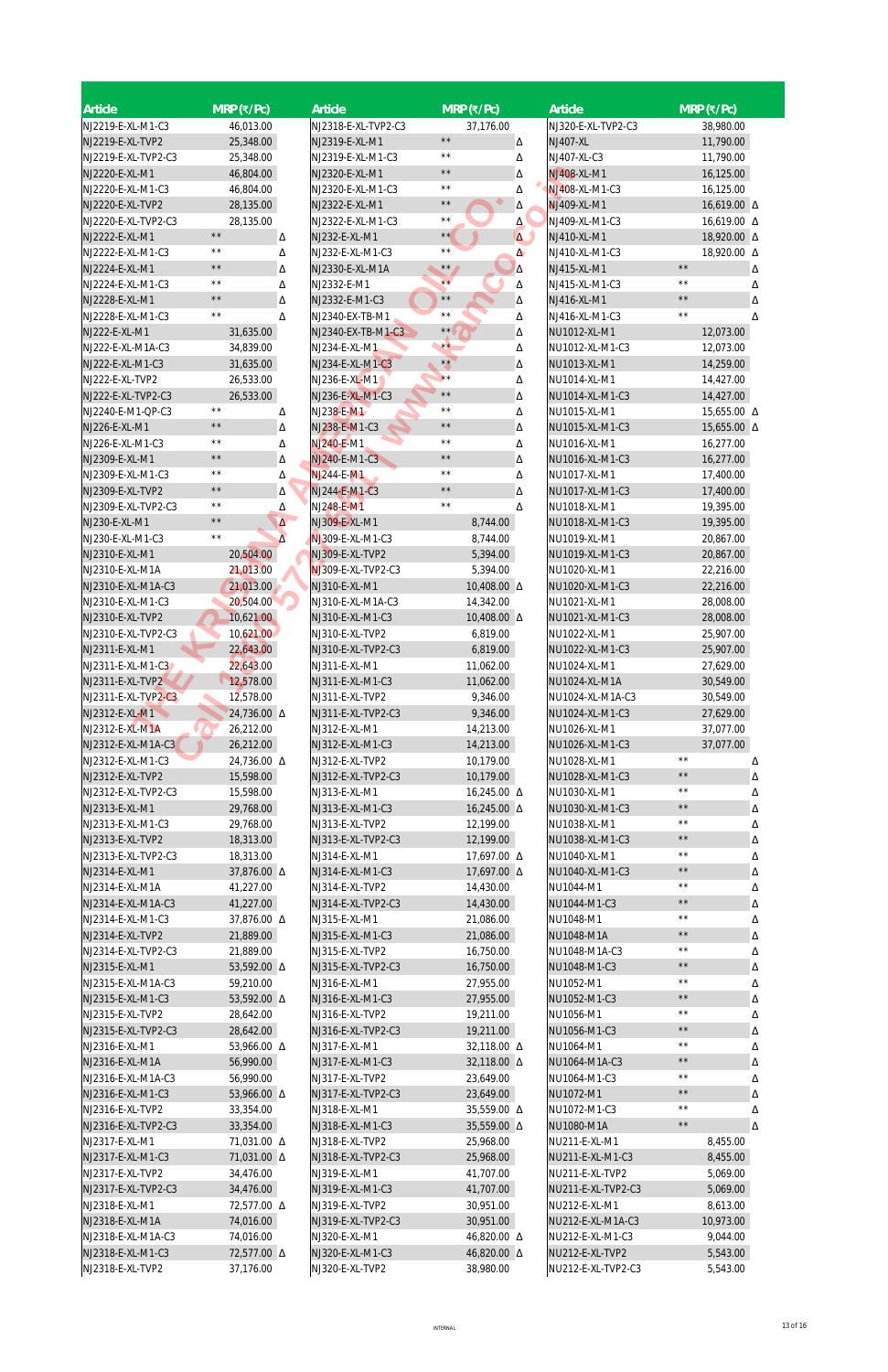| <b>Article</b>                        | $MRP$ (₹/Pc)             | Article                             | $MRP(\overline{P/PC})$           |        | <b>Article</b>                          | $MRP$ (₹/Pc)                          |
|---------------------------------------|--------------------------|-------------------------------------|----------------------------------|--------|-----------------------------------------|---------------------------------------|
| NU213-E-XL-M1                         | 14,053.00 A              | NU2218-E-XL-TVP2-C3                 | 17,841.00 $\Delta$               |        | NU2314-E-XL-M1A                         | 41,547.00                             |
| NU213-E-XL-M1A-C3                     | 14,746.00                | NU2219-E-XL-M1                      | 24,781.00                        |        | NU2314-E-XL-M1A-C3                      | 41,547.00                             |
| NU213-E-XL-M1-C3                      | 14,053.00 A              | NU2219-E-XL-M1-C3                   | 24,781.00                        |        | NU2314-E-XL-M1-C3                       | 37,571.00                             |
| NU213-E-XL-TVP2                       | $6,642.00 \Delta$        | NU2219-E-XL-TVP2                    | 20,270.00                        |        | NU2314-E-XL-TVP2                        | 19,479.00                             |
| NU213-E-XL-TVP2-C3                    | $6,642.00 \Delta$        | NU2219-E-XL-TVP2-C3                 | 20,270.00<br>$\star\,\star$      |        | NU2314-E-XL-TVP2-C3                     | 19,479.00                             |
| NU214-E-XL-M1                         | 15,584.00                | NU221-E-XL-M1                       | $\star\,\star$                   | Δ      | NU2315-E-XL-M1                          | 38,861.00                             |
| NU214-E-XL-M1-C3<br>NU214-E-XL-TVP2   | 15,584.00<br>7,111.00    | NU221-E-XL-M1-C3<br>NU2220-E-XL-M1  | 38,799.00 A                      | Δ      | NU2315-E-XL-M1A-C3<br>NU2315-E-XL-M1-C3 | 42,916.00<br>38,861.00                |
| NU214-E-XL-TVP2-C3                    | 7,111.00                 | NU2220-E-XL-M1-C3                   | 38,799.00 A                      |        | NU2315-E-XL-TVP2                        | 25,118.00                             |
| NU215-E-XL-M1                         | 15,660.00 Δ              | NU2220-E-XL-TVP2                    | 24,819.00                        |        | NU2315-E-XL-TVP2-C3                     | 25,118.00                             |
| NU215-E-XL-M1-C3                      | 15,660.00 Δ              | NU2220-E-XL-TVP2-C3                 | 24,819.00                        |        | NU2316-E-XL-M1                          | 39,347.00                             |
| NU215-E-XL-TVP2                       | 8,593.00                 | NU2222-E-XL-M1                      | 42,097.00                        |        | NU2316-E-XL-M1A-C3                      | 54,358.00                             |
| NU215-E-XL-TVP2-C3                    | 8,593.00                 | NU2222-E-XL-M1A                     | 52,716.00                        |        | NU2316-E-XL-M1-C3                       | 39,347.00                             |
| NU216-E-XL-M1                         | 16,347.00 Δ              | NU2222-E-XL-M1A-C3                  | 52,716.00                        |        | NU2316-E-XL-TVP2                        | 28,118.00                             |
| NU216-E-XL-M1A                        | 18,034.00                | NU2222-E-XL-M1-C3                   | 42,097.00                        |        | NU2316-E-XL-TVP2-C3                     | 28,118.00                             |
| NU216-E-XL-M1A-C3                     | 18,034.00                | NU2222-E-XL-TVP2                    | 35,250.00                        |        | NU2317-E-XL-M1                          | 41,547.00                             |
| NU216-E-XL-M1-C3                      | 16,347.00 △              | NU2222-E-XL-TVP2-C3                 | 35,250.00                        |        | NU2317-E-XL-M1A                         | 60,214.00                             |
| NU216-E-XL-TVP2                       | 9,262.00                 | <b>NU222-E-XL-M1</b>                | 29,906.00 △                      |        | NU2317-E-XL-M1A-C3                      | 60,214.00                             |
| NU216-E-XL-TVP2-C3                    | 9,262.00                 | NU222-E-XL-M1A-C3                   | 31,915.00                        |        | NU2317-E-XL-M1-C3                       | 41,547.00                             |
| NU217-E-XL-M1                         | 17,074.00 Δ              | NU222-E-XL-M1-C3                    | 29,906.00 Δ                      |        | NU2317-E-XL-TVP2                        | 33,524.00                             |
| NU217-E-XL-M1A-C3                     | 18,699.00                | NU222-E-XL-TVP2                     | 21,410.00                        |        | NU2317-E-XL-TVP2-C3                     | 33,524.00                             |
| NU217-E-XL-M1-C3                      | 17,074.00 Δ              | NU222-E-XL-TVP2-C3                  | 21,410.00                        |        | NU2318-E-XL-M1                          | 43,469.00 △                           |
| NU217-E-XL-TVP2                       | 11,419.00                | NU2232-E-XL-M1-QP                   | $\star\,\star$<br>$\star\,\star$ | Δ      | NU2318-E-XL-M1A-C3                      | 47,124.00                             |
| NU217-E-XL-TVP2-C3                    | 11,419.00                | NU2232-E-XL-M1-QP-C3                | $\star\,\star$                   | Δ      | NU2318-E-XL-M1-C3                       | 43,469.00 $\Delta$                    |
| NU218-E-XL-M1                         | 19,118.00 Δ              | NU2238-E-M1                         | $\star\,\star$                   | Δ      | NU2318-E-XL-TVP2                        | 36,581.00                             |
| NU218-E-XL-M1A<br>NU218-E-XL-M1A-C3   | 20,766.00                | NU2238-E-M1-C3                      | $\star\star$                     | Δ      | NU2318-E-XL-TVP2-C3                     | 36,581.00                             |
| NU218-E-XL-M1-C3                      | 20,766.00<br>19,118.00 Δ | NU2240-E-M1-QP<br>NU2240-E-M1-QP-C3 | $\star\,\star$                   | Δ      | NU2319-E-XL-M1<br>NU2319-E-XL-M1-C3     | 49,352.00 A<br>49,352.00 △            |
| NU218-E-XL-TVP2                       | 13,578.00                | <b>NU224-E-XL-M1</b>                | $\star\,\star$                   | Δ<br>Δ | NU2319-E-XL-TVP2                        | 37,677.00                             |
| NU218-E-XL-TVP2-C3                    | 13,578.00                | NU224-E-XL-M1A-C3                   | $\star\,\star$                   | Δ      | NU2319-E-XL-TVP2-C3                     | 37,677.00                             |
| NU219-E-XL-M1                         | $20,768.00 \Delta$       | NU224-E-XL-M1-C3                    | $\star\,\star$                   | Δ      | NU2320-E-XL-M1                          | 60,175.00 $\Delta$                    |
| NU219-E-XL-M1-C3                      | 20,768.00 Δ              | NU224-E-XL-TVP2                     | $\star\,\star$                   | Δ      | NU2320-E-XL-M1A                         | 61,213.00                             |
| NU219-E-XL-TVP2                       | 15,889.00                | NU224-E-XL-TVP2-C3                  | $\star\,\star$                   | Δ      | NU2320-E-XL-M1A-C3                      | 61,213.00 $\Delta$                    |
| NU219-E-XL-TVP2-C3                    | 15,889.00                | NU226-E-XL-M1                       | $\star\,\star$                   | Δ      | NU2320-E-XL-M1-C3                       | 60,175.00                             |
| NU220-E-XL-M1                         | 21,673.00 △              | NU226-E-XL-M1A-C3                   | $\star\,\star$                   | Δ      | NU2320-E-XL-TVP2                        | 46,644.00                             |
| NU220-E-XL-M1-C3                      | $21,673.00 \Delta$       | NU226-E-XL-M1-C3                    | $\star\,\star$                   | Δ      | NU2320-E-XL-TVP2-C3                     | 46,644.00                             |
| NU220-E-XL-TVP2                       | 16,215.00                | NU226-E-XL-TVP2                     | $\star\,\star$                   | Δ      | NU2322-E-XL-M1                          | $\star\,\star$<br>Δ                   |
| NU220-E-XL-TVP2-C3                    | 16,215.00                | NU226-E-XL-TVP2-C3                  | $\star\,\star$                   | Δ      | NU2322-E-XL-M1A                         | $\star\star$                          |
| NU2211-E-XL-M1                        | 10,000.00                | NU228-E-XL-M1                       | $\star\,\star$                   | Δ      | NU2322-E-XL-M1A-C3                      | $\star\,\star$                        |
| NU2211-E-XL-M1-C3                     | 10,000.00                | NU228-E-XL-M1A-C3                   | $\star\,\star$                   |        | NU2322-E-XL-M1-C3                       | $\star\,\star$<br>Δ                   |
| NU2211-E-XL-TVP2                      | 7,518.00                 | NU228-E-XL-M1-C3                    | $\star\,\star$                   | Δ.     | NU2322-E-XL-TVP2                        | $\star\,\star$                        |
| NU2211-E-XL-TVP2-C3                   | 7,518.00                 | NU2309-E-XL-M1                      | 17,769.00                        |        | NU2322-E-XL-TVP2-C3                     | $\star\,\star$                        |
| NU2212-E-XL-M1                        | 10,361.00                | NU2309-E-XL-M1A                     | 20,906.00                        |        | NU2326-E-XL-M1A-C4                      | $\star\,\star$<br>Δ                   |
| NU2212-E-XL-M1A-C3                    | 12,346.00                | NU2309-E-XL-M1A-C3                  | 20,907.00                        |        | NU2328-E-XL-M1-QP                       | $\star\,\star$<br>Δ                   |
| NU2212-E-XL-M1-C3                     | 10,361.00                | NU2309-E-XL-TVP2                    | 8,132.00                         |        | NU232-E-XL-M1                           | $\star\,\star$<br>Δ                   |
| NU2212-E-XL-TVP2                      | 7,800.00                 | NU2309-E-XL-TVP2-C3                 | 8,132.00<br>$\star\star$         |        | NU232-E-XL-M1-C3                        | $\star\,\star$<br>Δ<br>$\star\,\star$ |
| NU2212-E-XL-TVP2-C3                   | 7,800.00                 | NU230-E-XL-M1                       | $\star\,\star$                   | Δ      | NU2330-E-XL-M1                          | Δ<br>$\star\,\star$                   |
| NU2213-E-XL-M1                        | 13,747.00                | NU230-E-XL-M1A-C3                   | $\star\,\star$                   | Δ      | NU2330-E-XL-M1-C3                       | Δ<br>$\star\,\star$                   |
| NU2213-E-XL-M1-C3<br>NU2213-E-XL-TVP2 | 13,747.00<br>9,015.00    | NU230-E-XL-M1-C3<br>NU2310-E-XL-M1  | 17,583.00                        | Δ      | NU2338-EX-TB-M1<br>NU2340-EX-TB-M1      | Δ<br>$\star\,\star$<br>Δ              |
| NU2213-E-XL-TVP2-C3                   | 9,015.00                 | NU2310-E-XL-M1A                     | 21,062.00                        |        | NU2344-EX-TB-M1                         | $\star\,\star$<br>Δ                   |
| NU2214-E-XL-M1                        | 16,308.00 Δ              | NU2310-E-XL-M1A-C3                  | 21,062.00                        |        | NU234-E-XL-M1                           | $\star\star$<br>Δ                     |
| NU2214-E-XL-M1-C3                     | 16,308.00 $\Delta$       | NU2310-E-XL-M1-C3                   | 17,583.00                        |        | NU234-E-XL-M1-C3                        | $\star\,\star$<br>Δ                   |
| NU2214-E-XL-TVP2                      | 9,650.00                 | NU2310-E-XL-TVP2                    | 9,711.00                         |        | NU236-E-XL-M1                           | $\star\,\star$<br>Δ                   |
| NU2214-E-XL-TVP2-C3                   | 9,650.00                 | NU2310-E-XL-TVP2-C3                 | 9,711.00                         |        | NU236-E-XL-M1-C3                        | $\star\,\star$<br>Δ                   |
| NU2215-E-XL-M1                        | 15,861.00 △              | NU2311-E-XL-M1                      | 22,718.00                        |        | NU238-E-M1                              | $\star\,\star$<br>Δ                   |
| NU2215-E-XL-M1A-C3                    | $\star\,\star$<br>Δ      | NU2311-E-XL-M1A                     | 23,252.00                        |        | NU238-E-M1-C3                           | $\star\,\star$<br>Δ                   |
| NU2215-E-XL-M1-C3                     | 15,861.00 Δ              | NU2311-E-XL-M1A-C3                  | 23,252.00                        |        | NU240-E-M1                              | $\star\,\star$<br>Δ                   |
| NU2215-E-XL-TVP2                      | 10,439.00                | NU2311-E-XL-M1-C3                   | 22,718.00                        |        | NU240-E-M1A-C3                          | $\star\,\star$<br>Δ                   |
| NU2215-E-XL-TVP2-C3                   | 10,439.00                | NU2311-E-XL-TVP2                    | 10,675.00                        |        | NU240-E-M1-C3                           | $\star\,\star$<br>Δ                   |
| NU2216-E-XL-M1                        | 16,562.00 Δ              | NU2311-E-XL-TVP2-C3                 | 10,675.00                        |        | NU244-E-M1                              | $\star\,\star$<br>Δ                   |
| NU2216-E-XL-M1-C3                     | 16,562.00 Δ              | NU2312-E-XL-M1                      | 30,094.00                        |        | NU244-E-M1-C3                           | $\star\star$<br>Δ                     |
| NU2216-E-XL-TVP2                      | 12,895.00                | NU2312-E-XL-M1A-C3                  | 33,120.00                        |        | NU248-E-M1-C3                           | $\star\,\star$<br>Δ                   |
| NU2216-E-XL-TVP2-C3                   | 12,895.00                | NU2312-E-XL-M1-C3                   | 30,094.00                        |        | NU252-E-TB-M1                           | $\star\,\star$<br>Δ                   |
| NU2217-E-XL-M1                        | 17,085.00 Δ              | NU2312-E-XL-TVP2                    | 14,626.00                        |        | NU252-E-TB-M1-C3                        | $\star\,\star$<br>Δ                   |
| NU2217-E-XL-M1A-C3                    | 20,530.00                | NU2312-E-XL-TVP2-C3                 | 14,626.00                        |        | NU264-EX-TB-M1                          | $\star\,\star$<br>Δ                   |
| NU2217-E-XL-M1-C3                     | 17,085.00 Δ              | NU2313-E-XL-M1                      | 33,822.00                        |        | NU264-EX-TB-M1-C3                       | $\star\,\star$<br>Δ                   |
| NU2217-E-XL-TVP2                      | 15,233.00                | NU2313-E-XL-M1A                     | 35,717.00                        |        | NU309-E-XL-M1                           | 7,845.00                              |
| NU2217-E-XL-TVP2-C3                   | 15,233.00                | NU2313-E-XL-M1A-C3                  | 35,717.00                        |        | NU309-E-XL-M1-C3                        | 7,845.00                              |
| NU2218-E-XL-M1                        | 20,528.00 A              | NU2313-E-XL-M1-C3                   | 33,822.00                        |        | NU309-E-XL-TVP2                         | 5,223.00                              |
| NU2218-E-XL-M1A-C3                    | 24,154.00                | NU2313-E-XL-TVP2                    | 15,108.00                        |        | NU309-E-XL-TVP2-C3                      | 5,223.00                              |
| NU2218-E-XL-M1-C3                     | 20,528.00 A              | NU2313-E-XL-TVP2-C3                 | 15,108.00                        |        | NU310-E-XL-M1                           | 9,280.00                              |
| NU2218-E-XL-TVP2                      | 17,841.00 $\Delta$       | NU2314-E-XL-M1                      | 37,571.00                        |        | NU310-E-XL-M1A-C3                       | 11,049.00                             |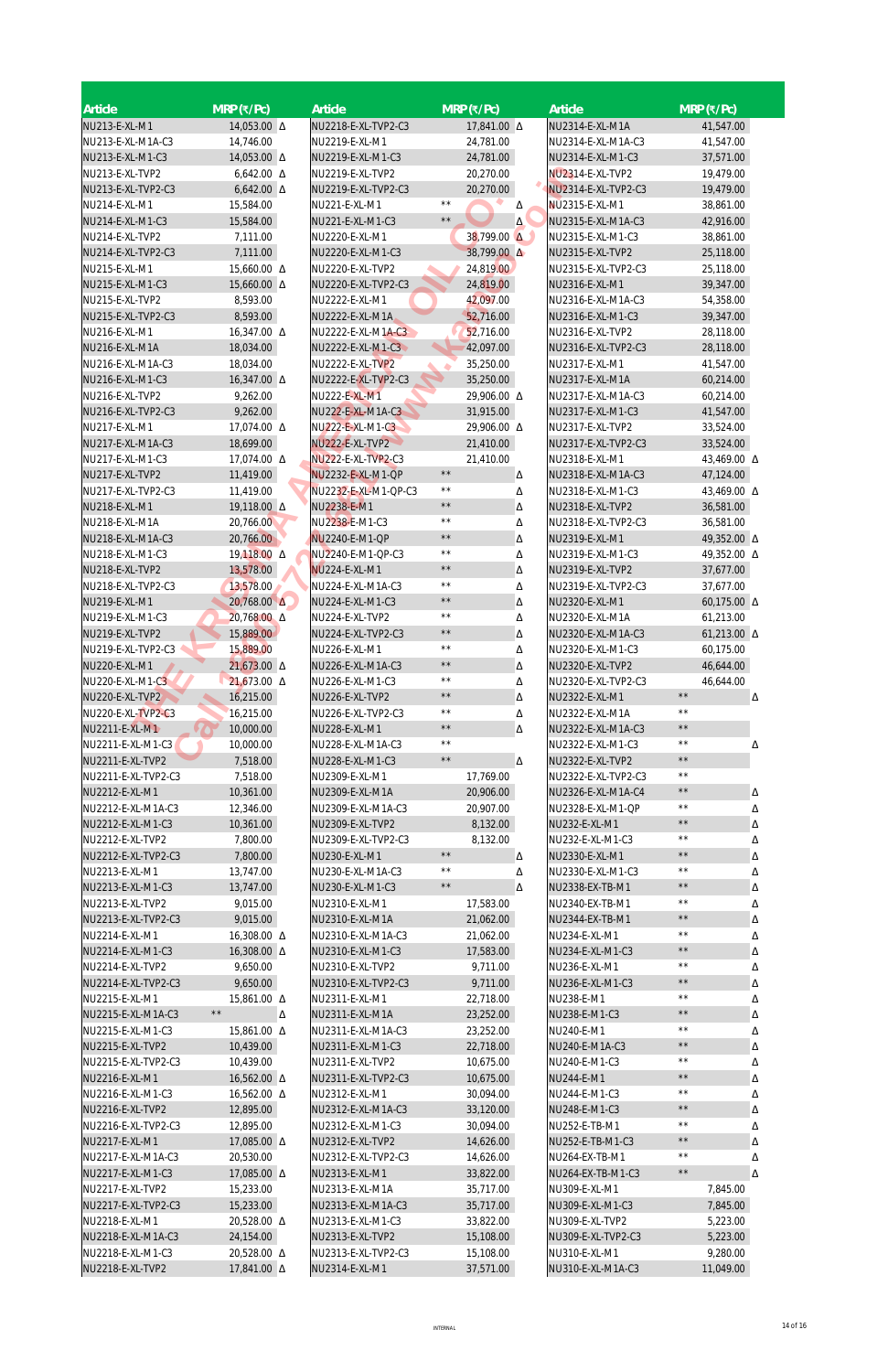| <b>Article</b>                        | $MRP$ (₹/Pc)                     |   | Article                                   | $MRP$ (₹/Pc)                 |                      | <b>Article</b>                            | $MRP$ (₹/Pc)           |
|---------------------------------------|----------------------------------|---|-------------------------------------------|------------------------------|----------------------|-------------------------------------------|------------------------|
| NU310-E-XL-M1-C3                      | 9,280.00                         |   | NU328-E-XL-TVP2                           | $* *$                        |                      | NUP2217-E-XL-M1-C3                        | 32,360.00              |
| NU310-E-XL-TVP2                       | 6,006.00                         |   | NU328-E-XL-TVP2-C3                        | $\star\star$                 |                      | NUP2217-E-XL-TVP2                         | 23,895.00              |
| NU310-E-XL-TVP2-C3                    | 6,006.00                         |   | NU330-E-XL-M1                             | $\star\,\star$               | Δ                    | NUP2218-E-XL-TVP2                         | 24,019.00 △            |
| NU311-E-XL-M1                         | 9,618.00                         |   | NU330-E-XL-M1-C3                          | $\star\star$                 | Δ                    | NUP2218-E-XL-TVP2-C3                      | 24,019.00 Δ            |
| NU311-E-XL-M1-C3                      | 9,618.00                         |   | NU332-E-M1                                | $\star\,\star$               | Δ                    | NUP2219-E-XL-TVP2                         | 34,258.00              |
| NU311-E-XL-TVP2                       | 6,938.00                         |   | NU332-E-M1-C3                             | $\star$ $\star$              | Δ                    | NUP2219-E-XL-TVP2-C3                      | 34,258.00              |
| NU311-E-XL-TVP2-C3                    | 6,938.00                         |   | NU334-E-M1                                | $\star\star$<br>$\star\star$ | Δ                    | NUP2220-E-XL-M1                           | 51,210.00              |
| NU312-E-XL-M1<br>NU312-E-XL-M1A       | 10,481.00 $\Delta$<br>12,556.00  |   | NU334-E-M1-C3<br>NU336-E-TB-M1            | $\star\,\star$               | $\Delta$<br>$\Delta$ | NUP2220-E-XL-M1-C3<br>NUP2220-E-XL-TVP2   | 51,210.00<br>37,497.00 |
| NU312-E-XL-M1A-C3                     | 12,556.00                        |   | NU336-E-TB-M1-C3                          | $\star$ $\star$              | $\Delta$             | NUP2222-E-XL-M1                           | 70,974.00              |
| NU312-E-XL-M1-C3                      | 10,481.00 $\Delta$               |   | <b>NU407-XL</b>                           | 10,821.00                    |                      | NUP2222-E-XL-M1-C3                        | 70,974.00              |
| NU312-E-XL-TVP2                       | 7,995.00                         |   | NU407-XL-C3                               | 10,821.00                    |                      | NUP2222-E-XL-TVP2                         | 58,726.00              |
| NU312-E-XL-TVP2-C3                    | 7,995.00                         |   | NU408-XL-M1                               | 15,775.00                    |                      | NUP2309-E-XL-TVP2                         | 10,021.00              |
| NU313-E-XL-M1                         | 13,115.00 △                      |   | NU408-XL-M1-C3                            | 15,775.00                    |                      | NUP2309-E-XL-TVP2-C3                      | 10,021.00              |
| NU313-E-XL-M1A-C3                     | 14,269.00                        |   | NU409-XL-M1                               | 15,388.00                    |                      | NUP2310-E-XL-M1                           | 20,732.00              |
| NU313-E-XL-M1-C3                      | 13,115.00 △                      |   | NU409-XL-M1-C3                            | 15,388.00                    |                      | NUP2310-E-XL-M1-C3                        | 20,732.00              |
| NU313-E-XL-TVP2<br>NU313-E-XL-TVP2-C3 | 9,632.00<br>9,632.00             |   | NU410-XL-M1<br>NU410-XL-M1-C3             | 15,940.00                    |                      | NUP2310-E-XL-TVP2<br>NUP2310-E-XL-TVP2-C3 | 12,206.00              |
| NU314-E-XL-M1                         | 14,050.00 Δ                      |   | <b>NU411-XL-M1</b>                        | 15,941.00<br>19,047.00       |                      | NUP2311-E-XL-TVP2                         | 12,206.00<br>18,036.00 |
| NU314-E-XL-M1A                        | 15,687.00                        |   | NU411-XL-M1-C3                            | 19,047.00                    |                      | NUP2311-E-XL-TVP2-C3                      | 18,036.00              |
| NU314-E-XL-M1A-C3                     | 15,687.00                        |   | <b>NU412-XL-M1</b>                        | 21,767.00                    |                      | NUP2312-E-XL-TVP2                         | 19,070.00              |
| NU314-E-XL-M1-C3                      | 14,050.00 $\Delta$               |   | NU412-XL-M1-C3                            | 21,767.00                    |                      | NUP2312-E-XL-TVP2-C3                      | 19,070.00              |
| NU314-E-XL-TVP2                       | 11,616.00                        |   | NUP211-E-XL-TVP2                          | 7,140.00                     |                      | NUP2313-E-XL-TVP2                         | 29,909.00              |
| NU314-E-XL-TVP2-C3                    | 11,616.00                        |   | NUP211-E-XL-TVP2-C3                       | 7,140.00                     |                      | NUP2313-E-XL-TVP2-C3                      | 29,909.00              |
| NU315-E-XL-M1                         | 16,289.00 Δ                      |   | NUP212-E-XL-M1                            | 12,958.00                    |                      | NUP2314-E-XL-TVP2                         | 28,202.00              |
| NU315-E-XL-M1-C3                      | $16,289.00 \Delta$               |   | NUP212-E-XL-M1-C3                         | 12,958.00                    |                      | NUP2314-E-XL-TVP2-C3                      | 28,202.00              |
| NU315-E-XL-TVP2                       | 13,687.00                        |   | NUP212-E-XL-TVP2                          | 8,243.00                     |                      | NUP2315-E-XL-TVP2                         | 42,609.00              |
| NU315-E-XL-TVP2-C3                    | 13,687.00                        |   | NUP212-E-XL-TVP2-C3                       | 8,243.00                     |                      | NUP244-E-M1-C3                            | $\star\,\star$<br>Δ    |
| NU316-E-XL-M1<br>NU316-E-XL-M1A       | 18,745.00 Δ<br>21,998.00         |   | NUP213-E-XL-TVP2<br>NUP213-E-XL-TVP2-C3   | 9,592.00<br>9,592.00         |                      | NUP309-E-XL-TVP2<br>NUP309-E-XL-TVP2-C3   | 7,034.00<br>7,034.00   |
| NU316-E-XL-M1A-C3                     | 21,998.00                        |   | NUP214-E-XL-M1                            | 18,258.00                    |                      | NUP310-E-XL-M1                            | 11,933.00              |
| NU316-E-XL-M1-C3                      | 18,745.00 Δ                      |   | NUP214-E-XL-M1-C3                         | 18,258.00                    |                      | NUP310-E-XL-M1-C3                         | 11,933.00              |
| NU316-E-XL-TVP2                       | 15,861.00                        |   | NUP214-E-XL-TVP2                          | 10,444.00                    |                      | NUP310-E-XL-TVP2                          | 8,558.00               |
| NU316-E-XL-TVP2-C3                    | 15,861.00                        |   | NUP214-E-XL-TVP2-C3                       | 10,444.00                    |                      | NUP310-E-XL-TVP2-C3                       | 8,558.00               |
| NU317-E-XL-M1                         | 20,910.00 Δ                      |   | NUP215-E-XL-M1                            | 21,240.00                    |                      | NUP311-E-XL-M1                            | 16,547.00              |
| NU317-E-XL-M1-C3                      | 20,910.00 Δ                      |   | NUP215-E-XL-M1-C3                         | 21,240.00                    |                      | NUP311-E-XL-M1-C3                         | 16,547.00              |
| NU317-E-XL-TVP2                       | 17,552.00                        |   | NUP215-E-XL-TVP2                          | 11,792.00                    |                      | NUP311-E-XL-TVP2                          | 9,104.00               |
| NU317-E-XL-TVP2-C3                    | 17,552.00                        |   | NUP215-E-XL-TVP2-C3                       | 11,792.00                    |                      | NUP311-E-XL-TVP2-C3                       | 9,104.00               |
| NU318-E-XL-M1<br>NU318-E-XL-M1A       | 24,198.00 A<br>27,945.00         |   | NUP216-E-XL-M1<br>NUP216-E-XL-M1-C3       | 23,119.00<br>23,119.00       |                      | NUP312-E-XL-TVP2<br>NUP312-E-XL-TVP2-C3   | 12,199.00<br>12,199.00 |
| NU318-E-XL-M1A-C3                     | 27,945.00                        |   | NUP216-E-XL-TVP2                          | 13,436.00                    |                      | NUP313-E-XL-M1                            | 18,975.00              |
| NU318-E-XL-M1-C3                      | 24,198.00 A                      |   | NUP216-E-XL-TVP2-C3                       | 13,436.00                    |                      | NUP313-E-XL-M1-C3                         | 18,975.00              |
| NU318-E-XL-TVP2                       | 20,419.00                        |   | NUP217-E-XL-TVP2                          | 15,665.00                    |                      | NUP313-E-XL-TVP2                          | 14,566.00              |
| NU318-E-XL-TVP2-C3                    | 20,419.00                        |   | NUP217-E-XL-TVP2-C3                       | 15,665.00                    |                      | NUP313-E-XL-TVP2-C3                       | 14,566.00              |
| NU319-E-XL-M1                         | 27,303.00 A                      |   | NUP218-E-XL-TVP2                          | 17,914.00                    |                      | NUP314-E-XL-M1                            | 28,109.00              |
| NU319-E-XL-M1A-C3                     | 32,824.00                        |   | NUP218-E-XL-TVP2-C3                       | 17,914.00                    |                      | NUP314-E-XL-M1-C3                         | 28,109.00              |
| NU319-E-XL-M1-C3                      | 27,303.00 A                      |   | NUP219-E-XL-M1                            | 32,097.00                    |                      | NUP314-E-XL-TVP2                          | 17,495.00              |
| NU319-E-XL-TVP2<br>NU319-E-XL-TVP2-C3 | 22,675.00<br>22,675.00           |   | NUP219-E-XL-M1-C3<br>NUP219-E-XL-TVP2     | 32,097.00                    |                      | NUP314-E-XL-TVP2-C3<br>NUP315-E-XL-M1     | 17,495.00              |
| NU320-E-XL-M1                         | $\star\,\star$                   | Δ | NUP219-E-XL-TVP2-C3                       | 20,625.00<br>20,625.00       |                      | NUP315-E-XL-M1-C3                         | 31,391.00<br>31,391.00 |
| NU320-E-XL-M1A                        | $\star\,\star$                   | Δ | NUP220-E-XL-M1                            | 36,389.00                    |                      | NUP315-E-XL-TVP2                          | 23,976.00              |
| NU320-E-XL-M1A-C3                     | $\star\,\star$                   | Δ | NUP220-E-XL-M1-C3                         | 36,389.00                    |                      | NUP315-E-XL-TVP2-C3                       | 23,976.00              |
| NU320-E-XL-M1-C3                      | $\star\,\star$                   | Δ | NUP220-E-XL-TVP2                          | 23,888.00                    |                      | NUP316-E-XL-M1                            | 35,611.00              |
| NU320-E-XL-TVP2                       | $\star\,\star$                   | Δ | NUP220-E-XL-TVP2-C3                       | 23,888.00                    |                      | NUP316-E-XL-M1-C3                         | 35,611.00              |
| NU320-E-XL-TVP2-C3                    | $\star\,\star$                   | Δ | NUP2211-E-XL-M1                           | 12,228.00                    |                      | NUP316-E-XL-TVP2                          | 25,359.00              |
| NU321-E-XL-M1                         | $\star\,\star$                   | Δ | NUP2211-E-XL-M1-C3                        | 12,228.00                    |                      | NUP316-E-XL-TVP2-C3                       | 25,359.00              |
| NU321-E-XL-M1-C3                      | $\star\,\star$<br>$\star\,\star$ | Δ | NUP2211-E-XL-TVP2                         | 8,276.00                     |                      | NUP317-E-XL-M1                            | 43,908.00              |
| NU322-E-XL-M1<br>NU322-E-XL-M1A       | $\star\,\star$                   | Δ | NUP2211-E-XL-TVP2-C3<br>NUP2212-E-XL-M1   | 8,276.00<br>11,847.00        |                      | NUP317-E-XL-M1-C3<br>NUP317-E-XL-TVP2     | 43,908.00<br>26,651.00 |
| NU322-E-XL-M1A-C3                     | $\star\,\star$                   |   | NUP2212-E-XL-M1-C3                        | 11,847.00                    |                      | NUP318-E-XL-TVP2                          | 51,844.00              |
| NU322-E-XL-M1-C3                      | $\star\,\star$                   | Δ | NUP2212-E-XL-TVP2                         | 9,486.00                     |                      | QJ206-XL-MPA                              | 5,243.00               |
| NU322-E-XL-TVP2                       | $\star\,\star$                   |   | NUP2212-E-XL-TVP2-C3                      | 9,486.00                     |                      | QJ207-XL-MPA                              | 5,674.00               |
| NU322-E-XL-TVP2-C3                    | $\star\star$                     | Δ | NUP2213-E-XL-TVP2                         | 10,992.00                    |                      | QJ207-XL-MPA-C3                           | 5,674.00               |
| NU324-E-XL-M1                         | $\star\,\star$                   | Δ | NUP2213-E-XL-TVP2-C3                      | 10,992.00                    |                      | QJ208-XL-MPA                              | 6,134.00               |
| NU324-E-XL-M1-C3                      | $\star\,\star$                   | Δ | NUP2214-E-XL-M1                           | 22,431.00                    |                      | QJ208-XL-MPA-C3                           | 6,134.00               |
| NU324-E-XL-TVP2                       | $\star\,\star$                   |   | NUP2214-E-XL-M1-C3                        | 22,431.00                    |                      | QJ208-XL-TVP                              | 4,773.00               |
| NU324-E-XL-TVP2-C3                    | $\star\star$<br>$\star\,\star$   |   | NUP2214-E-XL-TVP2                         | 12,772.00                    |                      | QJ209-XL-MPA                              | 6,611.00               |
| NU326-E-XL-M1<br>NU326-E-XL-M1-C3     | $\star\star$                     | Δ | NUP2214-E-XL-TVP2-C3<br>NUP2215-E-XL-TVP2 | 12,772.00                    |                      | QJ209-XL-MPA-C3                           | 6,669.00<br>5,345.00   |
| NU326-E-XL-TVP2                       | $\star\,\star$                   | Δ | NUP2215-E-XL-TVP2-C3                      | 13,401.00<br>13,401.00       |                      | QJ209-XL-TVP<br>QJ209-XL-TVP-C3           | 5,345.00               |
| NU326-E-XL-TVP2-C3                    | $\star\,\star$                   |   | NUP2216-E-XL-TVP2                         | 15,646.00                    |                      | QJ210-XL-MPA                              | 7,631.00               |
| NU328-E-XL-M1                         | $\star\,\star$                   | Δ | NUP2216-E-XL-TVP2-C3                      | 15,646.00                    |                      | QJ210-XL-MPA-C3                           | 7,631.00               |
| NU328-E-XL-M1-C3                      | $\star\,\star$                   | Δ | NUP2217-E-XL-M1                           | 32,360.00                    |                      | QJ211-XL-MPA                              | 9,445.00               |